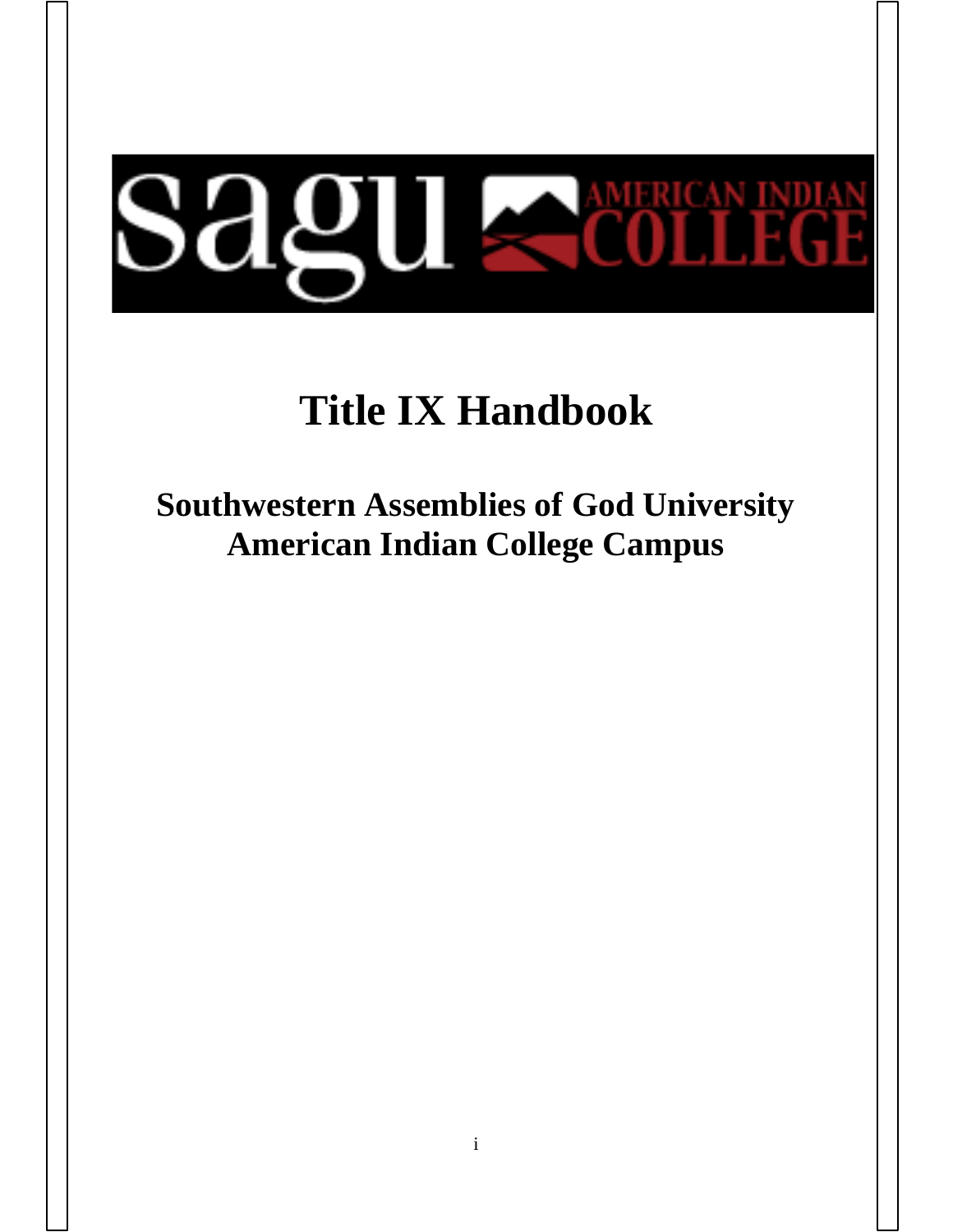# **Table of Contents**

Page

| Overview of Southwestern Assemblies of God University Sexual Assault Policy  1 |
|--------------------------------------------------------------------------------|
|                                                                                |
|                                                                                |
|                                                                                |
|                                                                                |
|                                                                                |
|                                                                                |
|                                                                                |
|                                                                                |
| <b>Understanding Hostile Environment Sexual</b>                                |
|                                                                                |
|                                                                                |
|                                                                                |
|                                                                                |
|                                                                                |
|                                                                                |
|                                                                                |
|                                                                                |
|                                                                                |
|                                                                                |
|                                                                                |
|                                                                                |
|                                                                                |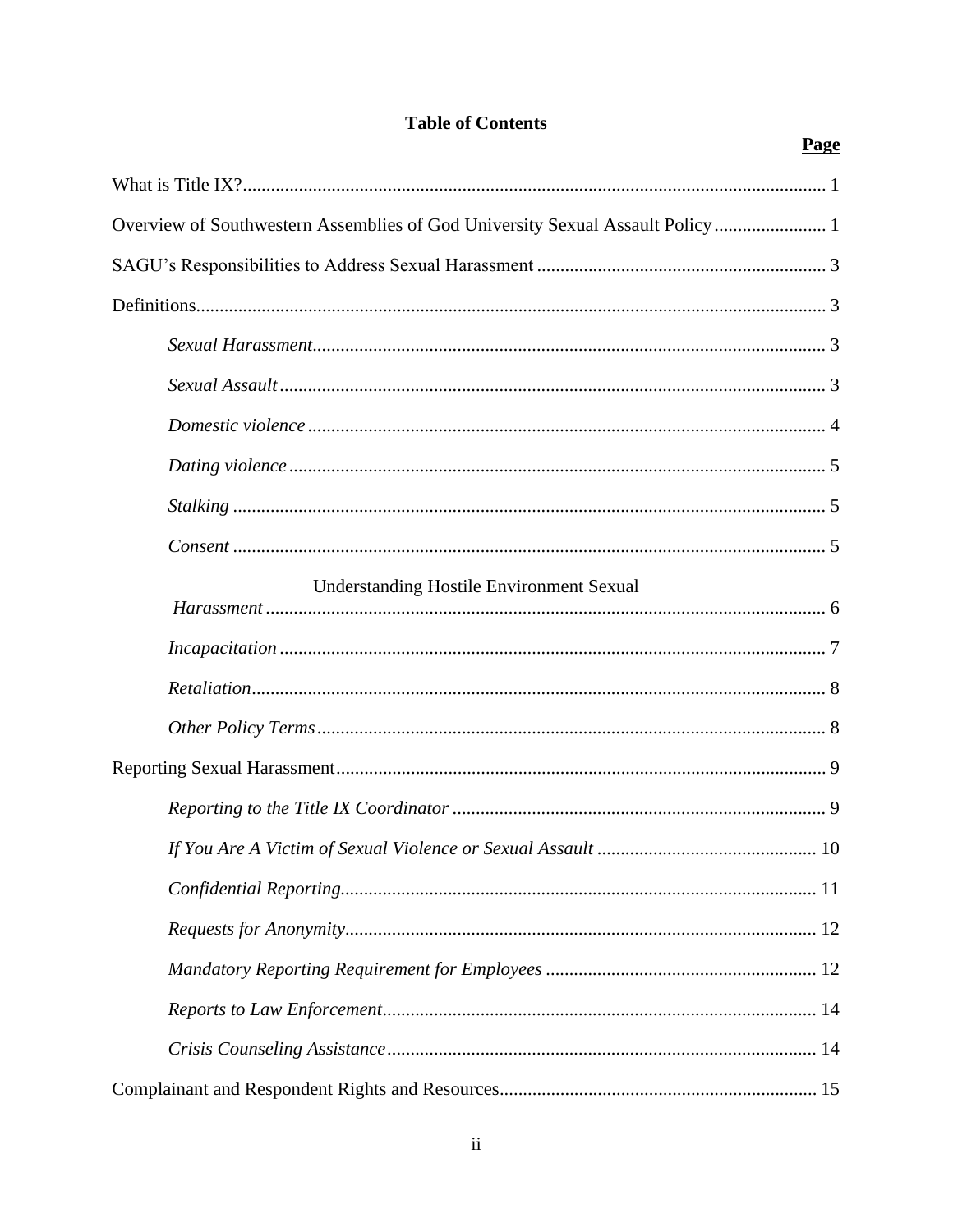| Possible Sanctions for Students Committing Sexual Violence and/or Sexual Assault  26 |  |
|--------------------------------------------------------------------------------------|--|
|                                                                                      |  |
|                                                                                      |  |
|                                                                                      |  |
|                                                                                      |  |
|                                                                                      |  |
|                                                                                      |  |
|                                                                                      |  |
|                                                                                      |  |
|                                                                                      |  |
| Position Statement on Preventing Sexual Assault and Sexual Violence 35               |  |
|                                                                                      |  |
|                                                                                      |  |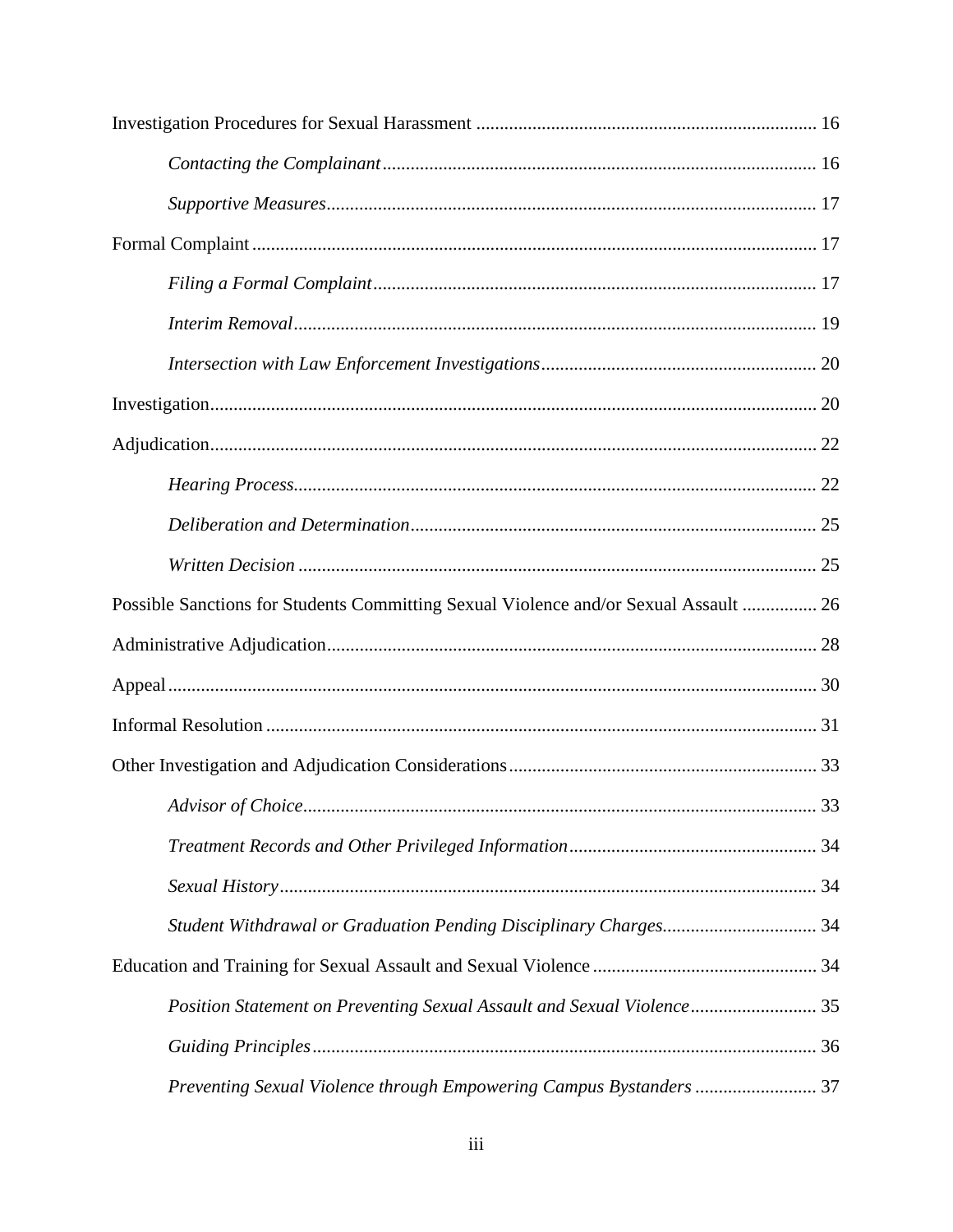|--|--|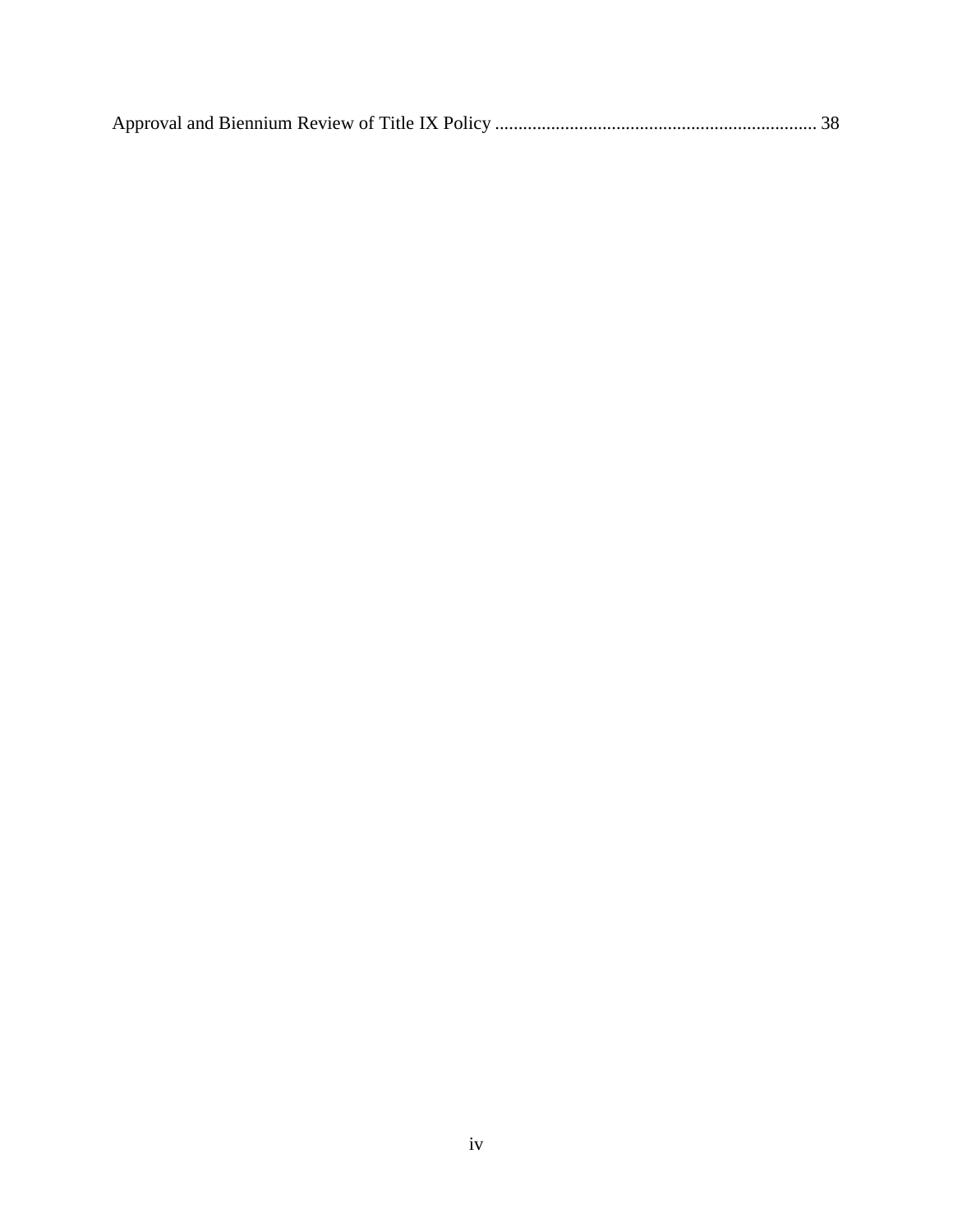#### **What is Title IX?**

Title IX of the Education Amendments of 1972 is a federal civil rights law that prohibits discrimination on the basis of sex in federally funded education programs and activities. All public and private schools receiving any federal financial assistance must comply with Title IX. Although commonly associated with sex-based discrimination in athletics, the law is much broader. The act seeks to reduce or eliminate barriers to education opportunity caused by sex discrimination. The law states that:

*No person in the United States shall, on the basis of sex, be excluded from participation in, be denied the benefits of, or be subject to discrimination under any educational program or activity receiving Federal financial assistance.*

Title IX prohibits sex discrimination in all University programs and activities, including, but not limited to, admissions, recruiting, financial aid, academic programs, student services, counseling and guidance, discipline, class assignment, grading, recreation, athletics, housing, and employment. Sexual violence and harassment are forms of sex discrimination prohibited by Title IX. This statute also prohibits retaliation against individuals for making or participating in complaints of sex discrimination.

As a religious institution, the University is exempt from certain provisions and retains the right to make legitimate employment, admission, and educational decisions on the basis of religious tenets, consistent with applicable laws (Title IX, First Amendment, and Religious Freedom Restoration Act). Because of its affiliation with the General Council of the Assemblies of God and the North Texas District Council of the Assemblies of God, SAGU AIC qualifies for a religious exemption under 20 U.S.C § 1681(a)(3) and 34 C.F.R. § 106.12.

For a more detailed review of some doctrinal matters and societal issues reflecting the University's viewpoint, refer to various denominational position papers located on the AG website [\(www.ag.org\)](http://www.ag.org/) and click on "Beliefs" and then "Position Papers."

# **Overview of Southwestern Assemblies of God University Sexual Harassment/Assault Policy**

The SAGU AIC policy strictly prohibits sexual harassment, sexual assault, stalking, domestic violence, dating violence, and discrimination within the University community. Harassment on the basis of sex is a violation of Title IX of the Education Amendments Act of 1972 and Title VII of the Civil Rights Act of 1964.

This policy applies equally to all members of SAGU AIC community: students, faculty, administrators, staff, contract employees and visitors.

The University is committed to providing an institutional environment where all persons may pursue their studies, careers, duties, and activities in an atmosphere free of threat of unwelcome and unwanted sexual actions. It strongly condemns sexual offenses, will not tolerate sexual offenders, and supports those who have been victimized.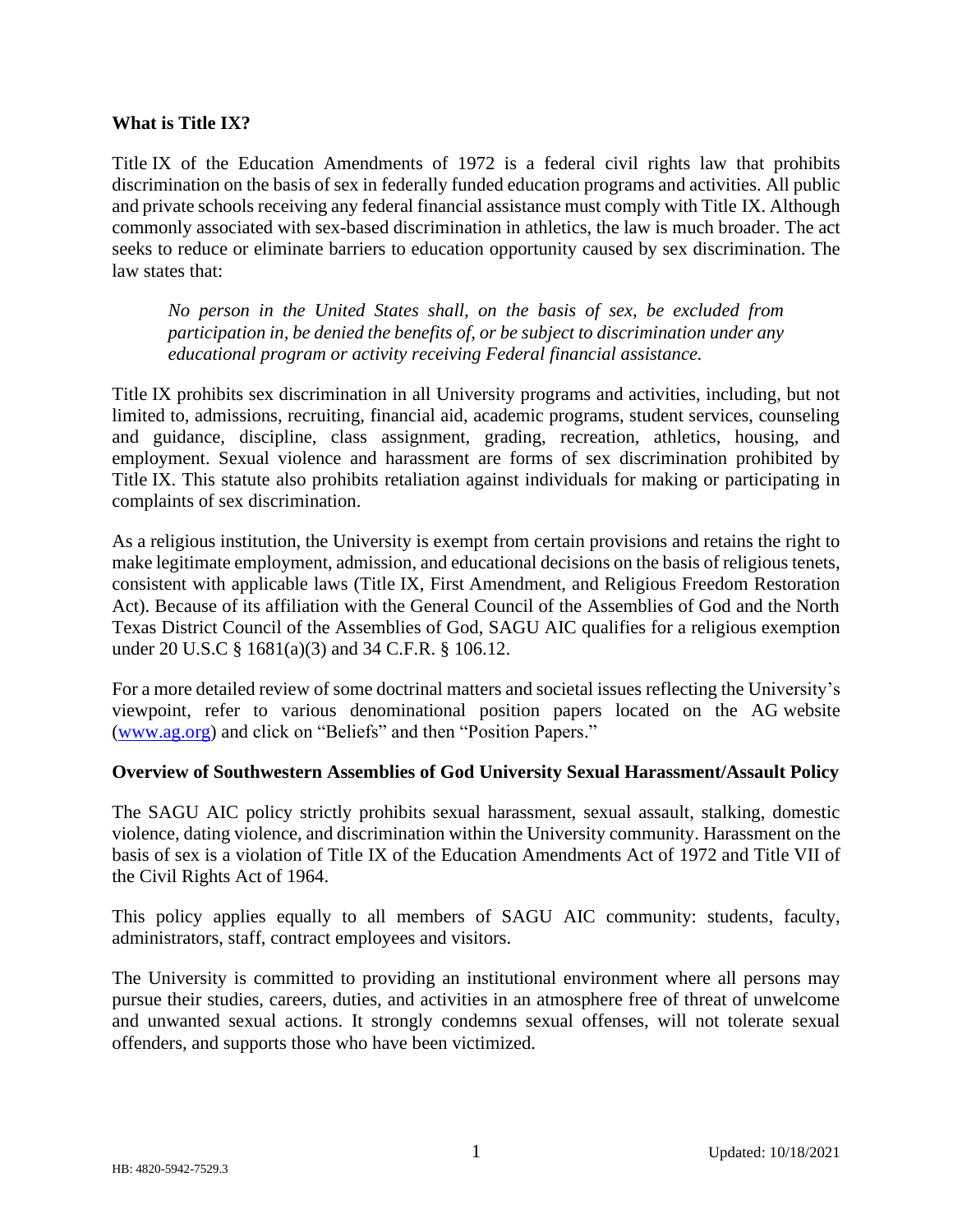**ARS 13-2921** is the Arizona statute that defines the crime of **harassment**. People commit this offense if they engage in conduct that is directed at a specific person and that would cause a reasonable person to be seriously alarmed, annoyed, or harassed and the conduct in fact seriously alarms, annoys, or harasses the person. Most violations of this law are Class 1 misdemeanors punishable by a jail term of six months.

The language of ARS 13-2921 lists a number of ways in which a person can commit this offense. Some of these include when the person:

- 1. contacts or communicates with another person in a manner that harasses,
- 2. follows another person in a public place for no legitimate purpose after being asked to desist, and
- 3. repeatedly commits an act or acts that harass another person.

# **Examples**

- repeatedly calling a specific person and making hostile comments.
- continuing to follow a person in public, even after the alleged victim asks the harasser to stop.
- visiting a person's home everyday and staring into the house at the homeowner for several minutes.

Sexual assault is a single term covering a range of coercive behaviors that violate both State legal statutes and the SAGU AIC Student Code of Conduct. The common element of these behaviors is use of coercion, force, or threat of force to obtain sexual contact against a person who, by virtue of mental incapacity or physical helplessness, is unable to give or withhold consent. The type of coercion may range from unwanted sexual touching to intercourse. This includes, but is not limited to, incapacity or helplessness caused by alcohol or other drugs. Intoxication of the assailant shall not diminish the assailant's responsibility for the sexual assault. The perpetrator of sexual assault may often be known to the victim. Even with no physical force used, the experience may severely traumatize the victim.

SAGU AIC will respond promptly, fairly, and decisively to all reports of sexual harassment and sexual assault. SAGU will maintain confidentiality throughout the investigatory process to the extent consistent with adequate investigation and appropriate corrective action. After an investigation, members of the SAGU AIC community determined to have committed acts of sexual harassment or sexual assault will be subject to SAGU AIC's disciplinary procedures when the alleged incident has occurred on campus or when the incident has occurred off campus and materially affects the learning environment or operations of SAGU AIC.

Retaliation against an individual for reporting harassment or assault or for participating in an investigation of a claim of harassment or assault is a serious violation of this policy and, like harassment or assault itself, will be subject to disciplinary action. Acts of retaliation should be reported immediately and will be promptly investigated and addressed.

Sexual harassment and sexual assaults are serious violations of the University's student judicial code, faculty standards and University employee policies. They are crimes under state law and punishable by fines and/or imprisonment. In addition, these actions are subject to civil suit for damages.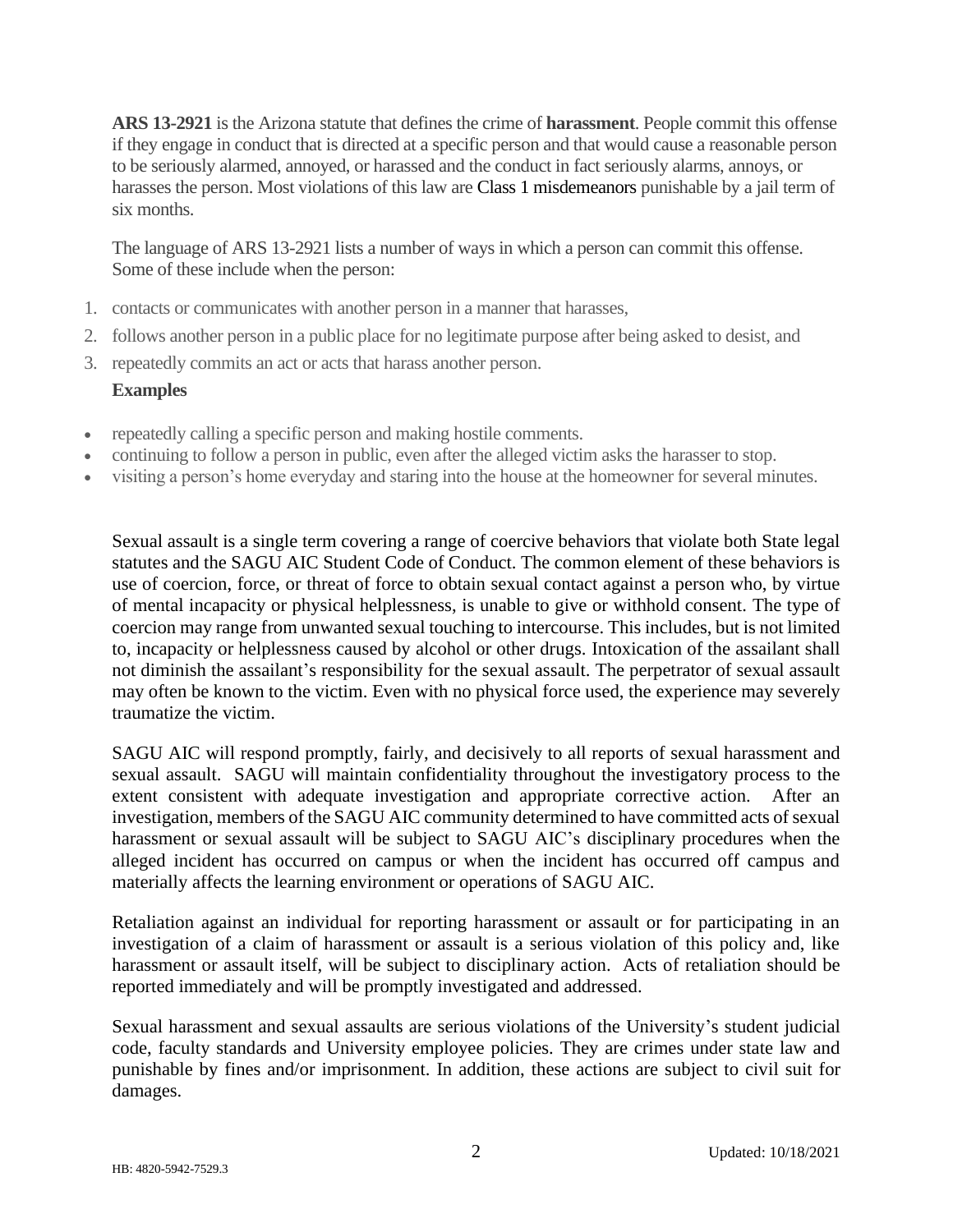Southwestern Assemblies of God University and American Indian College are compliant with the Jeanne Clery Disclosure of Campus Security Policy and Campus Crime Statistics Act (The Clery Act) as amended in 1998, which requires all post-secondary institutions to publish and distribute certain information regarding campus crimes, including reports of campus sexual assault, sexual assault policies and security programming to all current students, employees and to any applicant who so requests.

SAGU AIC shall make 24-hour assistance available to those who have been affected by sexual assault.

# **SAGU AIC's Responsibilities to Address Sexual Harassment**

When a school knows or reasonably should know of possible sexual harassment in its education programs and activities, as that term is defined below, it must take prompt and appropriate steps to end the prohibited conduct, prevent its recurrence, and, as appropriate, remedy its effects.

# *Retaliation*

It is a violation of institutional policy to discipline or otherwise discriminate against an employee who in good faith makes a mandatory report or cooperates with an investigation, disciplinary process, or judicial proceeding relating to a mandatory report of sexual harassment, sexual assault, dating violence or stalking.

# Definitions

# *Sexual Harassment*

*Sexual Harassment* for purposes of this Policy is conduct on the basis of sex that constitutes Quid Pro Quo Sexual Harassment, Hostile Environment Sexual Harassment, Sexual Assault, Domestic Violence, Dating Violence, or Stalking.

*Quid Pro Quo Sexual Harassment* occurs when an employee of the University conditions the provision of aid, benefit, or service of the University on an individual's participation in unwelcome sexual contact.

*Hostile Environment Sexual Harassment* is unwelcome conduct determined by a reasonable person to be so severe, pervasive, and objectively offensive that it effectively denies a person access to the University's education programs and activities.

# *Sexual Assault*

Sexual Assault is any unwanted, non-consensual sexual contact against any individual by another and includes the sex offenses and attempted offenses of Rape, Sodomy, Sexual Assault with an Object, Fondling, Incest, and Statutory Rape.<sup>1</sup>

<sup>&</sup>lt;sup>1</sup> The University's definition of "Sexual Assault" is mandated by federal regulations implementing Title IX of the Education Amendments of 1972. Those regulations require the University to adopt a definition of "Sexual Assault"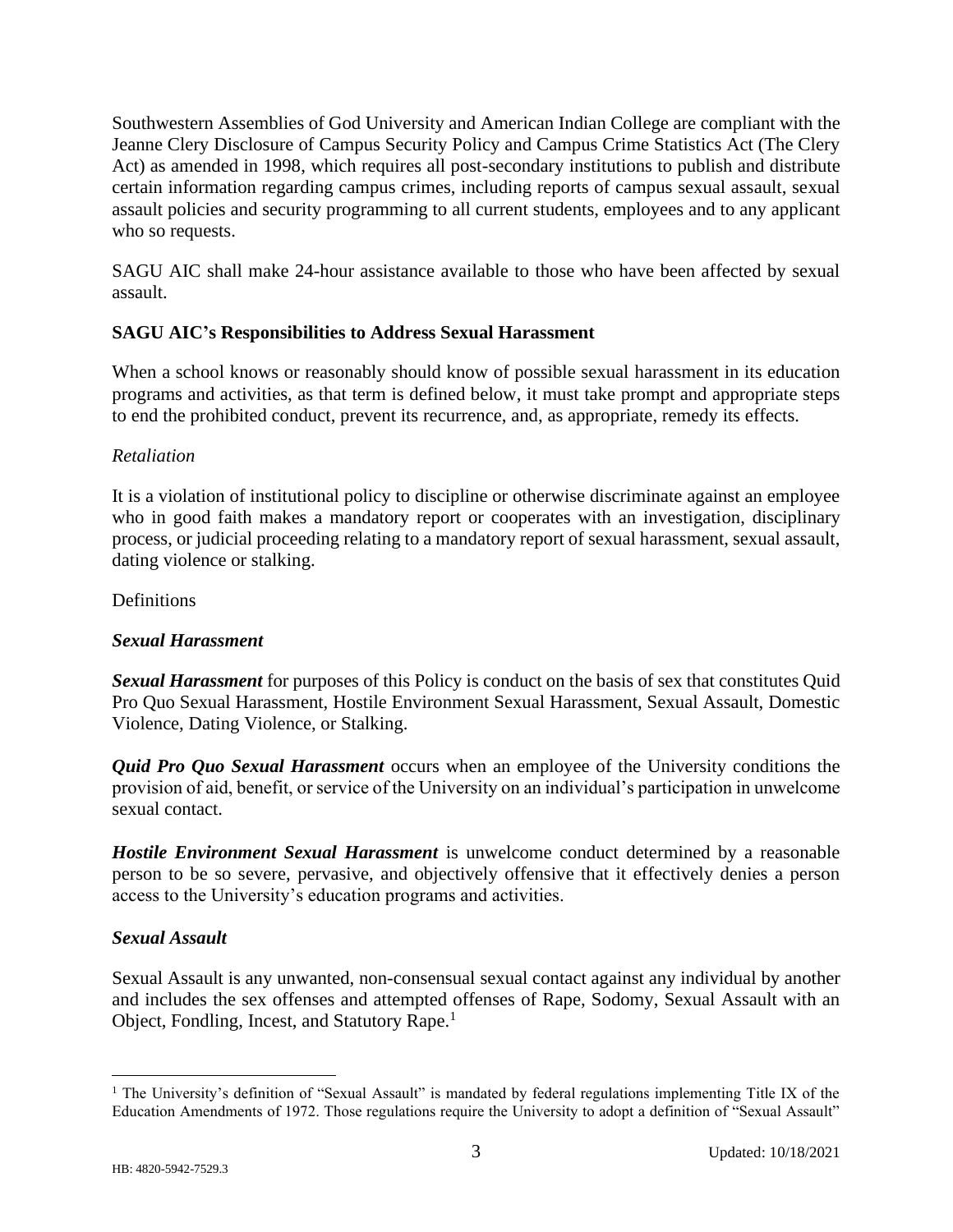**Rape** is the carnal knowledge of a person, without the consent of the victim, including instances where the victim is incapable of giving consent because of his/her age or because of his/her temporary or permanent mental or physical incapacity. There is "carnal knowledge" if there is the slightest penetration of the sexual organ of the female (vagina) by the sexual organ of the male (penis).

*Sodomy* is oral or anal sexual intercourse with another person, without the consent of the victim, including instances where the victim is incapable of giving consent because of his/her age or because of his/her temporary or permanent mental or physical incapacity.

*Sexual Assault with an Object* is using an object or instrument to unlawfully penetrate, however slightly, the genital or anal opening of the body of another person, without the consent of the victim, including instances where the victim is incapable of giving consent because of his/her age or because of his/her temporary or permanent mental or physical incapacity. An "object" or "instrument" is anything used by the offender other than the offender's genitalia.

*Fondling* is the touching of the private body parts of another person for the purpose of sexual gratification, without the consent of the victim, including instances where the victim is incapable of giving consent because of his/her age or because of his/her temporary or permanent mental or physical incapacity.

*Incest* is sexual intercourse between persons who are related to each other within the degrees wherein marriage is prohibited by Arizona law.

*Statutory Rape* is sexual intercourse with a person who is under the statutory age of consent as defined by Arizona law.

*Coercion* is the use of pressure and/or other oppressive behavior, including expressed or implied threats of physical harm, or severe and/or pervasive emotional intimidation which places an individual in fear of immediate or future harm or physical injury or causes a person to engage in unwelcome sexual activity. A person's words or conduct amounts to coercion if they wrongfully limit the other's ability to freely choose whether or not to engage in sexual activity. Coercion also includes administering a drug, intoxicant, or other substance that impairs the person's ability to give consent.

# *Domestic violence*

*Domestic Violence* is felony or misdemeanor crimes of violence committed by a current or former spouse or intimate partner of the victim, by a person with whom the victim shares a child in common, by a person who is cohabitating with or has cohabitated with the victim as a spouse or intimate partner, by a person similarly situated to a spouse of the victim under the domestic or

that incorporates various forcible and non-forcible sex crimes as defined by the FBI's Uniform Crime Reporting System. *See* 34 C.F.R. § 106.30(a).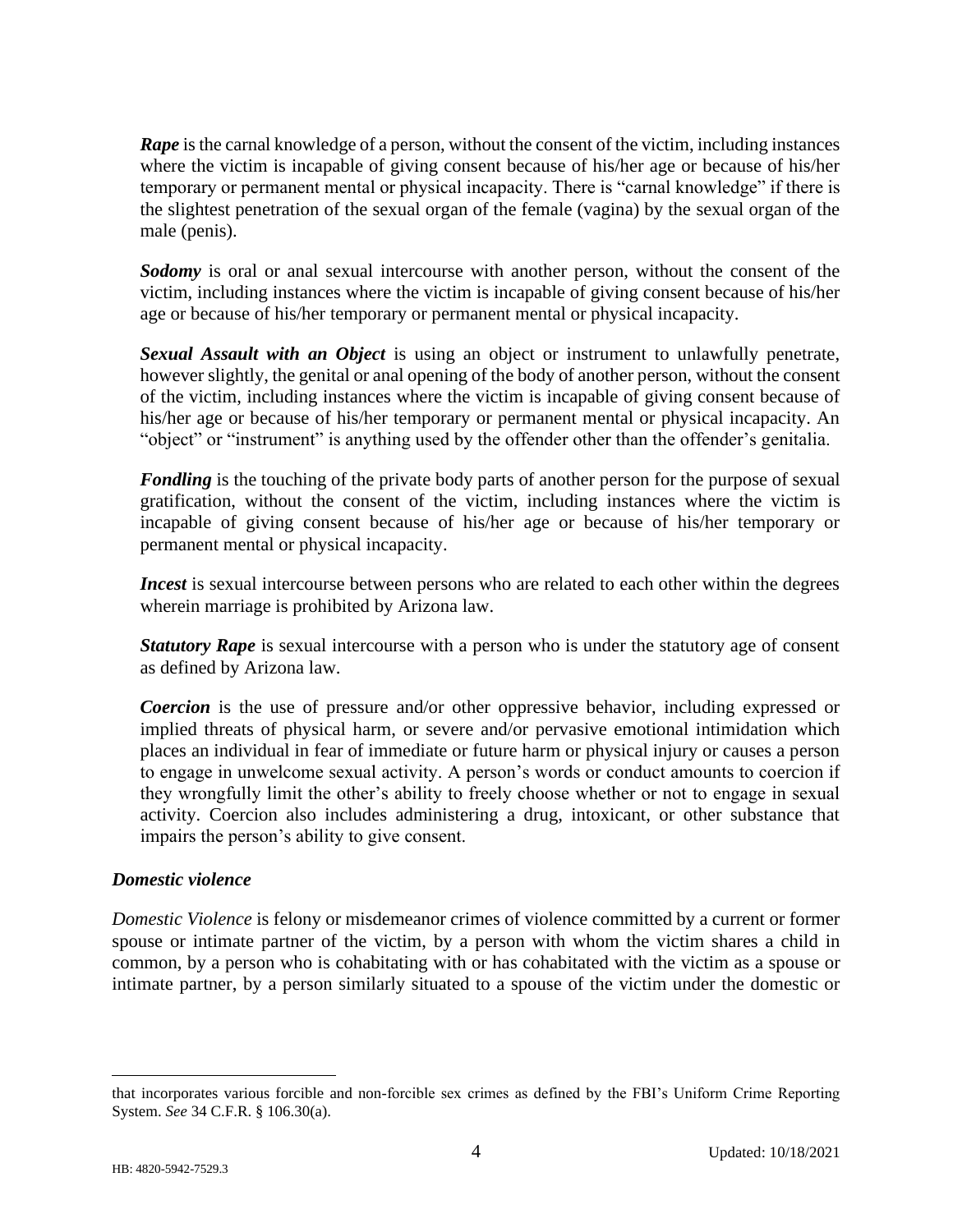family violence laws of Arizona,<sup>2</sup> or by any other person against an adult or youth victim who is protected from that person's acts under the domestic or family violence laws of Arizona.

# *Dating violence*

*Dating Violence* means violence by a person who has been in a social relationship of a romantic or intimate nature with the victim. Whether there was such relationship will be gauged by its length, type, and frequency of interaction.

# *Stalking*

*Stalking* means a course of conduct directed at a specific person that would cause a reasonable person to fear for her, his, or others' safety, or to suffer substantial emotional distress.

*Course of Conduct* means two or more acts, including, but not limited to, acts in which the stalker directly, indirectly, or through third parties, by any action, method, device, or means, follows, monitors, observes, surveils, or communicates to or about a person threats, that a reasonable person would regard as threatening bodily injury or death of that person, their family members including someone with whom the person is dating or interferes with that person's property.

*Reasonable Person* means a person under similar circumstances and with similar identities to the person subjected to the stalking behavior would fear for their safety or the safety of others, or suffer substantial emotional distress.

*Substantial Emotional Distress* means significant mental suffering or anguish that may, but does not necessarily, require medical or other professional treatment or counseling.

# *Consent*

*Consent* is free and active agreement, given equally by both parties, to engage in a specific activity. Giving in is not the same as giving consent. Consensual sexual activity involves the presence of the word "yes" without incapacitation of alcohol or other drugs, coercion, force, threat, or intimidation.

Consent is not effective when any participant in the sexual activity is unsure if a knowing, intentional, voluntary agreement to engage in each act of sexual activity has been demonstrated. Consent is not effective if one person knew or reasonably should have known that another person involved was incapacitated. Consent to one act does not imply consent to another; past consent does not imply future consent. Consent to engage in sexual activity with one person does not imply

<sup>2</sup> Family Violence is defined by the AZ revised Statute 13-3601as:

<sup>(1)</sup> an act by a member of a family or household against another member of the family or household that is intended to result in physical harm, bodily injury, assault, or Sexual Assault or that is a threat that reasonably places the member in fear of imminent physical harm, bodily injury, assault, or Sexual Assault, but does not include defensive measures to protect oneself;

<sup>(2)</sup> abuse, as that term is defined by Sections  $261.001(1)(C)$ , (E), and (G), by a member of a family or household toward a child of the family or household; or

<sup>(3)</sup> Dating violence, as that term is defined by Section 71.0021.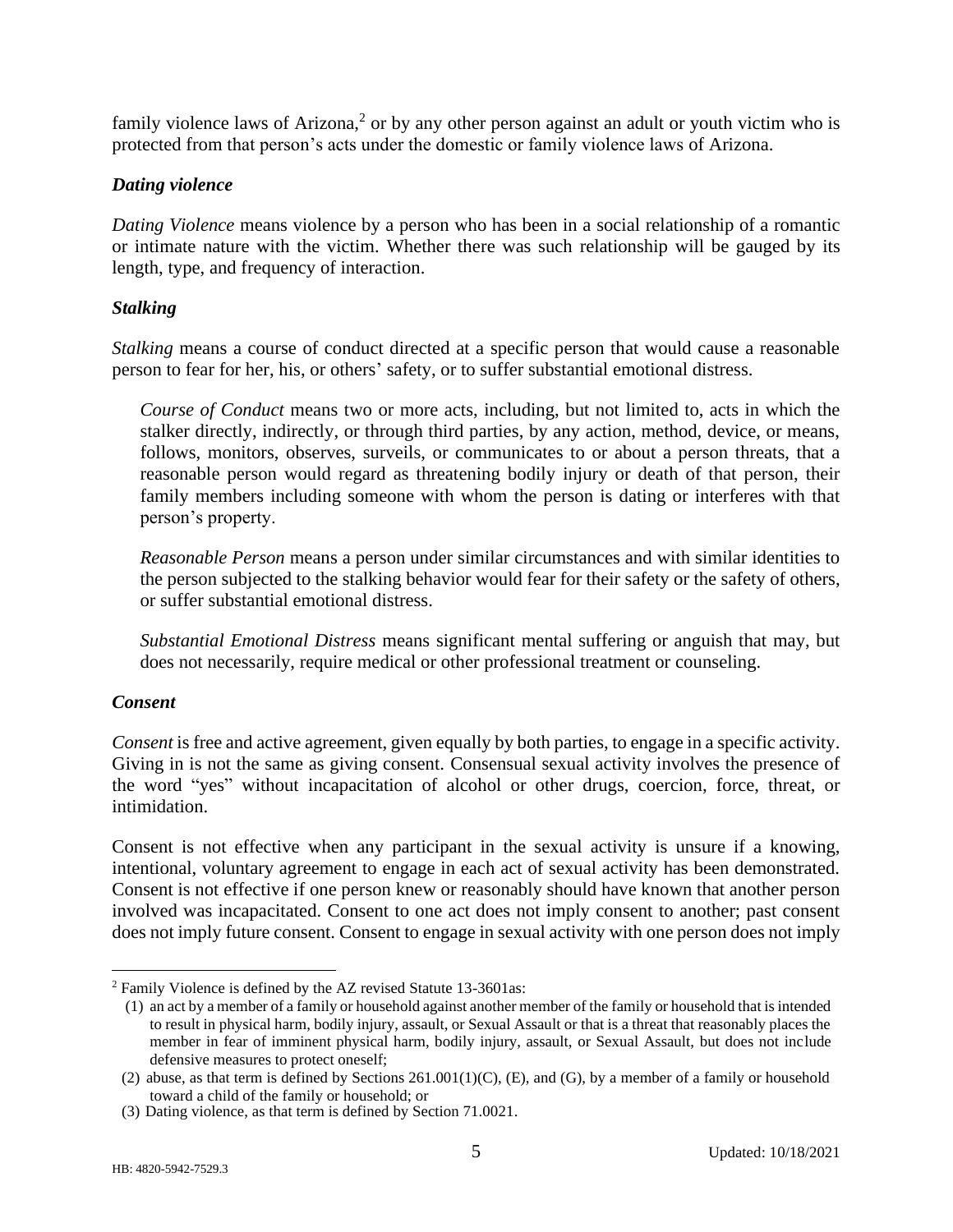consent to engage in sexual activity with another. Any expression of an unwillingness to engage in any instance of sexual activity establishes a presumptive lack of consent.

A current or previous dating or sexual relationship or manner of dress does not, by itself, constitute consent. Even in the context of a relationship, there must be a voluntary, mutually understandable agreement that clearly demonstrates a willingness to engage in each instance of sexual activity.

An individual is unable to provide Consent to engage in sexual activity when the individual:

- Is under age 17 and (1) is not a spouse of the Respondent or (2) is more than three years younger than the Respondent at the time of the offense;
- Has a mental disorder or developmental or physical disability that renders her or him incapable of giving knowing Consent;
- Is unconscious or physically unable to resist; or
- Is Incapacitated from alcohol or other drugs, and this condition was known, or reasonably should have been known, by the Respondent.

# *Understanding Hostile Environment Sexual Harassment*

In determining whether a Hostile Environment exists, the University will consider the totality of circumstances, including factors such as the actual impact the conduct has had on the Complainant; the nature and severity of the conduct at issue; the frequency and duration of the conduct; the relationship between the parties (including accounting for whether one individual has power or authority over the other); the respective ages of the parties; the context in which the conduct occurred; and the number of persons affected. The University will evaluate the totality of circumstances from the perspective of a reasonable person in the Complainant's position. A person's adverse subjective reaction to conduct is not sufficient, in and of itself, to establish the existence of a hostile environment.

Sexual Harassment also includes gender-based harassment, which may include acts of verbal, nonverbal, or physical aggression, intimidation, or hostility based on gender or gender stereotyping, even if those acts do not involve conduct of a sexual nature. Further, making employment or educational decisions based on sexual favoritism or on the basis of gender is strictly prohibited.

Some specific examples of conduct that may constitute Sexual Harassment if unwelcome include, but are not limited to:

- Unreasonable pressure for a dating, romantic, or intimate relationship or sexual contact;
- Unwelcome kissing, hugging, or massaging;
- Sexual innuendos, jokes, or humor;
- Displaying sexual graffiti, pictures, videos, or posters;
- Using sexually explicit profanity;
- Asking about, or telling about, sexual fantasies, sexual preferences, or sexual activities;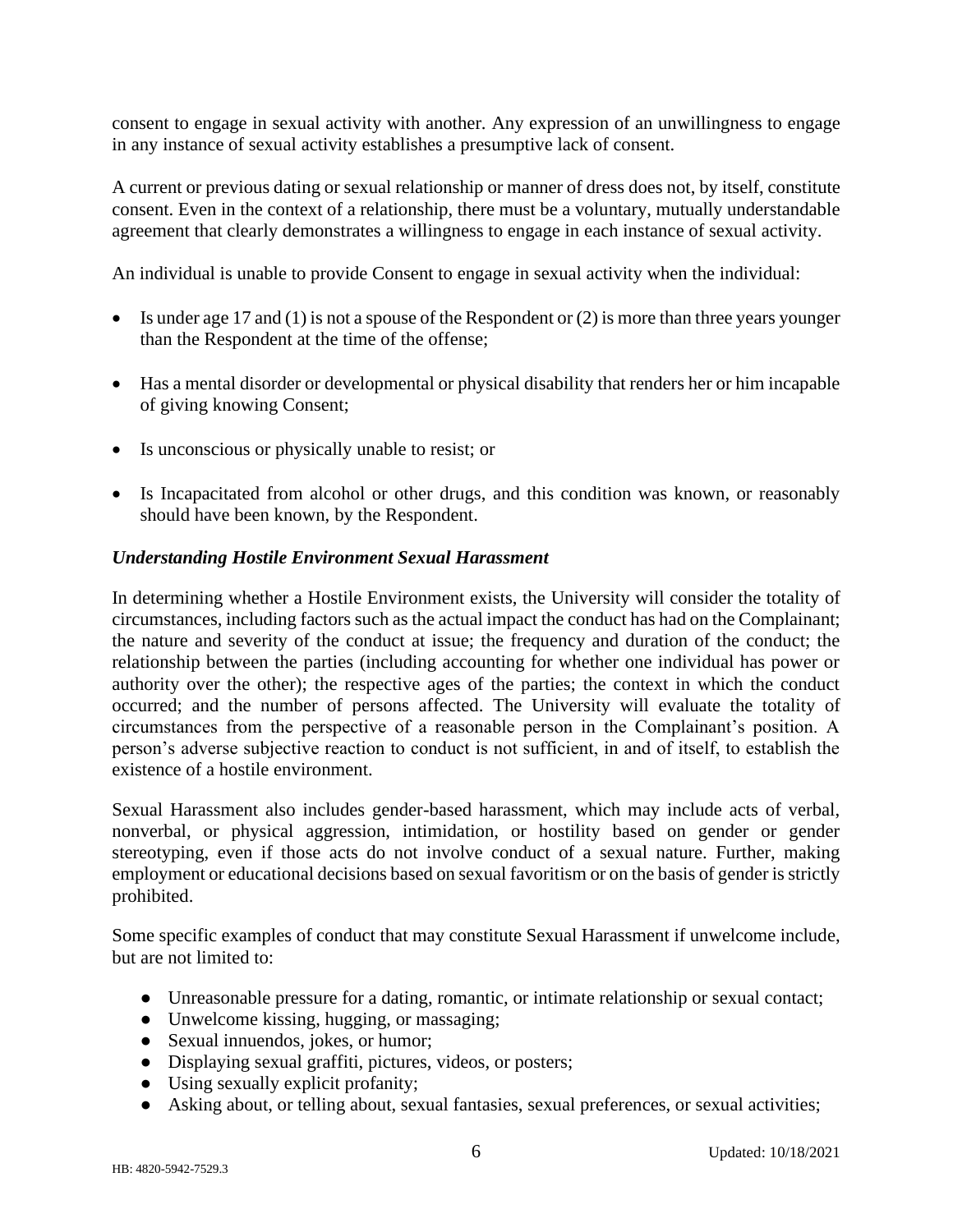- E-mail and Internet use that violates this policy;
- Leering or staring at someone in a sexual way, such as staring at a person's breasts or groin;
- Sending sexually explicit emails, text messages, or social media posts;
- Commenting on a person's dress in a sexual manner;
- Giving unwelcome personal gifts such as lingerie that suggest the desire for a romantic relationship; or
- Insulting, demeaning, or degrading another person based on gender or gender stereotypes.
- Indecent exposure or sexual exhibitionism;
- Sex-based cyber-harassment;
- Prostitution or the solicitation of a prostitute;
- Peeping or other voyeurism, or
- Going beyond the boundaries of consent (e.g. recording, sharing or disseminating recordings, or threatening to share or disseminate recordings, of sexual activity or nudity without the consent of all parties involved).

#### *Incapacitation*

*Incapacitated* refers to a state of being that prevents an individual from having the mental ability, emotional stability, or maturity to provide consent at the time the alleged behavior occurs. Incapacitation could result from the use of drugs or alcohol, a person being asleep or unconscious, or because of an intellectual or other disability or medical condition.

Incapacitation is a state where an individual cannot make an informed and rational decision to Consent to engage in sexual contact because the individual lacks conscious knowledge of the nature of the act (*e.g.*, to understand the "who, what, where, when, why or how" of the sexual interaction), is physically or mentally helpless, or is otherwise unaware that the sexual act is occurring.

Incapacitation can only be found when the Respondent knew or should have known that the Complainant was Incapacitated when viewed from the position of a sober, reasonable person. One's own intoxication is not an excuse for failure to recognize another person's Incapacitation. Incapacitation is beyond mere drunkenness or intoxication, and consumption of alcohol of other drugs, inebriation, or intoxication alone are insufficient to establish Incapacitation. The impact of alcohol or drugs varies from person to person, and evaluating Incapacitation requires an assessment of how consumption of alcohol and/or drugs impacts an individual's:

- Decision-making ability
- Awareness of consequences
- Ability to make informed judgments
- Capacity to appreciate the nature of circumstances of the act.

No single factor is determinative of Incapacitation. Some common signs that someone may be incapacitated include slurred speech, confusion, shaky balance, stumbling or falling down, vomiting, and unconsciousness.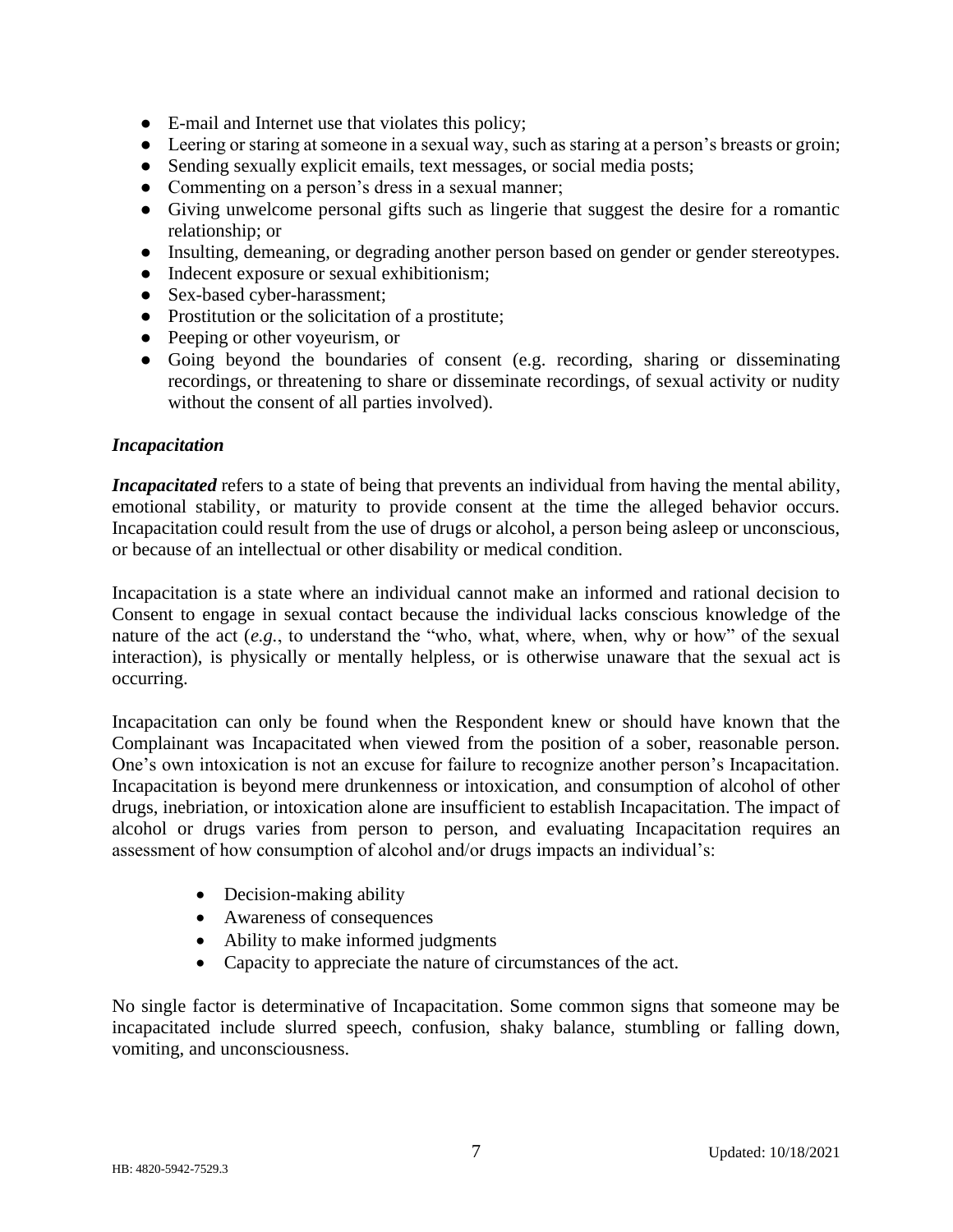# *Retaliation*

*Retaliation* is intimidation, threats, coercion, or discrimination against any individual for the purpose of interfering with any right or privilege secured by Title IX and its implementing regulations or because an individual has made a report or complaint, testified, assisted, or participated or refused to participate in any manner in an investigation, proceeding, or hearing under this policy. Retaliation is prohibited and is considered a stand-alone policy violation without regard to any finding of responsibility for violation of this policy.

# *Other Policy Terms*

*Complainant* means the individual(s) who is alleged to have been impacted by a violation of this Policy.<sup>3</sup>

*Respondent* means the individual(s) who is alleged to have violated this Policy.

*Formal Complaint* means a document filed by a Complainant or signed by the Title IX Coordinator alleging Sexual Harassment against a Respondent and requesting that the University investigate the allegation of Sexual Harassment in accordance with this Policy. At the time of filing a Formal Complaint, a Complainant must be participating in or attempting to participate in the University's education programs and activities. A "document filed by a Complainant" means a document or electronic submission (such as an email) that contains the Complainant's physical or electronic signature or otherwise indicates that the Complainant is the person filing the Complaint.

*Supportive Measures* are non-disciplinary, non-punitive individualized services offered, as appropriate, and reasonably available, and without fee or charge, that are designed to restore or preserve equal access to the University's Education Programs and Activities without unreasonably burdening another Party, including measures designed to protect the safety of all parties implicated by a report or the University's education environment, or to deter Sexual Harassment. Supportive measures may include: counseling, extensions of academic or other deadlines, course-related adjustments, modifications to work or class schedules, campus escort services, changes in work or housing locations, leaves of absence, increased security and monitoring of certain areas of campus, and other similar measures. Supportive Measures may also include mutual restrictions on contact between the parties implicated by a report.

*Education Programs and Activities* refers to all the operations of the University, including, but not limited to, in-person and online educational instruction, employment, research activities, extracurricular activities, athletics, residence life, dining services, performances, and community engagement and outreach programs. The term applies to all activity that occurs on campus or on other property owned or occupied by the University. It also includes off-campus locations, events, or circumstances over which the University exercises substantial control over the Respondent and the context in which the Sexual Harassment occurs, including Sexual Harassment occurring in any building owned or controlled by a student organization that is officially recognized by the University.

<sup>&</sup>lt;sup>3</sup> A Complainant and Respondent are each individually a "Party" and collectively the "Parties" with respect to a Formal Complaint filed under this Policy.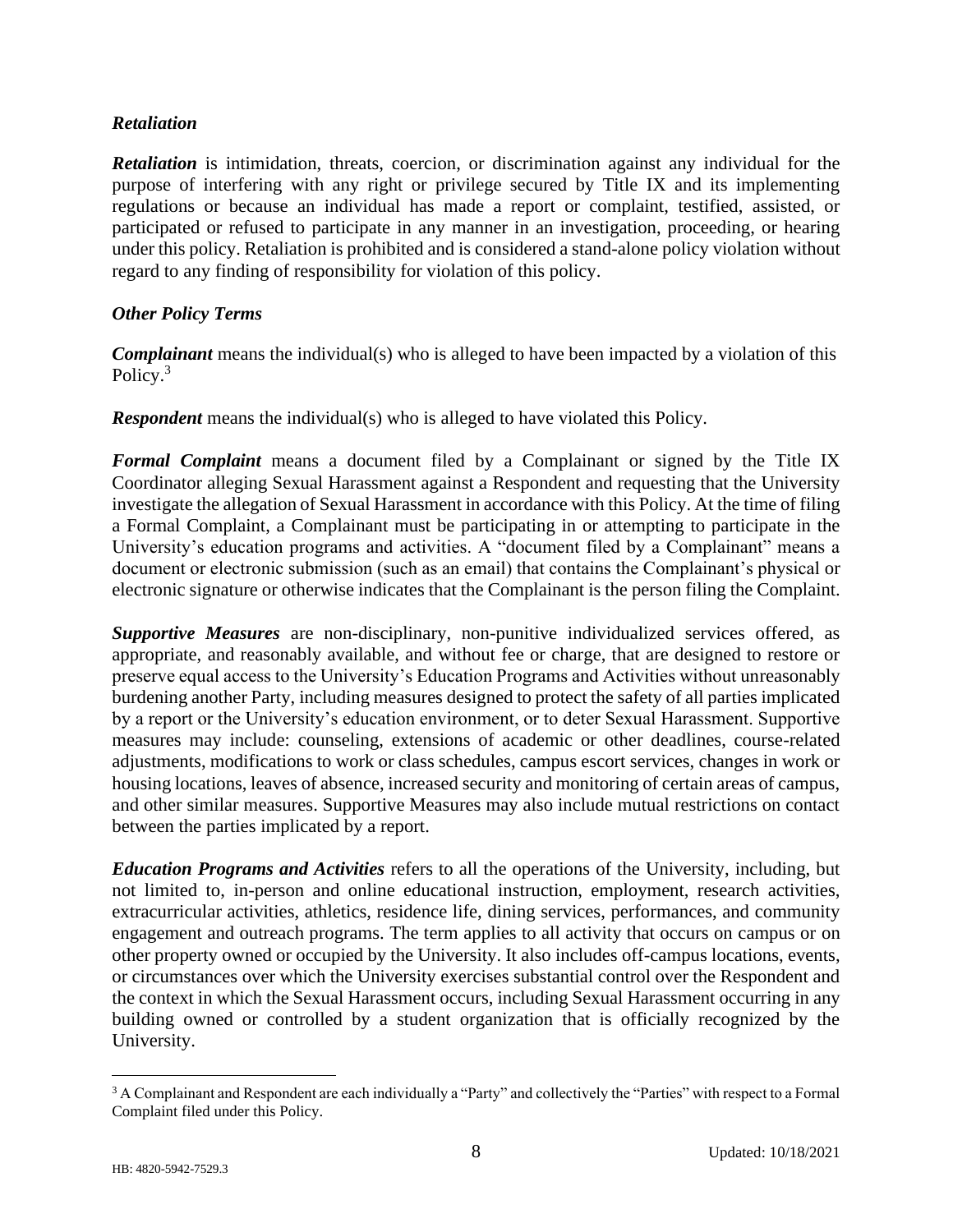*Preponderance of the Evidence* is the standard for determining allegations of prohibited conduct under this policy. Preponderance of the evidence means the greater weight of the credible evidence. This standard is satisfied if the evidence and information gathered in the matter indicate that the action is more likely to have occurred than not.

*Employee* means an individual who receives compensation for work or services for which the University has the right (whether or not it exercises the right) to supervise and control the manner of performance as well as the result of the work or service. Volunteers and independent contractors are not considered "employees" for the purposes of this Policy.

# **Reporting Sexual Harassment**

Know your rights. Members of the University community have the right to work and learn in an environment that is free from verbal or physical sexual conduct which might either interfere with an individual's performance, or create a work or educational climate that is hostile, intimidating, or offensive, whether that conduct originates with an instructor, a supervisor, or a peer.

# *Reporting to the Title IX Coordinator*

Any member of the SAGU AIC community (faculty, staff or student) who witnesses or receives information regarding an incident that the individual reasonably believes constitutes sexual harassment, sexual assault, dating violence, or stalking which was allegedly committed by or against a student enrolled at or an employee of the institution at the time of the incident must promptly report the incident to the University Title IX Coordinator or the Deputy Title IX Coordinator.

- **Dr. Fred Gore**, Title IX Coordinator at: 972.825.4630, 888.937.7248 ext. 4630, or [fgore@sagu.edu.](mailto:fgore@sagu.edu) 1200 Sycamore Street, Waxahachie, TX 75165
- **Ruth Roberts**, Deputy Title IX Coordinator at: 972.825.4656, 888.937.7248 ext. 4656, or [rroberts@sagu.edu.](mailto:rroberts@sagu.edu) 1200 Sycamore Street, Waxahachie, TX 75165

Options for reporting complaints of sexual violence or harassment to the above-mentioned individuals: email, phone call, private meeting, private, written correspondence or through the Employee Incident Reporting Form which is available on the SAGU AIC Title IX web page at [https://www.sagu.edu/audiences/titleix.](https://www.sagu.edu/audiences/titleix)

On the SAGU/AIC campus, the following serve as investigators who serve under the supervision of the Title IX Coordinator and Deputy Title IX Coordinator listed above.

• **Dr. Joseph J. Saggio,** Title IX Investigator (for SAGU AIC) at 602.944.3335, ext. 244, or [jsaggio@sagu.edu](mailto:jsaggio@sagu.edu) 10020 N. Fifteenth Avenue, Phoenix, AZ 85021-2199.

**Dr. Sherry Jones,** Title IX Investigator (for SAGU AIC) at 602.944.3335, ext. 238, or [sjones@sagu.edu](mailto:sjones@sagu.edu) 10020 N. Fifteenth Avenue, Phoenix, AZ 85021-2199.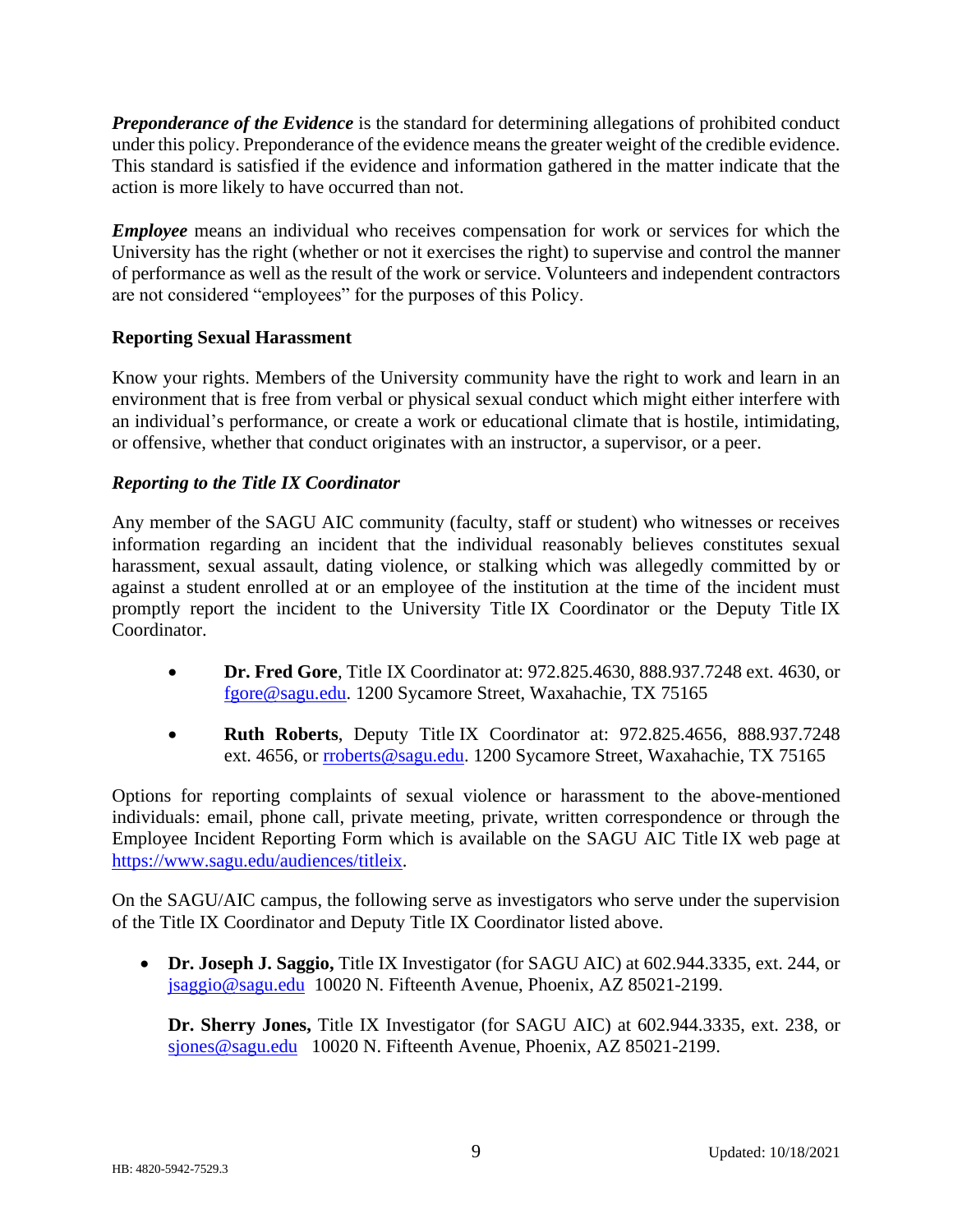# *If You Are A Victim of Sexual Violence or Sexual Assault*

*For definitions specific to AZ Revised Statutes 13-3620*

- 1. Go to a safe location as soon as you are able.
- 2. Seek immediate medical attention if you are injured, or believe you may have been exposed to an STI/STD or potential pregnancy. Baylor Scott & White Medical Center provides sexual assault exams for victims.

| Honor Health John C Lincoln | 602 943-2381 | $\vert$ 250 E Dunlap |
|-----------------------------|--------------|----------------------|
|                             |              | Phoenix, AZ 85020    |

| <b>On Campus</b>                 |                |                                    |
|----------------------------------|----------------|------------------------------------|
| Title IX Investigator (Joseph J. | 602 944-3335   | 10020 N. Fifteenth Avenue          |
| Saggio, Ed.D.)                   | #244           | Phoenix, AZ 85021                  |
|                                  |                |                                    |
| Title IX Investigator (Sherry    | 602 944-3335   | 10020 N. Fifteenth Avenue          |
| Jones, Ed.D.)                    | #238           | Phoenix, AZ 85021                  |
| <b>Off Campus</b>                |                |                                    |
| Lifeline PCS*                    | 480 641 - 1165 | 17235 N 75th Ave F100              |
|                                  |                | Glendale, AZ                       |
| PIMC Mental Health Center*       | 602 263-1200   | 4212 N 16th St, Phoenix, AZ        |
| Aurora Behavioral Health*        | 623 344-4400   | 6015 W Peoria Ave, Glendale,       |
|                                  |                | AZ.                                |
| Veronica Ramirez, M.S*.          | 480-359-7479   | 1710 W. Ranch Road, Suite          |
| Soul Therapy Christian           |                | 103 Tempe, AZ 85284                |
| Services, PLLC                   |                | <b>Licensed Clinical Christian</b> |
|                                  |                | <b>Pastoral Counselor</b>          |

3. Contact any of the following for immediate assistance:

*\*Denotes that this resource is confidential.*

Note that campus officials may contact on-call staff from these departments when their offices are closed or they are otherwise unavailable to assist immediately.

If you are experiencing an emergency situation, you can call local police by dialing 911.

4. In cases involving crimes or violence, such as sexual assault or relationship violence, the following steps need to be taken. It is important to preserve physical evidence. Such evidence may include tissue and fluid samples, evidence of violence, sheets, towels, clothing, etc. You may choose to avoid washing, bathing, urinating, etc., until after being examined at a local hospital, if possible.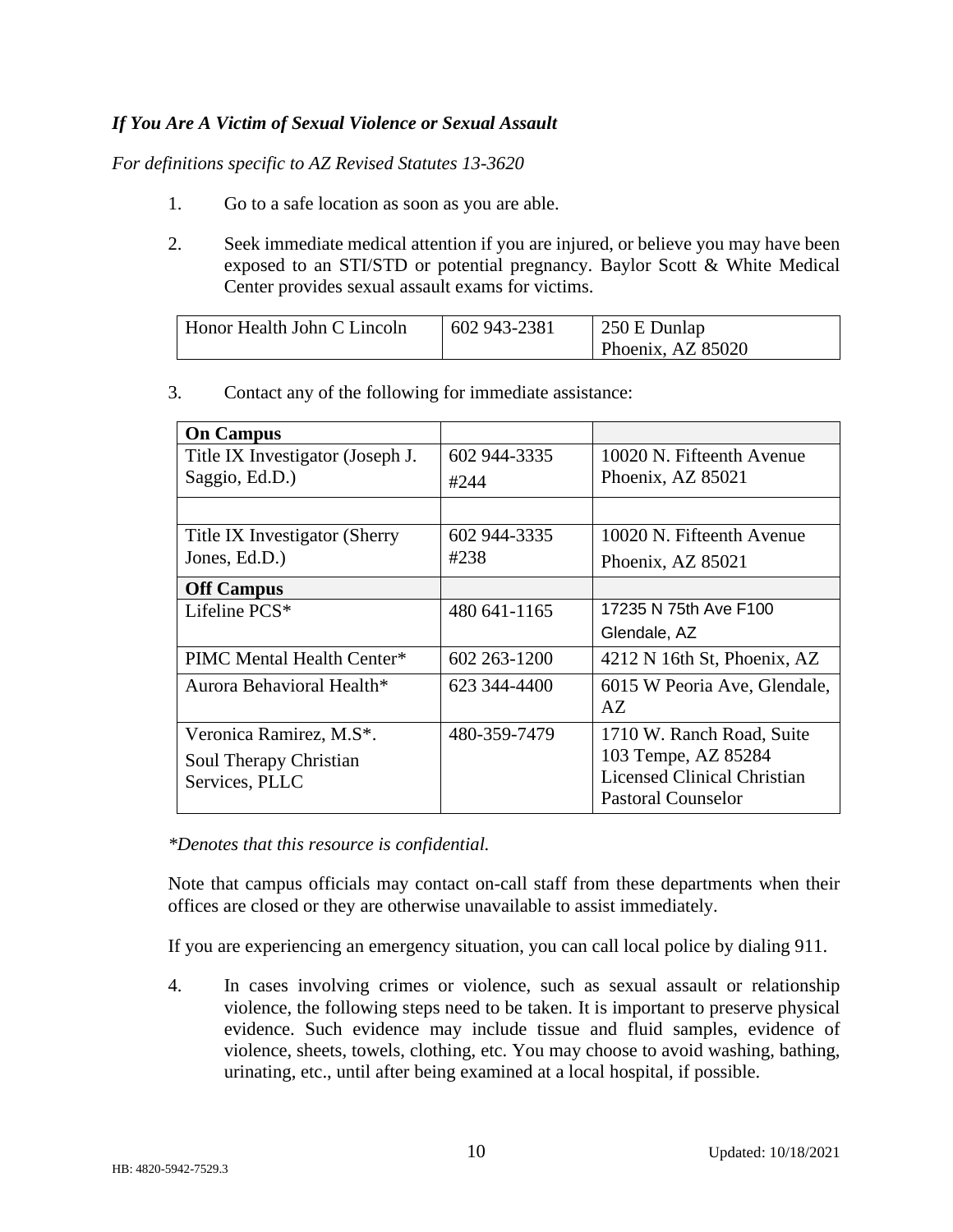| Honor Health John C Lincoln | 602 943-2381 | $\vert$ 250 E Dunlap |
|-----------------------------|--------------|----------------------|
|                             |              | Phoenix, AZ 85020    |

Because evidence of a sexual assault can deteriorate quickly, you may choose to seek a medical exam as soon as possible. Evidence collection should be completed within 120 hours of an assault, but fluids, hair samples, and DNA can be collected for a long time thereafter. Even if you have washed, evidence can often still be obtained. After 120 hours, it may still be helpful to have medical attention, even if you are not trying to obtain evidence of an assault. Sexual assault nurse examiners (SANE) are trained in the collection of forensic evidence, and can check for injuries and exposure to sexually transmitted diseases. If you are still wearing any clothes worn during the assault, wear them to the hospital, but bring a change of clothes, as the hospital will keep the clothes you are wearing as evidence. If you have changed clothes, bring the ones you were wearing during the assault to the hospital in a clean paper (not plastic) bag or a wrapped in a clean sheet. Leave sheets/towels at the scene of the assault. Police will collect them. Typically, police will be called to the hospital to take custody of the rape kit, but it is up to you whether you wish to speak with them or file a criminal complaint.

5. Choose how to proceed. You have options: (1) Do nothing until you are ready; (2) Pursue resolution by the University; (3) Initiate criminal proceedings; and/or (4) Initiate a civil process against the perpetrator. You may pursue whatever combination of options is best for you. If you wish to have an incident investigated and resolved by the University, students should contact the Residential Life Office. Employees should contact the Human Resources Office. University procedures will be explained. Those who wish incidents to be handled criminally should contact the Campus Safety & Security Office or local police where the assault occurred. A campus official is available to accompany students in making such reports, if desired. Students should contact the Office of Student Development for more information and employees should contact the Human Resources Office for more information.

# *Confidential Reporting*

To make informed choices, all parties should be aware of confidentiality and privacy issues, as well as institutional mandatory reporting requirements. Members of the University community may speak to officially designated Confidential Employees<sup>4</sup> about Sexual Harassment, Sexual Assault, Dating Violence, or Stalking without the conversation triggering a mandatory report of incident details.

If reporting students want details of an incident be kept confidential, they should speak with campus counseling center counselors. Campus counselors are available to help on an emergency

<sup>4</sup> Under Arizona law, a "Confidential Employee" is an employee (1) designated by the University as a person with whom students may speak confidentially concerning Sexual Harassment, Sexual Assault, Dating Violence, or Stalking or (2) receives information regarding such an incident under circumstances that render the employee's communications confidential or privileged under other law.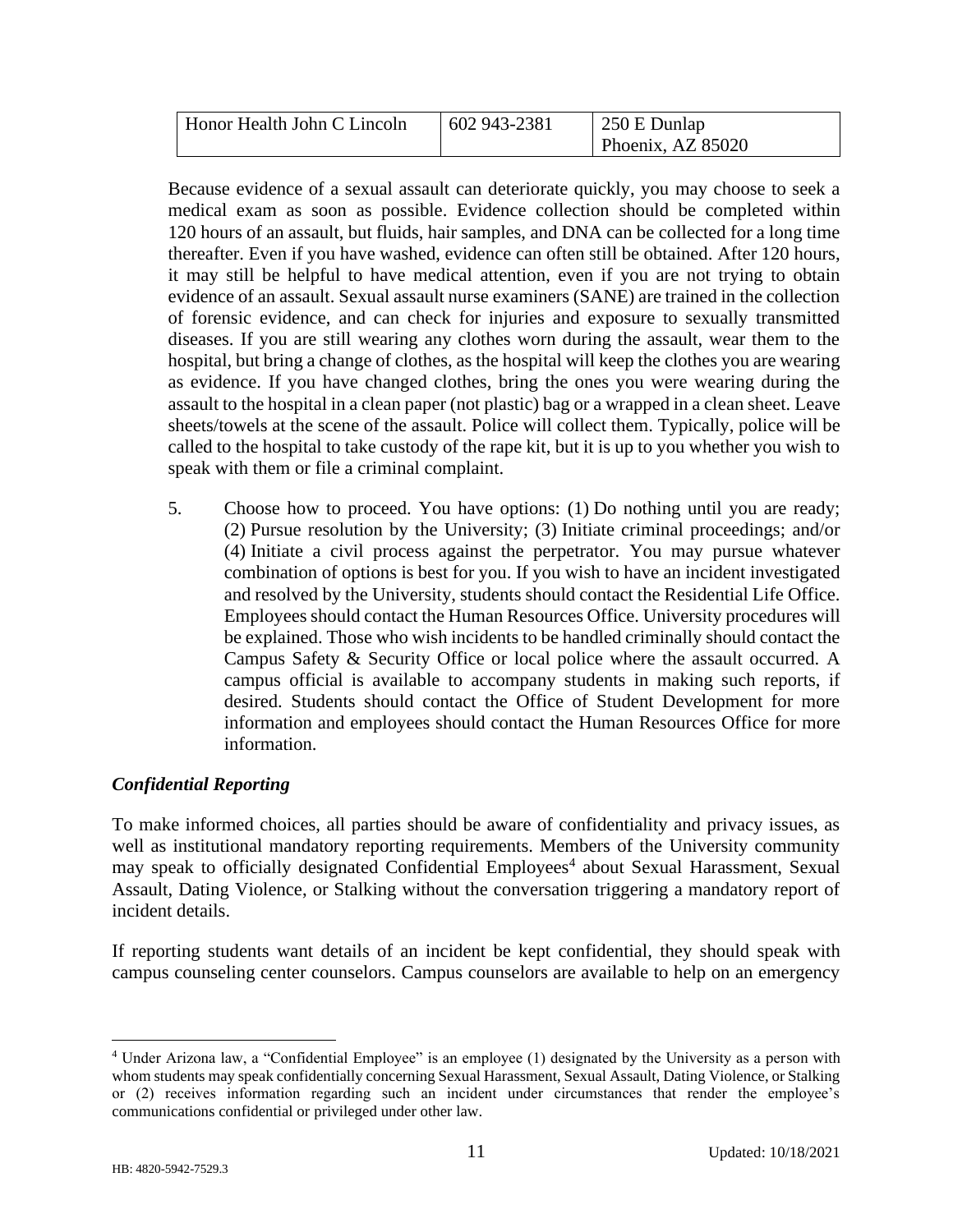basis. Their service is free of charge. Members of the clergy, chaplains, and off-campus rape crisis center staff can maintain confidentiality. Local resources such as:

| Lifeline PCS                                                              | 480 641-1165 | 17235 N 75th Ave F100                                                                                               |
|---------------------------------------------------------------------------|--------------|---------------------------------------------------------------------------------------------------------------------|
|                                                                           |              | Glendale, AZ                                                                                                        |
| <b>PIMC Mental Health Center</b>                                          | 602 263-1200 | 4212 N 16th St, Phoenix, AZ                                                                                         |
| Aurora Behavioral Health                                                  | 623 344-4400 | 6015 W Peoria Ave, Glendale,<br>AZ                                                                                  |
| Veronica Ramirez, M.S.<br>Soul Therapy Christian Services,<br><b>PLLC</b> | 480-359-7479 | 1710 W. Ranch Road, Suite<br>103 Tempe, AZ 85284<br><b>Licensed Clinical Christian</b><br><b>Pastoral Counselor</b> |

**A Confidential Employee is not required to report any information that would violate an individual's expectation of privacy, such as the name or other identifying information of an individual who has experienced or allegedly engaged in Sexual Harassment.<sup>5</sup>**

# *Requests for Anonymity*

You may request confidentiality and/or that the Title IX coordinator provide you with remedies and resources without initiating a formal resolution process. The coordinator will weigh requests for confidentiality against the institutional need to address and remedy discrimination under Title IX. Generally, the University will be able to respect your wishes, unless it believes there is a threat to the community based on the use of weapons, violence, pattern, predation, or threatening conduct by the person being accused.

In cases where your request for confidentiality is granted, the University will offer you available resources, supports, and remedies. You are not obligated to pursue formal resolution in order to access the resources that are available. If the University decides that it is obligated to pursue a formal resolution based on the notice you have given, you are not obligated to participate in the resolution process. However, the ability of the University to enforce its policies or provide some remedies may be limited as a result of your decision not to participate.

# *Mandatory Reporting Requirement for Employees*

Under Arizona law, all University employees, with the exception of Confidential Employees, who:

1. in the course and scope of their employment<sup>6</sup>

<sup>&</sup>lt;sup>5</sup> This provision does not affect any employee's duty to report incidents of sexual misconduct as required by other law.

<sup>6</sup> "Course and Scope of Employment" means an employee performing duties in the furtherance of the institution's interests.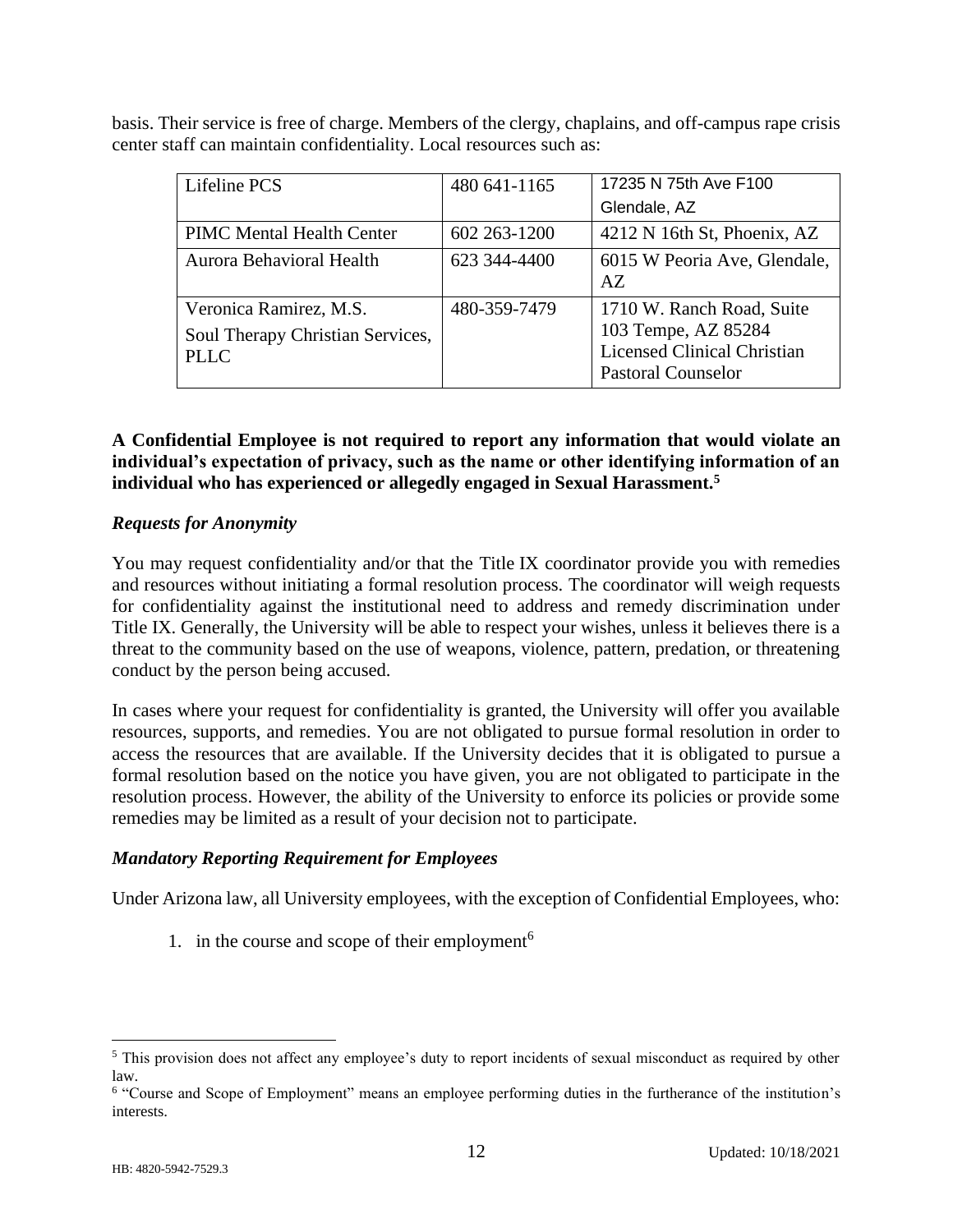- 2. witnesses or receives information regarding an incident that the employee reasonably believes constitutes Sexual Harassment,<sup>7</sup> Sexual Assault, Dating Violence, or Stalking, which
- 3. is alleged to have been committed by or against a person who was a student enrolled at or an employee of the University at the time of the incident

must promptly report the incident to the University's Title IX Coordinator or a Deputy Title IX Coordinator.

**Writing required**. The University's online reporting form may be used to submit a report to the Title IX Coordinator [https://www.cognitoforms.com/SAGU1/AnonymousReportingForm.](https://www.cognitoforms.com/SAGU1/AnonymousReportingForm) An email or written memo is also acceptable if it can be delivered to a Coordinator promptly after the employee's duty to report arises. If the urgency of the situation or other circumstances necessitate an initial oral report (whether in person or by phone), at the conclusion of the oral report the employee must immediately submit a written report as described in this paragraph.

**Report Contents.** The employee's report must include all information concerning the incident known to the employee which is relevant to an investigation under this Policy, including whether the subject of the report has expressed a desire for an institutional response to the incident or made a request for confidentiality in reporting the incident.

**Confidentiality.** Unless waived in writing by the affected individual, the identity of an alleged victim of an incident reported pursuant to this mandatory reporting requirement may be disclosed only to (a) employees of the University who are necessary to conduct an investigation of the report or any related hearings and (b) a law enforcement officer.

**Exceptions.** The mandatory reporting requirement does not apply to:

- **1.** Employees who are themselves the victims of the Sexual Harassment, Sexual Assault, Dating Violence, or Stalking;
- **2.** Instances when an employee receives information about Sexual Harassment, Sexual Assault, Dating Violence, or Stalking at a public awareness event sponsored by the University; or
- **3.** Students enrolled at the institution;<sup>8</sup> or

<sup>7</sup> For the purposes of Texas's mandatory reporting requirement only, "Sexual Harassment" means: unwelcome, sexbased verbal or physical conduct that (a) in the employment context, unreasonably interferes with a person's work performance or creates an intimidating, hostile, or offensive work environment; or (b) in the education context, is sufficiently severe, persistent, or pervasive that the conduct interferes with a student's ability to participate in or benefit from the University's educational programs or activities.

<sup>8</sup> This exception applies to traditional "students-workers" working part-time at the University, and not full-time employees taking courses at the institution. The exception does not apply to students employed as Resident Assistants.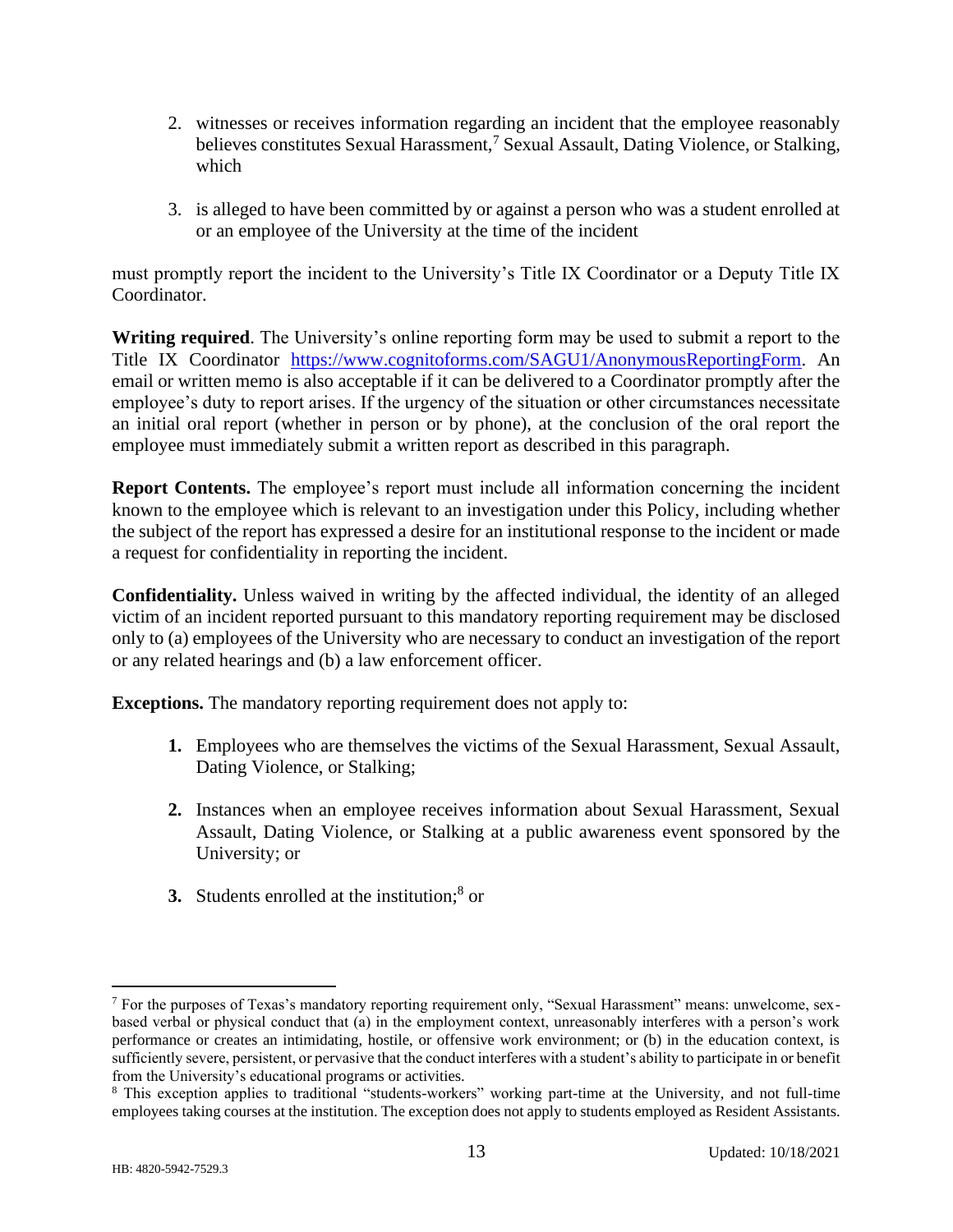**Consequences of Non-Compliance.** An employee who fails to make a required report will be terminated following an investigation and any required process under the applicable personnel policy.<sup>9</sup>

**Immunity**. An employee who, in good faith reports or assists in the investigation of a report under this Policy, or who testifies or otherwise participates in a disciplinary process or judicial proceeding arising from a report of such an incident, will not be subject to disciplinary action for violations of the University's administrative policies that are reasonably related to the incident. This immunity does not apply to a person who perpetrates or assists in the perpetration of the incident reported under this policy or who commits a criminal offense pursuant to Texas Education Code § 51.255(a).

# *Reports to Law Enforcement*

The University recognizes and supports the right of a victim of a crime to choose whether to report the crime to law enforcement, to be assisted by the institution in reporting the crime to law enforcement, or to decline to report the crime to law enforcement. In addition, it is important for a victim of sexual harassment, sexual assault, dating violence, or stalking to go to a hospital for treatment and preservation of evidence, if applicable, as soon as practicable after an incident. Individuals experiencing sexual violence and/or sexual harassment will be notified by University personnel how to file a report with SAGU Safety & Security and other appropriate law enforcement agencies. The complainant will be allowed to decide if he/she wants to file a report with the University or local law enforcement agency.

# *Crisis Counseling Assistance*

Campus Security, Vice-President for Student Development and or Residential Life, Staff and Faculty shall encourage the survivor to access support services from those specially trained to assist survivors of sexual assault or sexual violence.

| Lifeline PCS                     | 480 641-1165 | 17235 N 75th Ave F100              |
|----------------------------------|--------------|------------------------------------|
|                                  |              | Glendale, AZ                       |
| <b>PIMC Mental Health Center</b> | 602 263-1200 | 4212 N 16th St, Phoenix, AZ        |
| Aurora Behavioral Health         | 623 344-4400 | 6015 W Peoria Ave, Glendale,       |
|                                  |              | AZ                                 |
| Veronica Ramirez, M.S.           | 480-359-7479 | 1710 W. Ranch Road, Suite          |
| Soul Therapy Christian Services, |              | 103 Tempe, AZ 85284                |
| <b>PLLC</b>                      |              | <b>Licensed Clinical Christian</b> |
|                                  |              | <b>Pastoral Counselor</b>          |

<sup>&</sup>lt;sup>9</sup> Employees who fail to make a mandatory report under this provision may also be subject to criminal prosecution pursuant to AZ Revised Statutes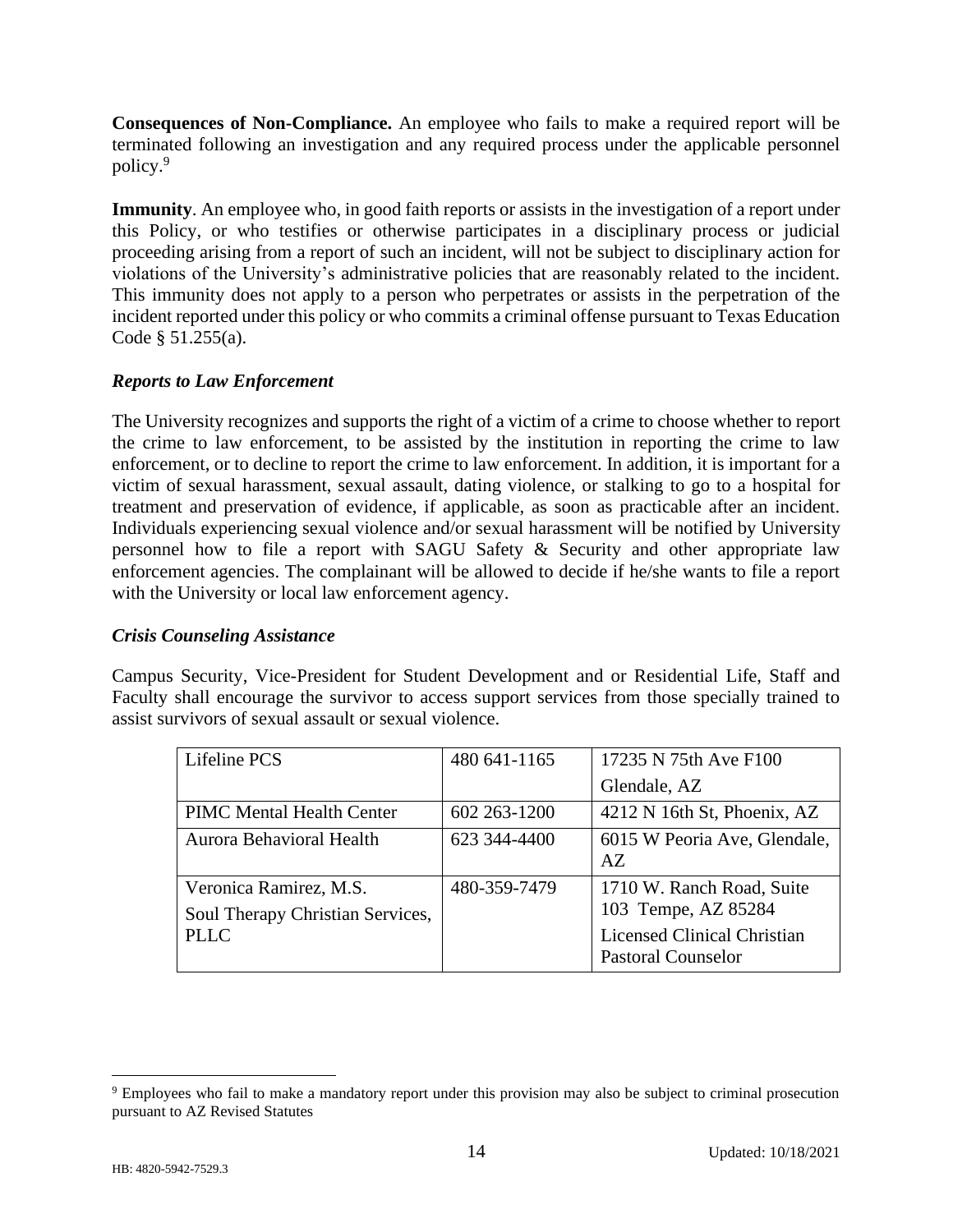# **Complainant and Respondent Rights and Resources**

All members of the University community who have been involved in Title IX incidents are offered services provided by a counselor who does not provide counseling to any other person involved in a specific incident.

In addition, both the complainant and respondent have the following rights when a sexual violence or harassment complaint has been made:

- To be treated with respect and dignity.
- To assistance from the University in reporting the incident to law enforcement, if desired.
- To information about the process used in the investigation and appeal.
- To information about counseling support available.
- To privacy to the extent possible consistent with applicable law and University policy.
- To an advisor to be present throughout the investigation.
- If both parties are enrolled in the same class, the options to drop class without academic penalties.
- To protection from retaliation and harassment while the disciplinary process is pending.
- To have reasonable and equitable access to all evidence in the institution's possession which is relevant to the alleged violation, including any statements made by the alleged victim or by other persons, information stored electronically, written or electronic communications, social media posts, or physical evidence, redacted as necessary to comply with any applicable federal or state law regarding confidentiality.
- To choose whether or not to participate in the investigation process.
- To a prompt and thorough investigation of the allegations.
- To reasonable time to provide information to the investigator.
- To raise any question regarding a possible conflict of interest on the part of any person involved in the investigation or verdict.
- To appeal the decision and any sanctions made by the investigators.
- To written notification of the verdict and the outcome of any appeal.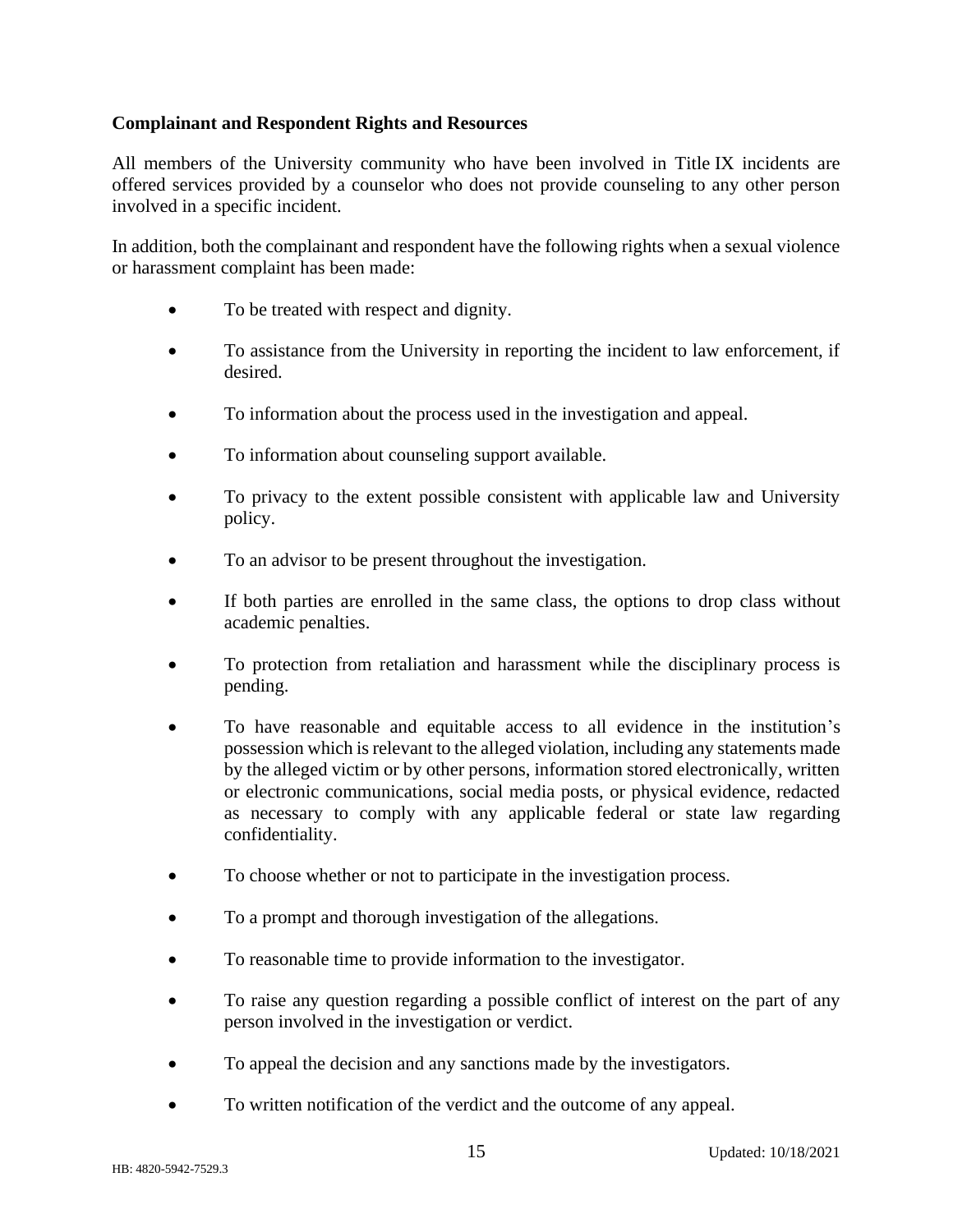If you are uncertain about your options and rights, contact one of the follow support persons:

| Title IX Investigator (SAGU AIC)<br>Sherry Jones, Ed.D.                         | 602 944-3335<br>#238                           | Assistant Administrative Dean<br>(SAGU AIC)                         |
|---------------------------------------------------------------------------------|------------------------------------------------|---------------------------------------------------------------------|
| sjones@sagu.edu                                                                 |                                                |                                                                     |
| Title IX Investigator (SAGU AIC)<br>Joseph J. Saggio, Ed.D.<br>jsaggio@sagu.edu | 602 944-3335<br>#244                           | Executive Vice-President $\&$<br>Administrative Dean (SAGU)<br>AIC) |
| Title IX Director (SAGU)<br>Fred Gore, D.B.A., C.P.A.<br>fgore@sagu.edu         | 972.825.4630,<br>OR 888.937.7248<br>ext. 4630  | Vice-President for Finance<br>(SAGU)                                |
| Deputy Title IX Director (SAGU)<br>Ruth Roberts, P.H.R.<br>rroberts@sagu.edu    | 972.825.4656,<br>OR 888.937.7248<br>ext. 4656, | Director, Human Resources<br>(SAGU)                                 |

# **Investigation Procedures for Sexual Harassment**

Once a complaint has been reported, the Title IX Coordinator will conduct an initial assessment to determine whether the conduct, as reported, constitutes or could constitute Sexual Harassment. If the Title IX Coordinator determines that the conduct reported could not fall within the scope of this Policy, and/or could not constitute Sexual Harassment, even if investigated, the Title IX Coordinator will close the matter and may notify the reporting party if doing so is consistent with the Family Educational Rights and Privacy Act ("FERPA"). The Title IX Coordinator may refer the report to other University offices, as appropriate.

If the Title IX Coordinator determines that the conduct reported could fall within the scope of this Policy, and/or could constitute Sexual Harassment, if investigated, the Title IX Coordinator will proceed to contact the Complainant. As part of the preliminary assessment, the Title IX Coordinator/Deputy may take investigative steps to determine the identity of the Complainant, if

# *Contacting the Complainant*

If a report is not closed as a result of the preliminary assessment and the Complainant's identity is known, the Title IX Coordinator or their designee will promptly contact the Complainant to discuss the following:

- the availability of Supportive Measures with or without filing a Formal Complaint;
- the Complainant's wishes with respect to such Supportive Measures;
- the process for filing and pursuing a Formal Complaint;
- the importance of going to a hospital for treatment and preservation of evidence as soon as practicable after the incident, if applicable;
- the right to report the incident to the institution and to receive a prompt and equitable resolution of the report;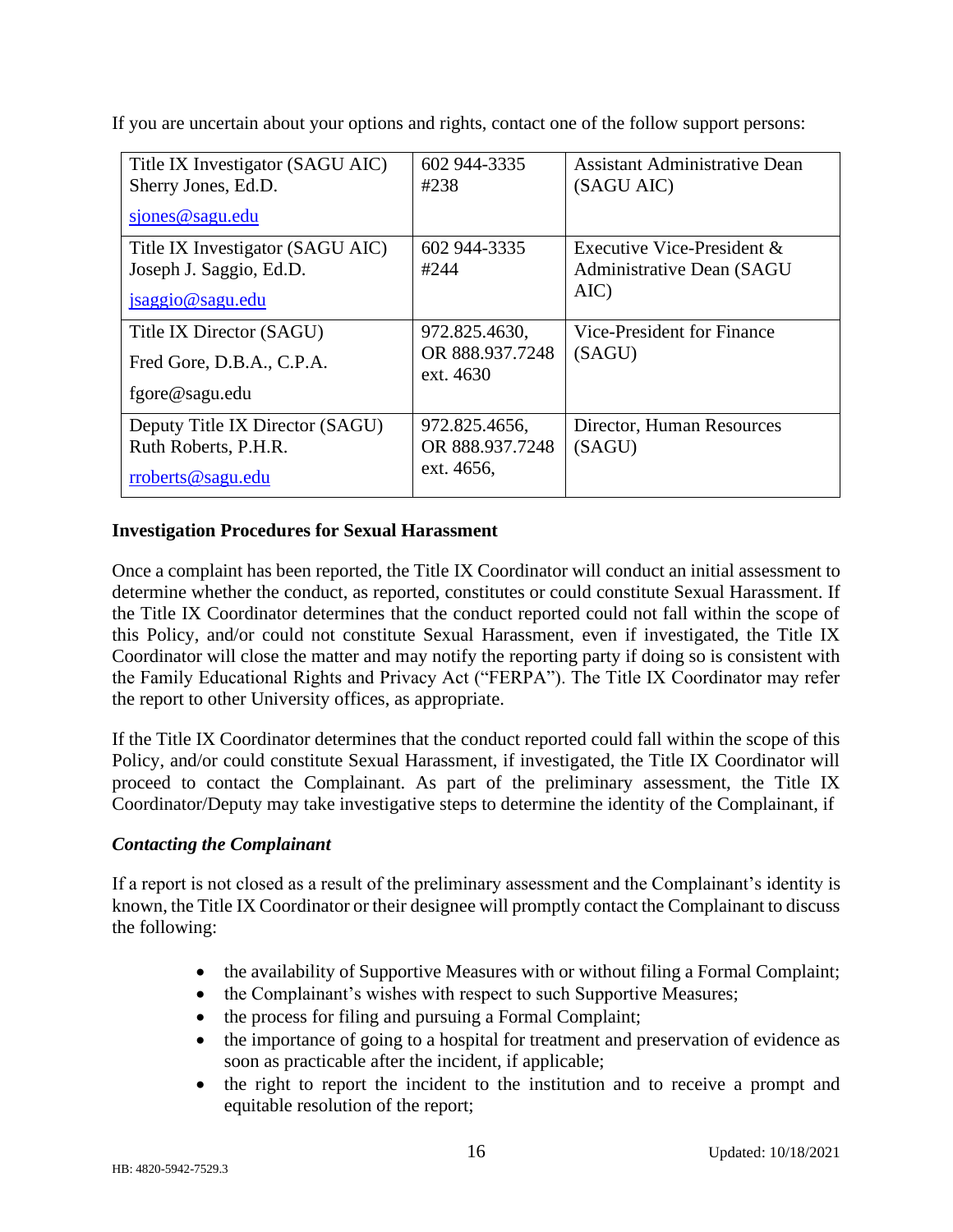- the right of a victim of a crime to choose whether to report the crime to law enforcement, to be assisted by the institution in reporting the crime to law enforcement, or to decline to report the crime to law enforcement; and
- information about resources that are available on campus and in the community.

# *Supportive Measures*

Upon initial report, the complainant will be provided written information on options to change academic, living, transportation, and/or work environments if the circumstances are relevant to the complaint. SAGU AIC personnel can take immediate action to protect a potential complainant through providing assistance with protective orders and no contact orders, temporarily removing the complainant and/or respondent from campus, moving the complainant and/or respondent to a new residence, and/or relocating or changing the complainant's and/or respondent's class and/or work schedule. SAGU AIC personnel will discuss with complainants the importance of preserving evidence of the alleged offense. Methods of preserving evidence could be, but are not limited to: not showering or bathing, not discarding or washing clothing, not cleaning campus residence, and writing down all details of the incident and the name of the respondent.

Also, upon initial report by the complainant, he/she will be provided written information on counseling, mental health, physical health, victim advocacy, legal assistance, and other services available at SAGU AIC and at off-campus agencies. The respondent will also be provided with the availability of these services.

The Title IX Coordinator or their designee will coordinate all services for individuals impacted by Sexual Harassment. Any individual affected by or accused of Sexual Harassment will have equal access to support and counseling services offered through the University. In addition, all Parties are allowed to drop a course in which both Parties are enrolled without any academic penalty. The University will maintain the confidentiality of Supportive Measures provided to either a Complainant or Respondent, to the extent that maintaining such confidentiality does not impair the University's ability to provide the Supportive Measures in question.

# **Formal Complaint**

# *Filing a Formal Complaint*

A Complainant may file a Formal Complaint with the Title IX Coordinator requesting that the University investigate and adjudicate a report of Sexual Harassment in accordance with this Policy. Provided, however, that at the time the Complainant submits a Formal Complaint, the Complainant must be participating in, or attempting to participate in, one or more of the University's Education Programs or Activities.

A Complainant may file a Formal Complaint with the Title IX Coordinator in person, by regular mail, or by email using the contact information specified in Section VI above. No person may submit a Formal Complaint on the Complainant's behalf.

In any case, including a case where a Complainant elects not to file a Formal Complaint, the Title IX Coordinator may file a Formal Complaint on behalf of the University if doing so is not clearly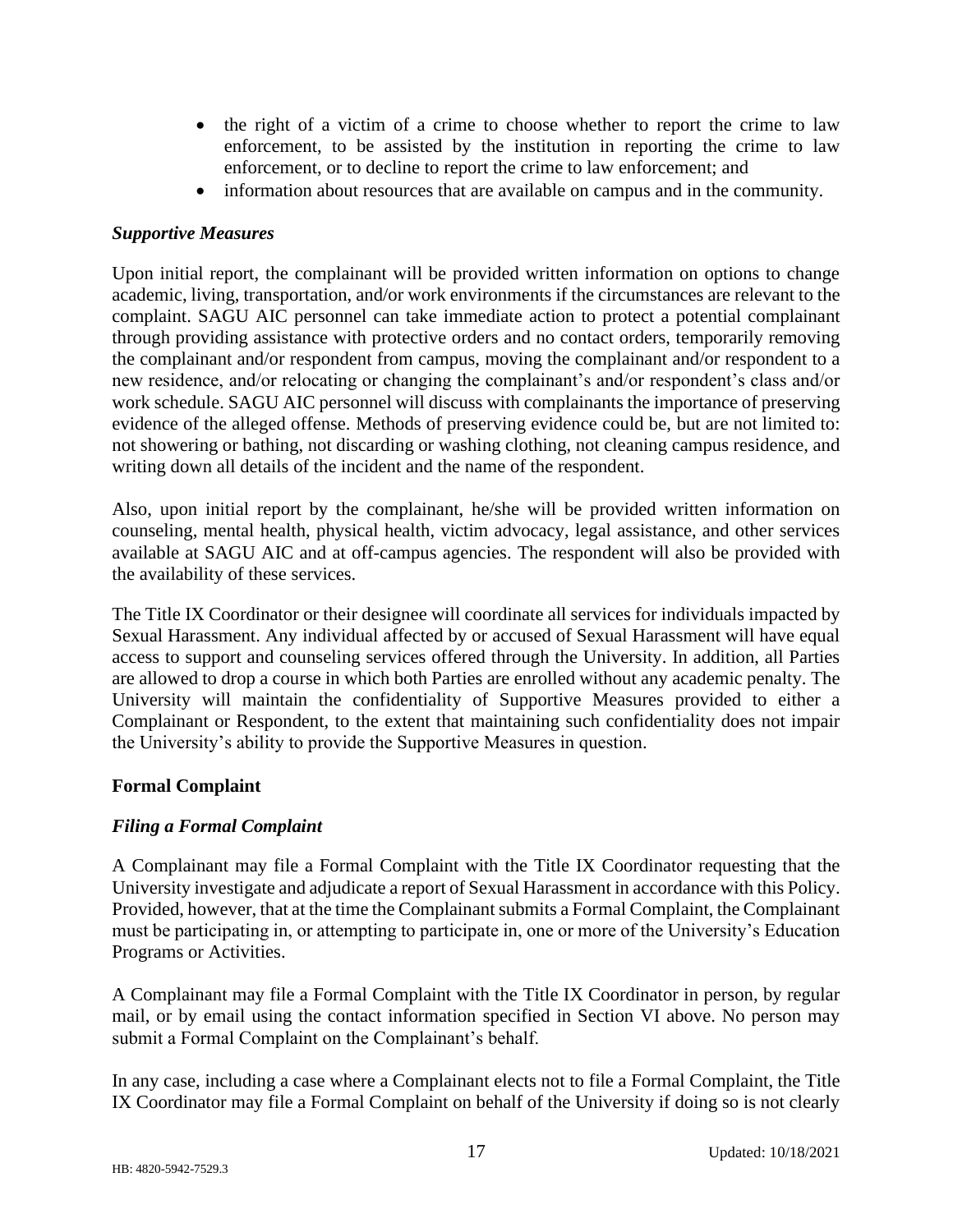unreasonable. Such action will normally be taken in limited circumstances involving serious or repeated conduct or where the alleged perpetrator may pose a continuing threat to the University Community. Factors the Title IX Coordinator may consider include (but are not limited to):

- 1. the seriousness of the alleged incident, including (a) whether a weapon was involved in the incident, (b) whether multiple assailants were involved in the incident, and (c) whether the incident is poses a risk of recurrence;
- 2. whether the institution has received other reports of Sexual Harassment committed by the Respondent;
- 3. whether the alleged incident poses a risk of harm to others; and
- 4. any other factors the University determines relevant.

If the Complainant or the Title IX Coordinator files a Formal Complaint, then the University will commence an investigation and proceed to adjudicate the matter. If the University elects to proceed as a Complainant, the University will inform the alleged victim of the incident of that decision. In all cases where a Formal Complaint is filed, the Complainant will be treated as a Party, irrespective of the Party's level of participation.

# *Equal Access*

When processing complaints, SAGU will ensure equal access to the greatest extent practicable for students or employees of the institution who are persons with disabilities. SAGU will make reasonable efforts to consult with a disability services office, advocacy groups for people with disabilities, and other relevant stakeholders to assist the institution with complying with the institution's duties under Senate Bill 1735.

# *Consolidation of Formal Complaints*

The University may consolidate Formal Complaints as to allegations of Sexual Harassment against more than one Respondent, or by more than one Complainant against one or more Respondents, or by one Party against the other Party, where the allegations of Sexual Harassment arise out of the same facts or circumstances. Where the investigation and adjudication process involve more than one Complainant or more than one Respondent, references in this policy to the singular "Party," "Complainant," or "Respondent" include the plural, as applicable.

# *Dismissal Prior to Commencement of Investigation*

In a case where the Complainant files a Formal Complaint, the Title IX Coordinator will evaluate the Formal Complaint and must dismiss it if the Title IX Coordinator determines:

• The conduct alleged in the Formal Complaint would not constitute Sexual Harassment, even if proved; or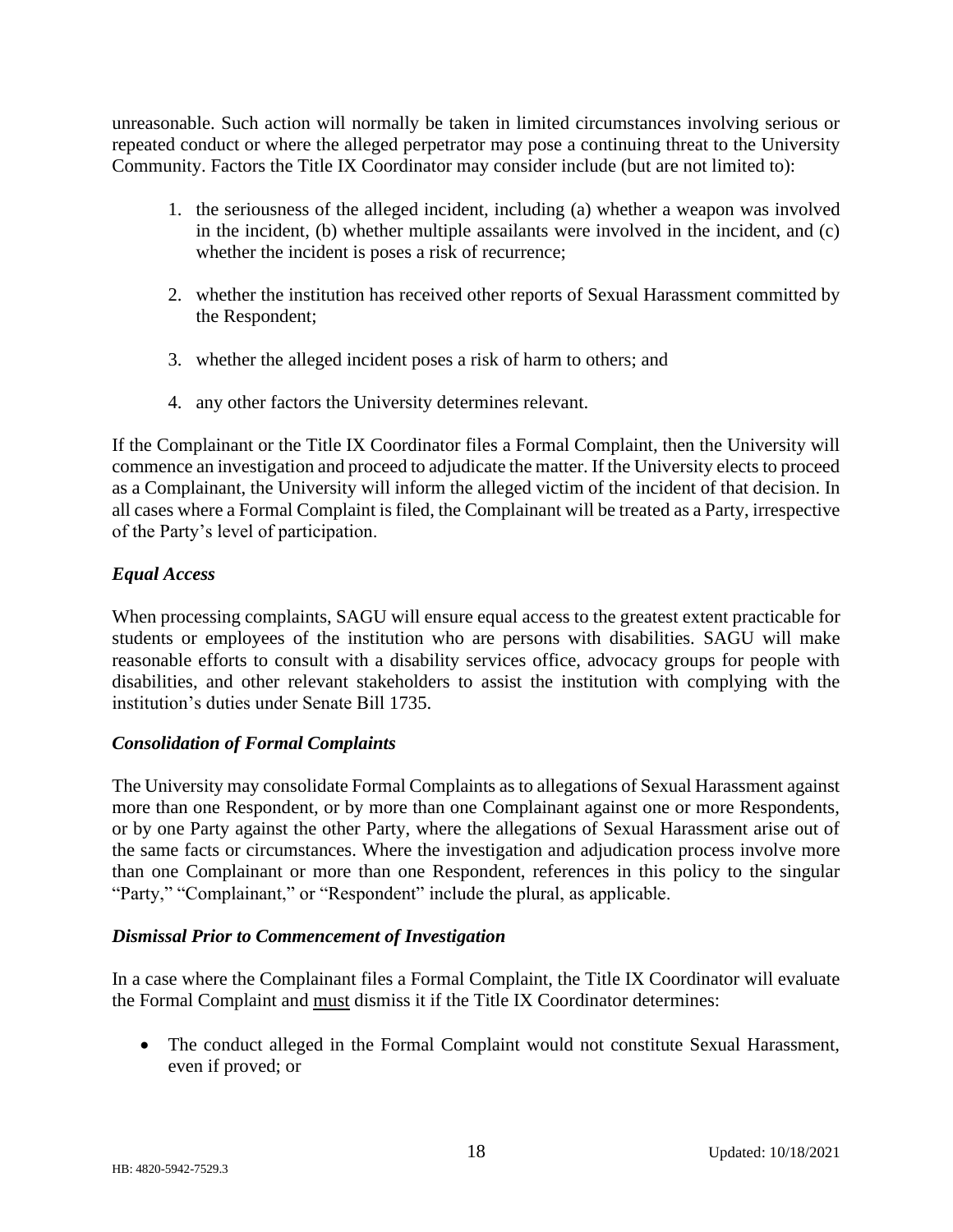• The conduct alleged in the Formal Complaint falls outside the scope of this Policy (i.e., because the alleged conduct did not occur in the University's Education Programs and Activities).

In the event the Title IX Coordinator determines the Formal Complaint should be dismissed pursuant to this Section, the Title IX Coordinator will provide written notice of dismissal to the parties and advise them of their right to appeal. The Title IX Coordinator may refer the subject matter of the Formal Complaint to other University offices, as appropriate. A dismissal pursuant to this Section is presumptively a final determination for purposes of this policy, unless otherwise specified in writing by the Title IX Coordinator in the written notice of dismissal.

# *Notice of Formal Complaint*

Within five days of the Title IX Coordinator receiving a Formal Complaint, the Title IX Coordinator will transmit a written notice to the Complainant and Respondent that includes:

- A physical copy of or hyperlink to this Policy;
- Sufficient details known at the time so that the Parties may prepare for an initial interview with the investigator, to include the identities of the parties involved in the incident (if known), the conduct allegedly constituting Sexual Harassment, and the date and location of the alleged incident (if known);
- A statement that the Respondent is presumed not responsible for the alleged Sexual Harassment and that a determination of responsibility will not be made until the conclusion of the adjudication and any appeal;
- Notifying the Complainant and Respondent of their right to be accompanied by an advisor of their choice;
- Notifying the Complainant and Respondent of their right to inspect and review evidence;
- Notifying the Complainant and Respondent of the University's prohibitions on retaliation and false statements; and
- Information about resources that are available on campus and in the community.

Should the University elect, at any point, to investigate allegations that are materially beyond the scope of the initial written notice, the University will provide a supplemental written notice describing the additional allegations to be investigated.

# *Presumption of Non-Responsibility*

From the time a report or Formal Complaint is made, a Respondent is presumed not responsible for the alleged misconduct until a determination regarding responsibility is made final.

# *Interim Removal*

At any time after receiving a report of Sexual Harassment, the Title IX Coordinator may remove a student Respondent from the University's education programs and activities on a temporary basis if an individualized safety and risk analysis determines that an immediate threat to the physical health or safety of any student or other individual arising from the allegations of Sexual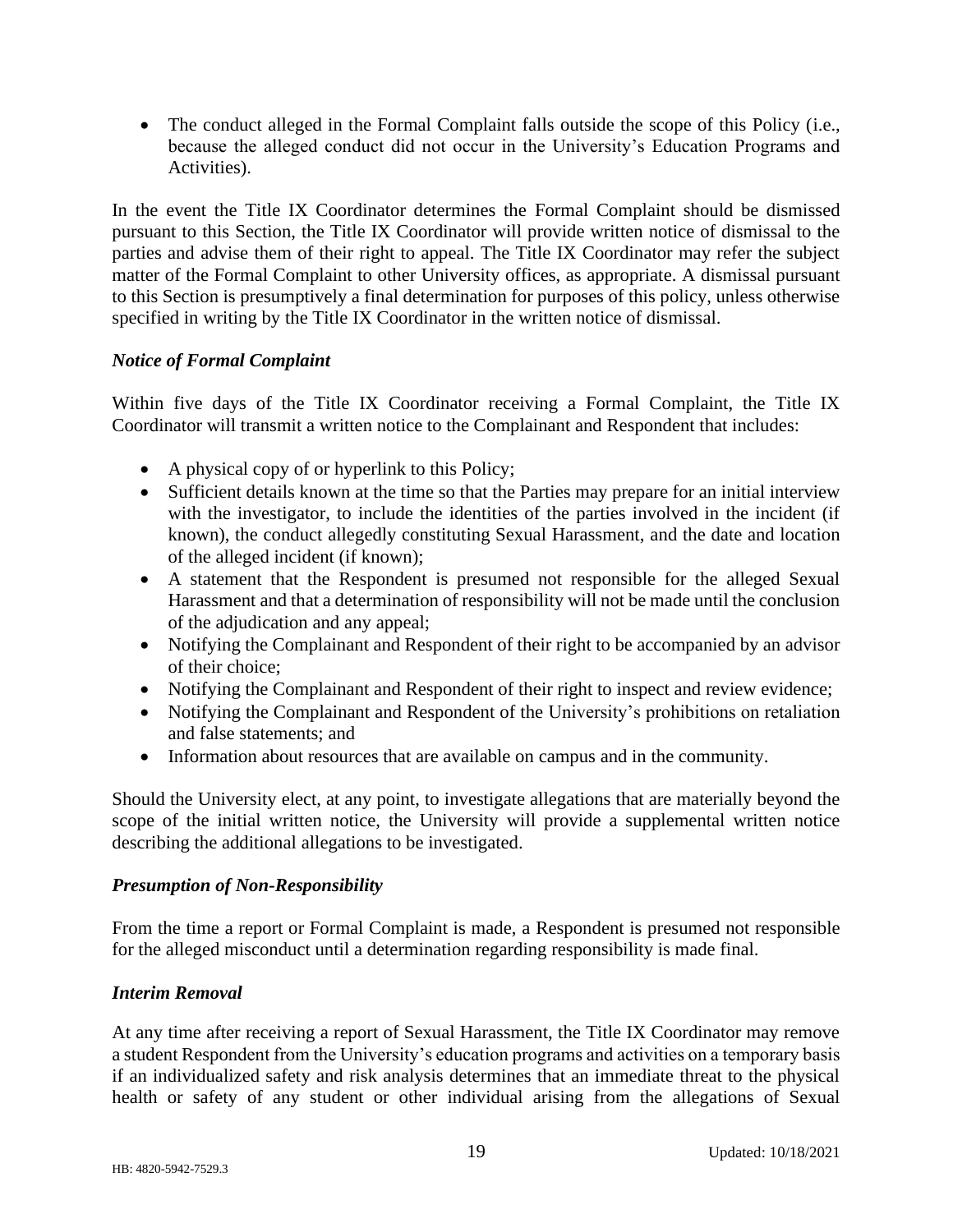Harassment justifies removal. In the event the Title IX Coordinator imposes an interim removal, the Title IX Coordinator must offer to promptly meet with the Respondent to provide the Respondent an opportunity to challenge the interim removal.

In the case of a Respondent who is a non-student employee (administrator, faculty, or staff), and in its discretion, the University may place the Respondent on administrative leave at any time after receiving a report of Sexual Harassment, including during the pendency of the investigation and adjudication process.

For all other Respondents, including independent contractors and guests, the University retains broad discretion to prohibit such persons from entering onto its campus and other properties at any time, and for any reason, whether after receiving a report of Sexual Harassment or otherwise.

# *Intersection with Law Enforcement Investigations*

Reporting an incident to the police and/or pursuing criminal charges are always available to a claimant, and SAGU AIC will help in accessing those resources, but it is separate and different from the University's Title IX process. A complainant can pursue both the criminal and SAGUAIC's process at the same time.

# **Investigation**

After the written notice of Formal Complaint is transmitted to the Parties, an investigator selected by the Title IX Coordinator (the "investigator") will undertake an investigation to gather evidence relevant to the alleged misconduct. The burden of gathering evidence sufficient to reach a determination in the adjudication lies with the University and not with the Parties. The investigation will culminate in a written investigation report that will be submitted to the adjudicator during the selected adjudication process. Although the length of each investigation may vary depending on the totality of the circumstances, the University strives to complete each investigation within 60 days of the transmittal of the written notice of Formal Complaint.

University personnel trained in sexual assault and harassment investigation and complainant's rights will lead the investigation. The Title IX staff intentionally work to create a compassionate, sensitive environment to address the issues; offer an unbiased and transparent system for gathering facts; and connect all community members with appropriate support and resources.

SAGU AIC personnel will conduct a prompt, fair, confidential, and impartial investigation and resolution. The complainant and the respondent may have an advisor of their choice at all meetings regarding the complaint. During the investigation, the advisor may only speak privately to the person whom he or she accompanies (i.e., either the complainant or respondent), and may not ask questions, assert objections or otherwise speak or address the investigators or tribunal during meetings or hearings.

All efforts will be made by SAGU AIC personnel to protect the complainant's and respondent's confidentiality including but not limited to: holding meetings with the complainant and respondent in secure and private locations, redacting the complainant's and respondent's name from any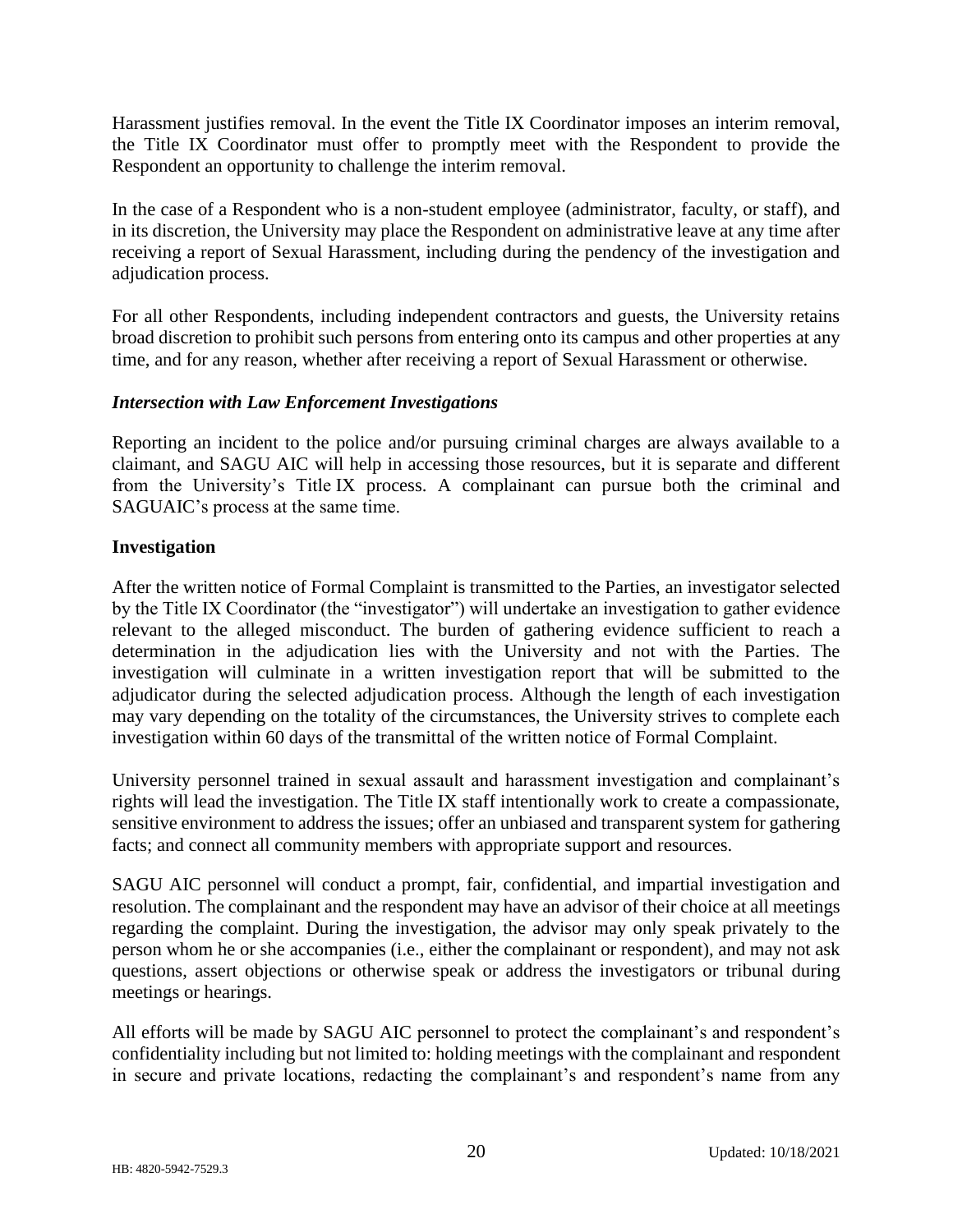publicly available records, including required timely warning notifications, and only involving University personnel essential to the investigation process.

# *Equal Opportunity*

During the investigation, the investigator will provide an equal opportunity for the Parties to be interviewed and to present witnesses and evidence. Notwithstanding the foregoing, the investigator retains discretion to limit the number of witness interviews the investigator conducts if the investigator finds that testimony would be unreasonably cumulative, if the witnesses are offered solely as character references and do not have information relevant to the allegations at issue, or if the witnesses are offered to render testimony that is categorically inadmissible, such as testimony concerning sexual history of the Complainant. The investigator will not restrict the ability of the parties to gather and present relevant evidence on their own.

The investigation is a Party's opportunity to present testimonial and other evidence that the Party believes is relevant to resolution of the allegations in the Formal Complaint. A Party that is aware of and has a reasonable opportunity to present particular evidence and/or identify particular witnesses during the investigation, and elects not to, will be prohibited from introducing any such evidence during the adjudication absent a showing of mistake, inadvertence, surprise, or excusable neglect.

# *Witnesses and Evidence*

The investigator will make reasonable attempts to contact and interview individuals who are identified as witnesses with information relevant to the allegations of misconduct. The Investigator may elect not to interview witnesses whose sole purpose is to provide character information or who are otherwise unlikely to have relevant information as determined in the sole discretion of the Investigator. The Investigator will make reasonable attempts to obtain other relevant evidence available from the parties, witnesses, or other University departments.

At the conclusion of the evidence-gathering phase of the investigation, but prior to the completion of the investigation report, the investigator will transmit to each Party and their advisor, in either electronic or hard copy form, all evidence obtained as part of the investigation that is directly related to the allegations raised in the Formal Complaint, including evidence the University may choose not to rely on at any hearing and inculpatory or exculpatory evidence whether obtained from a Party or some other source. The parties will have ten days in which to submit to the investigator a written response, which the investigator will consider prior to completing the investigation report.

The parties and their advisors are permitted to review the evidence solely for the purposes of this grievance process and may not duplicate or disseminate the evidence to the public.

# *Investigation Report*

After the period for the parties to provide any written response has expired, the investigator will complete a written investigation report that fairly summarizes the various steps taken during the investigation, summarizes the relevant evidence collected, lists material facts on which the parties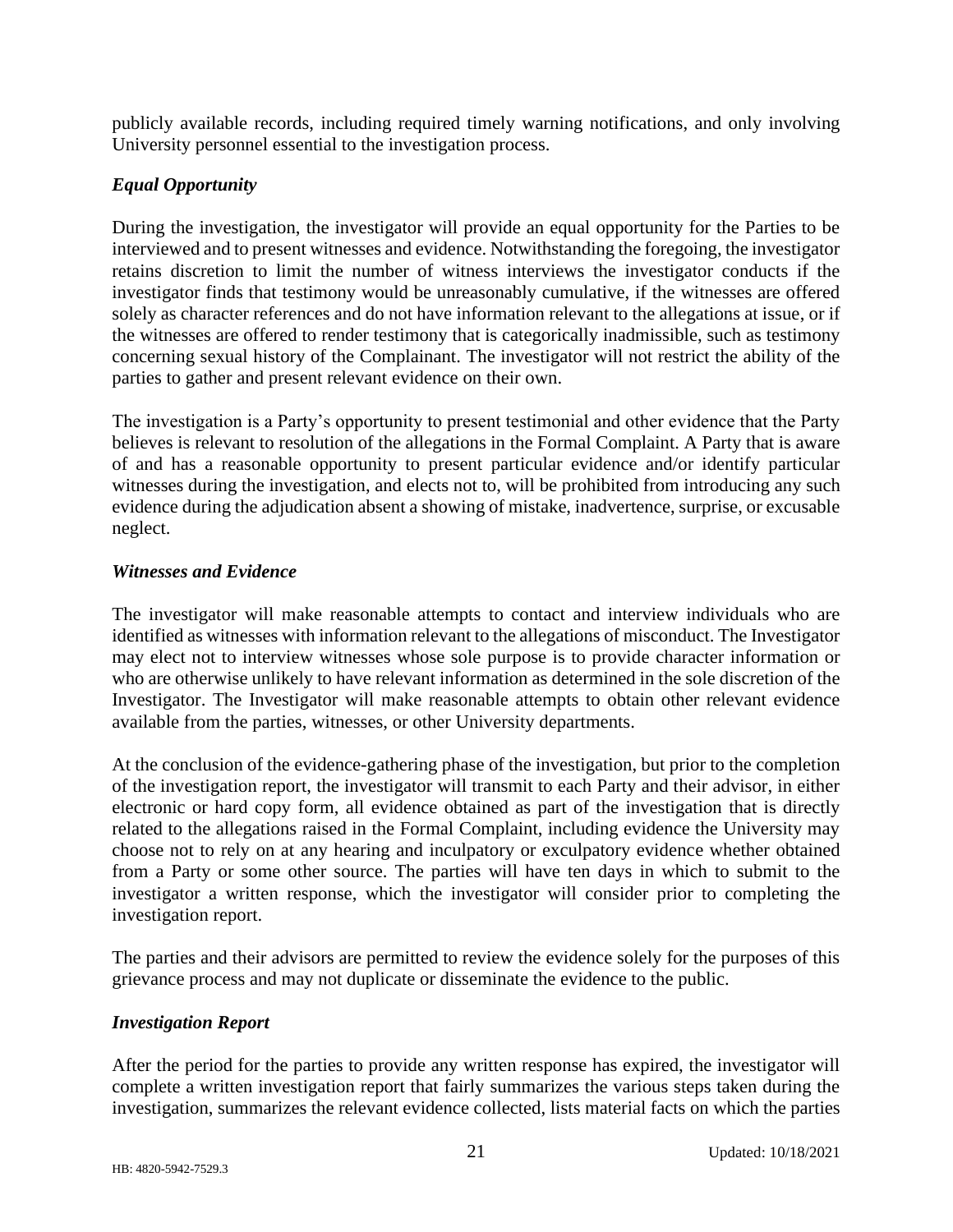agree, and lists material facts on which the parties do not agree. The investigator will also provide a copy of the investigation report to each Party and their advisor.

# **Adjudication**

After the investigator has sent the investigation report to the parties, the Title IX Coordinator will transmit to each Party a notice advising the Party of the Hearing and Administrative Adjudication processes specified below. The hearing process will be used to adjudicate all Formal Complaints unless both parties timely consent to administrative adjudication or informal resolution.

# *Hearing Process*

The University will utilize the following procedures to administer a hearing under this policy.

# **1. Hearing Officer**

The Title IX Coordinator will promptly appoint one or more hearing officers who will oversee the hearing process and render a determination of responsibility for the allegations in the Formal Complaint at the conclusion of the hearing process. The Title IX Coordinator will ensure that the hearing officer is provided a copy of the investigation report and a copy of all evidence transmitted to the parties by the investigator.

# **2. Hearing Notice and Response to the Investigation Report**

After the hearing officer is appointed by the Title IX Coordinator, the hearing officer will promptly transmit written notice to the parties notifying the parties of the hearing officer's appointment; setting a deadline for the parties to submit any written response to the investigation report; setting a date for the pre-hearing conference; setting a date and time for the hearing; and providing a copy of the University's Hearing Procedures. Neither the pre-hearing conference, nor the hearing itself, may be held any earlier than ten days from the date of transmittal of the written notice. A Party's written response to the investigation report must include:

- To the extent the Party disagrees with the investigation report, any argument or commentary regarding such disagreement;
- Any argument that evidence should be categorically excluded from consideration at the hearing based on privilege, relevancy, the prohibition on the use of sexual history, or for any other reason;
- A list of any witnesses that the Party contends should be requested to attend the hearing pursuant to an attendance notice issued by the hearing officer;
- A list of any witnesses that the Party intends to bring to the hearing without an attendance notice issued by the hearing officer;
- Any objection that the Party has to the University's Hearing Procedures;
- Any request that the parties be separated physically during the pre-hearing conference and/or hearing;
- Any other accommodations that the Party seeks with respect to the pre-hearing conference and/or hearing;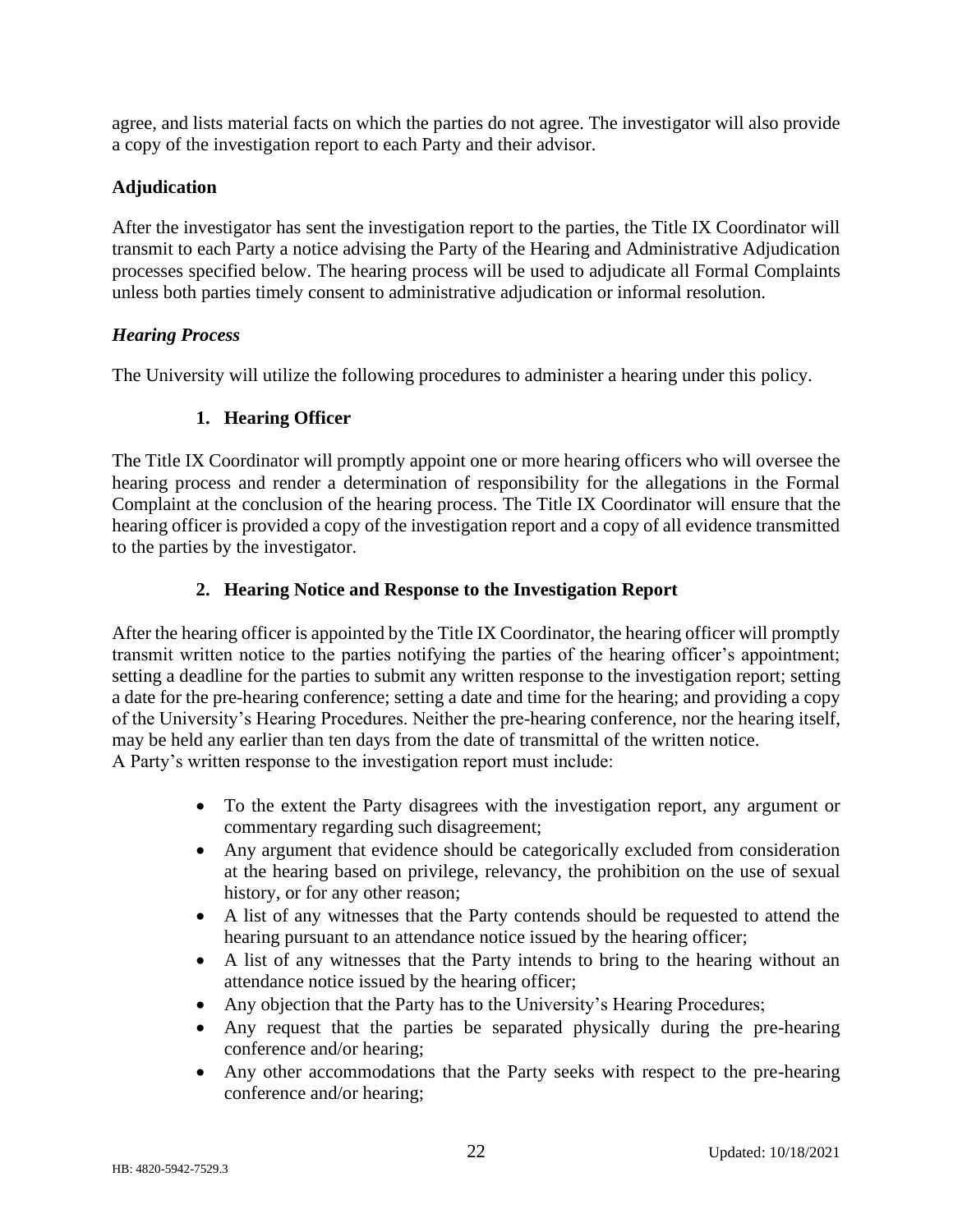- The name and contact information of the advisor who will accompany the Party at the pre-hearing conference and hearing;
- If the Party does not have an advisor who will accompany the Party at the hearing, a request that the University provide an advisor for purposes of conducting questioning.

A Party's written response to the investigation report may also include:

- Argument regarding whether any of the allegations in the Formal Complaint are supported by a preponderance of the evidence; and
- Argument regarding whether any of the allegations in the Formal Complaint constitute Sexual Harassment.

# **3. Pre-Hearing Conference**

Prior to the hearing, the hearing officer will conduct a pre-hearing conference with the parties and their advisors. By default, the pre-hearing conference will be conducted with the hearing officer, the parties, the advisors, and other necessary University personnel together in the same physical location. However, upon request of either Party, the parties will be separated into different rooms with technology enabling the parties to participate simultaneously and contemporaneously by video and audio.

During the pre-hearing conference, the hearing officer will discuss the hearing procedures with the parties; address matters raised in the parties' written responses to the investigation report, as the hearing officer deems appropriate; discuss whether any stipulations may be made to expedite the hearing; discuss the witnesses the parties have requested be served with notices of attendance and/or witnesses the parties plan to bring to the hearing without a notice of attendance; and resolve any other matters that the hearing officer determines, in the hearing officer's discretion, should be resolved before the hearing.

# **4. Issuance of Notices of Attendance**

After the pre-hearing conference, the hearing officer will transmit notices of attendance to any University employee (including administrator, faculty, or staff) or student whose attendance is requested at the hearing as a witness. The notice will advise the subject of the specified date and time of the hearing and advise the subject to contact the hearing officer immediately if there is a material and unavoidable conflict.

The subject of an attendance notice should notify any manager, faculty member, coach, or other supervisor, as necessary, if attendance at the hearing will conflict with job duties, classes, or other obligations. All such managers, faculty members, coaches, and other supervisors are required to excuse the subject of the obligation, or provide some other accommodation, so that the subject may attend the hearing as specified in the notice.

The hearing officer will also communicate with necessary witnesses outside the University to request their appearance at the hearing.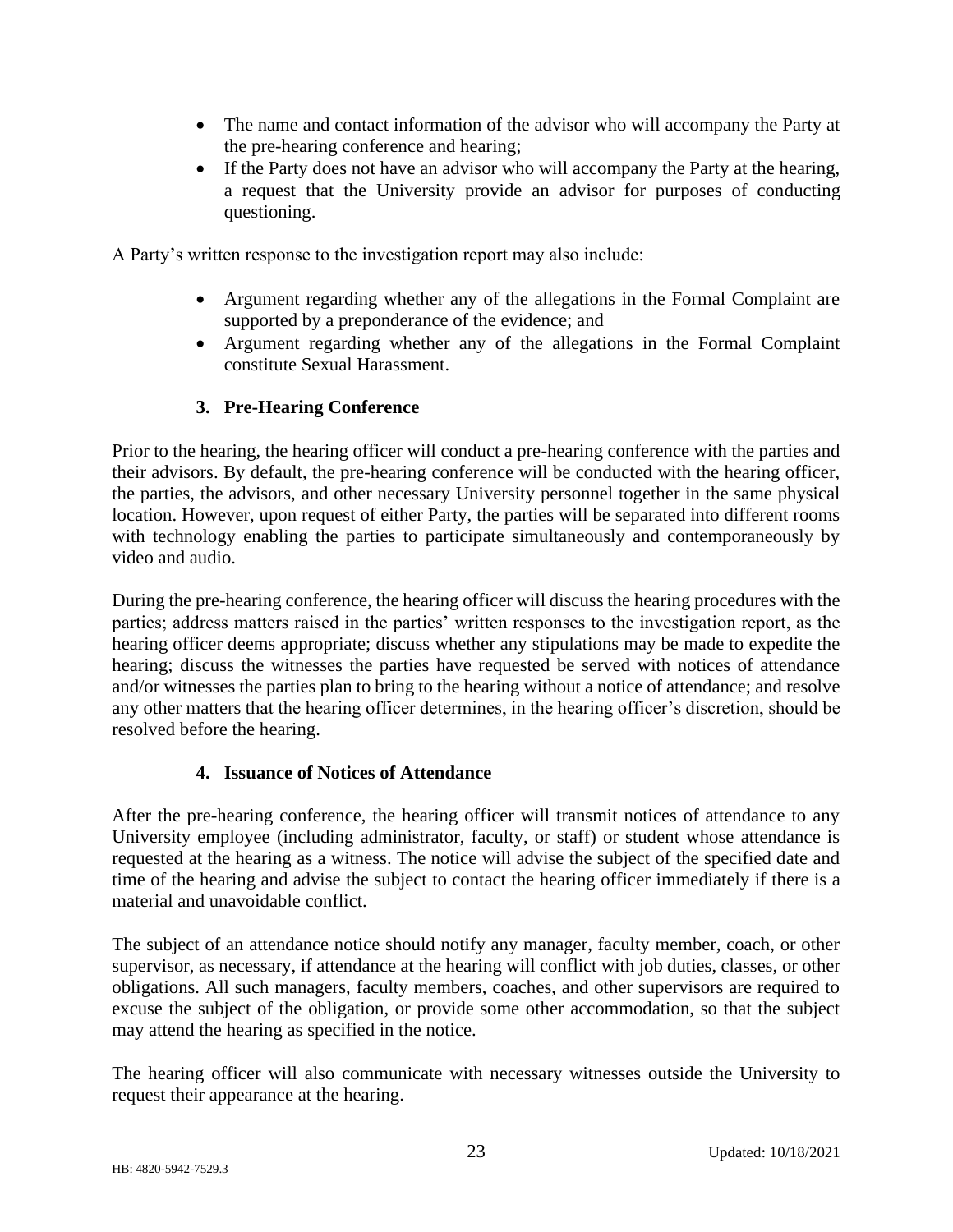# **5. Hearing Procedures**

After the pre-hearing conference, the hearing officer will convene and conduct a hearing pursuant to the University's Hearing Procedures. The hearing will be audio recorded. The audio recording will be made available to the parties for inspection and review on reasonable notice, including for use in preparing any subsequent appeal.

The hearing will be conducted live, with simultaneous and contemporaneous participation by the parties and their advisors. By default, the hearing will be conducted with the hearing officer, the parties, the advisors, witnesses, and other necessary University personnel together in the same physical location. However, upon request of either Party, the parties will be separated into different rooms with technology enabling the parties to participate simultaneously and contemporaneously by video and audio.

While the Hearing Procedures and rulings from the hearing officer will govern the particulars of the hearing, each hearing will include, at a minimum:

- Opportunity for each Party to address the hearing officer directly and to respond to questions posed by the hearing officer;
- Opportunity for each Party's advisor to ask directly, orally, and in real time, relevant questions, and follow up questions, of the other Party and any witnesses, including questions that support or challenge credibility;
- Opportunity for each Party to raise contemporaneous objections to testimonial or non-testimonial evidence and to have such objections ruled on by the hearing officer and a reason for the ruling provided;
- Opportunity for each Party to submit evidence that the Party did not present during the investigation due to mistake, inadvertence, surprise, or excusable neglect;
- Opportunity for each Party to make a brief closing argument.

Except as otherwise permitted by the hearing officer, the hearing will be closed to all persons except the parties, their advisors, the investigator, the hearing officer, the Title IX Coordinator, and other necessary University personnel. With the exception of the investigator and the parties, witnesses will be sequestered until such time as their testimony is complete.

While a Party has the right to attend and participate in the hearing with an advisor, a Party and/or advisor who materially and repeatedly violates the rules of the hearing in such a way as to be materially disruptive, may be barred from further participation and/or have their participation limited, as the case may be, in the discretion of the hearing officer.

Subject to the minimum requirements specified in this Section, the hearing officer will have sole discretion to determine the manner and particulars of any given hearing, including with respect to the length of the hearing, the order of the hearing, and questions of admissibility. The hearing officer will independently and contemporaneously screen questions for relevance in addition to resolving any contemporaneous objections raised by the parties and will explain the rational for any evidentiary rulings. The hearing officer retains discretion to limit the number of witnesses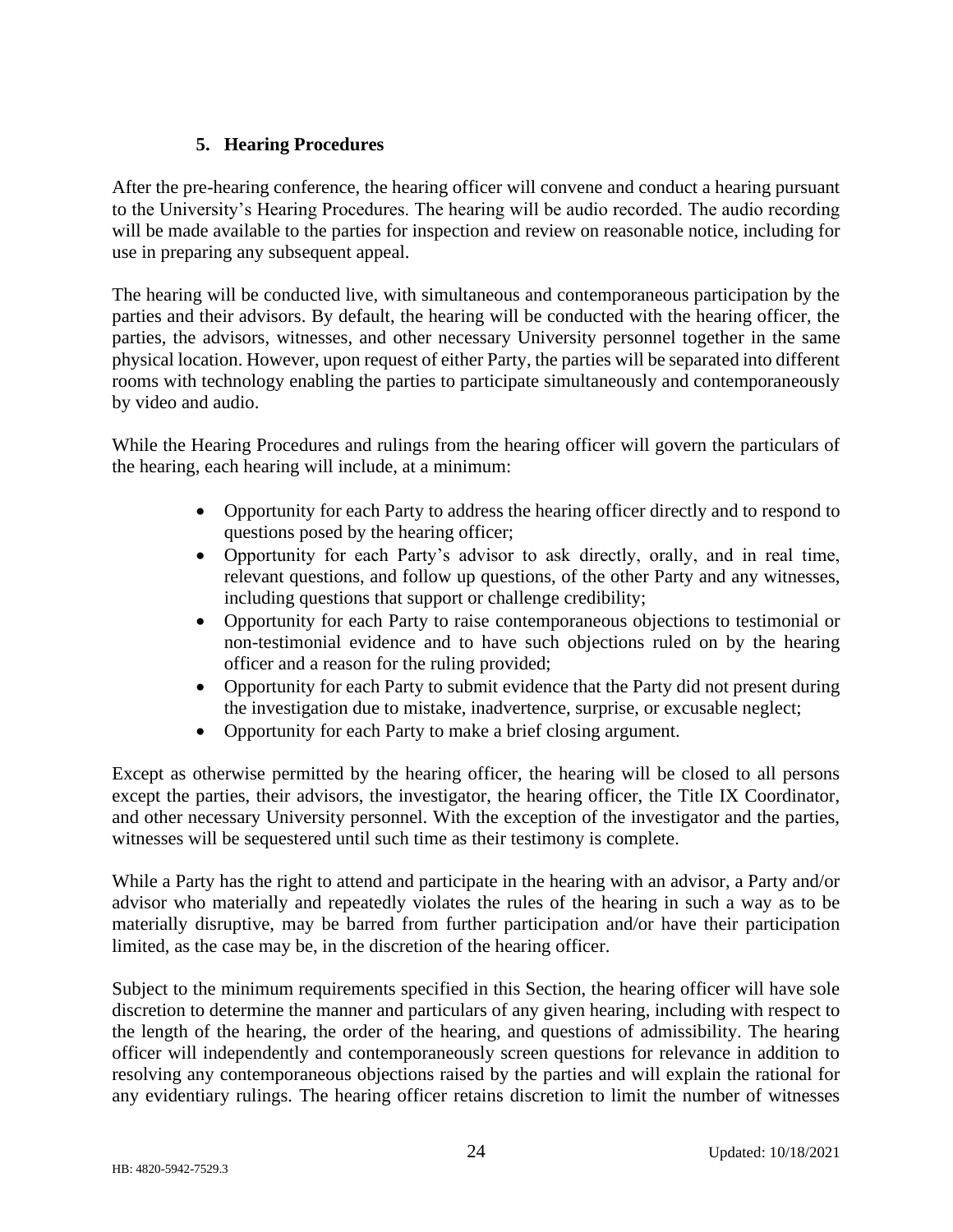present at the hearing if the hearing officer finds that testimony would be unreasonably cumulative, if the witnesses are offered solely as character references and do not have information relevant to the allegations at issue, or if the witnesses are offered to render testimony that is categorically inadmissible, such as testimony concerning sexual history of the Complainant.

The hearing is not a formal judicial proceeding and strict rules of evidence do not apply. The hearing officer will have discretion to modify these Hearing Procedures, when good cause exists to do so, and provided the minimal requirements specified above are met.

# **6. Subjection to Questioning**

In the event that any Party or witness refuses to attend the hearing, or attends but refuses to submit to questioning by the Parties' advisors, the statements of that Party or witness, as the case may be, whether given during the investigation or during the hearing, will not be considered by the hearing officer in reaching a determination of responsibility.

Notwithstanding the foregoing, the hearing officer may consider the testimony of any Party or witness, whether given during the investigation or during the hearing, if the parties agree that the testimony may be considered or in the case where neither Party requested attendance of the witness at the hearing.

In applying this Section, the hearing officer will not draw an inference about the determination regarding responsibility based solely on a Party or a witness's absence from the live hearing and/or refusal to submit to questioning by the parties' advisors.

# *Deliberation and Determination*

After the hearing is complete, the hearing officer will objectively evaluate all relevant evidence collected during the investigation, including both inculpatory and exculpatory evidence, together with testimony and non-testimony evidence received at the hearing, and ensure that any credibility determinations made are not based on a person's status as a Complainant, Respondent, or witness. The hearing officer will take care to exclude from consideration any evidence that was ruled inadmissible at the pre-hearing conference, during the hearing, or otherwise. The hearing officer will resolve disputed facts using a preponderance of the evidence (i.e., "more likely than not") standard and reach a determination regarding whether the facts that are supported by a preponderance of the evidence constitute one or more violations of the Policy as alleged in the Formal Complaint.

# *Written Decision*

After reaching a determination and consulting with the appropriate University official and Title IX Coordinator as required above, the hearing officer will prepare a written decision that will include:

- Identification of the allegations potentially constituting Sexual Harassment made in the Formal Complaint;
- A description of the procedural steps taken by the University upon receipt of the Formal Complaint, through issuance of the written decision, including notification to the parties, interviews with the parties and witnesses, site visits, methods used to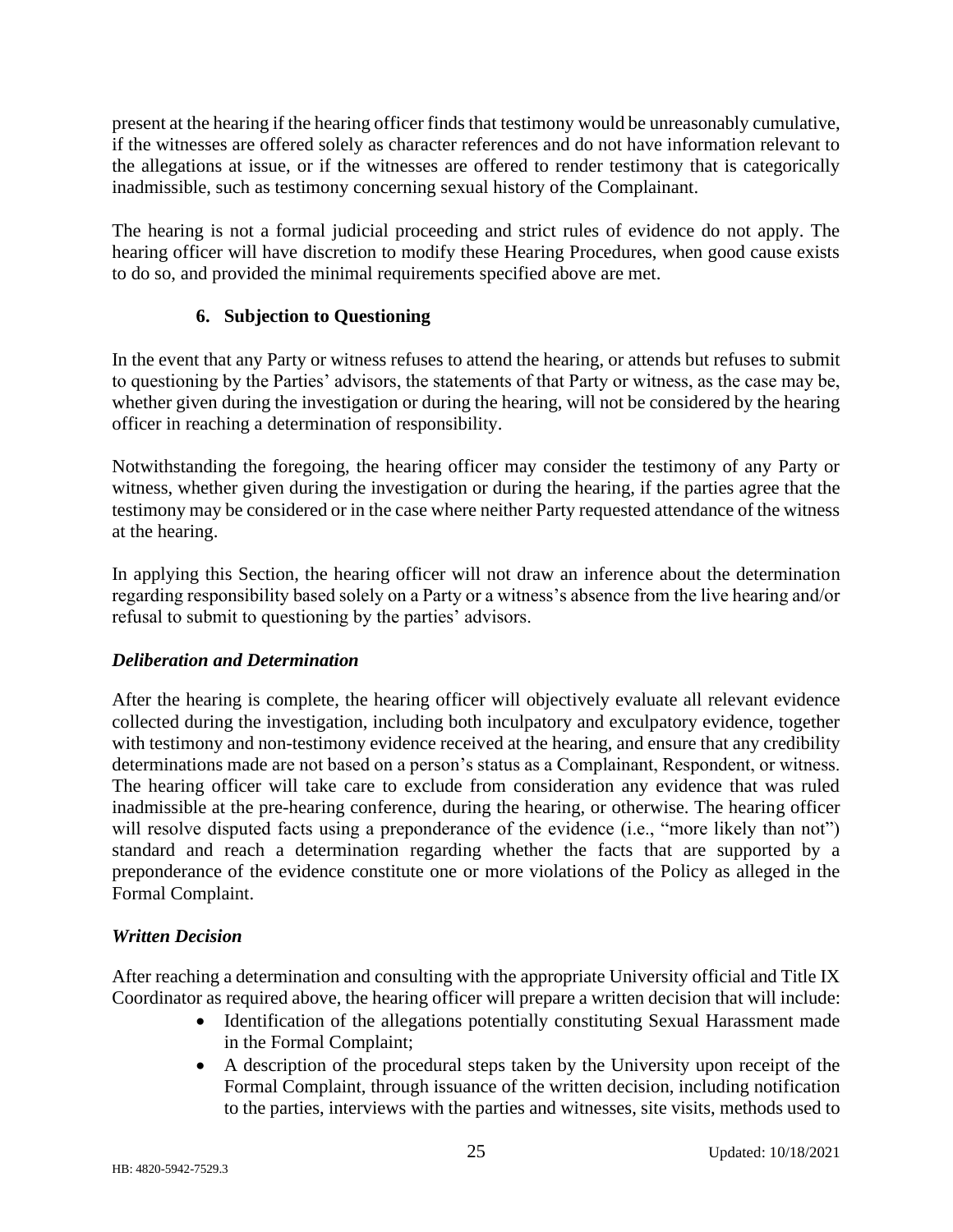gather non-testimonial evidence, and the date, location, and people who were present at or presented testimony at the hearing.

- Articulate findings of fact, made under a preponderance of the evidence standard, that support the determination;
- A statement of, and rationale for, each allegation that constitutes a separate potential incident of Sexual Harassment, including a determination regarding responsibility for each separate potential incident;
- The discipline determined by the appropriate University official;
- Whether the Complainant will receive any ongoing support measures or other remedies as determined by the Title IX Coordinator; and
- A description of the University's process and grounds for appeal.

The hearing officer's written determination will be transmitted to the parties. Transmittal of the written determination to the parties concludes the hearing process, subject to any right of appeal.

Although the length of each adjudication by hearing will vary depending on the totality of the circumstances, the University strives to issue the hearing officer's written determination within 15 days of the conclusion of the hearing.

# **Possible Sanctions for Students Committing Sexual Violence and/or Sexual Assault**

In the event the hearing officer determines that the Respondent is responsible for violating this Policy, the hearing officer will, prior to issuing a written decision, consult with an appropriate University official with disciplinary authority over the Respondent and such official will determine any discipline to be imposed. The hearing officer will also, prior to issuing a written decision, consult with the Title IX Coordinator who will determine whether and to what extent ongoing support measures or other remedies will be provided to the Complainant.

A student who is found to have violated the SAGU Sexual Assault and Violence Policy may be subject to one or more of the following sanctions.

# *Disciplinary Probation*

An official notification from the Residential Life Office explaining the serious nature of the violation and outlining the terms of the disciplinary probation status. This condition serves to notify the student that he/she is not in good standing with the University for a stated period of time. Additional sanctions may be placed on the student during the time of probation. Any subsequent violation of University regulations during the probationary period will be evaluated within the context of the student's probationary status.

# *Mandatory Counseling, Discipleship, and/or Education/Treatment Programs*

University personnel may require a person who has committed sexual assault or sexual violence to participate in mandatory counseling sessions through the SAGU Counseling Center or designated off-campus treatment facility. Participation in intentional Christian discipleship may also be required of students who violate this policy. Participation in on-campus or off-campus programs may also be required.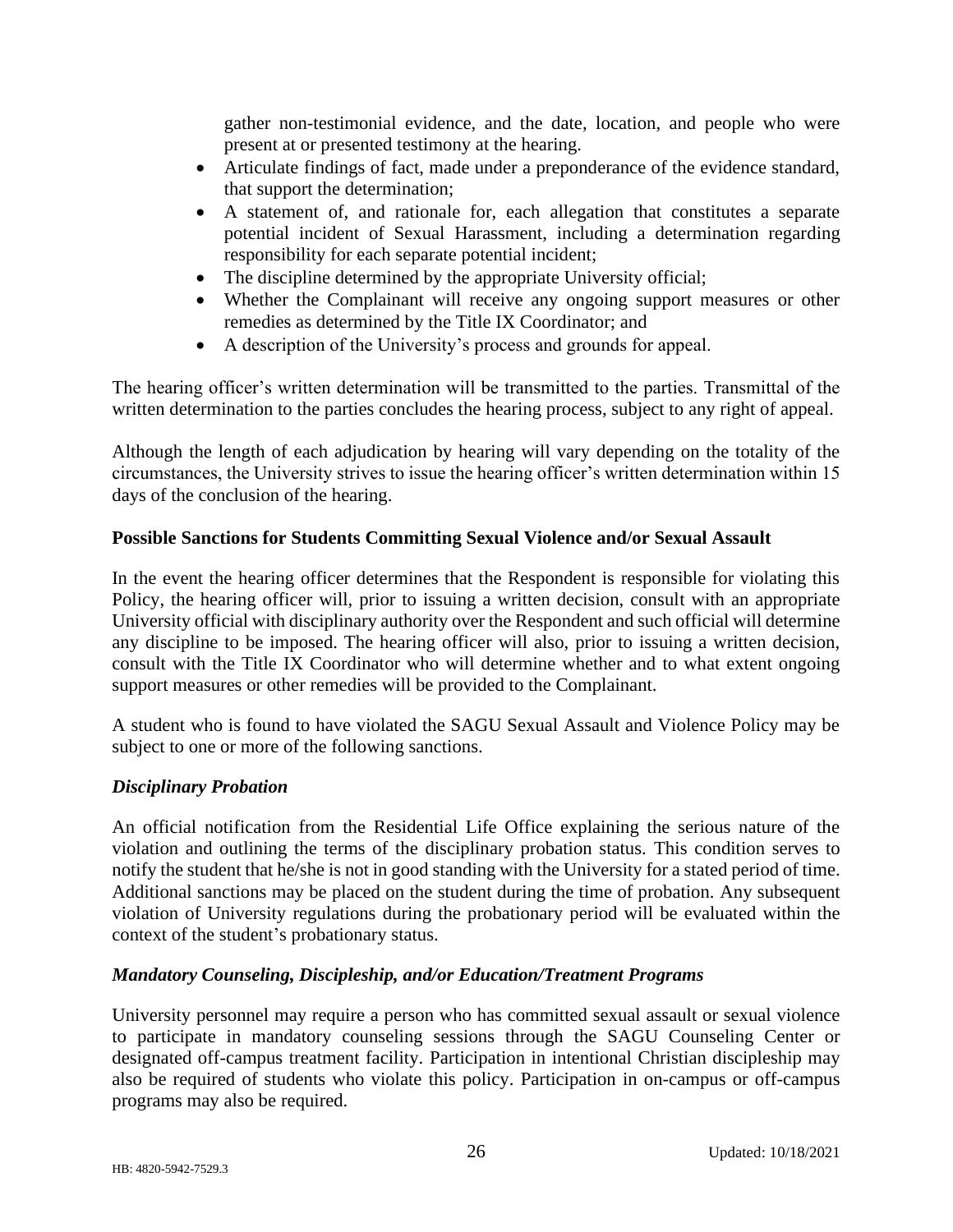# *Restrictions from Extracurricular Activities*

A person who is found to have committed sexual assault or sexual violence may be restricted from participating in and attending any University sponsored event, program, activity, service assignment, and/or ministry occurring on-campus or off-campus.

# *Community Service*

An individual who has committed sexual assault or sexual violence may be sanctioned to participate in a determined amount of community service or ministry hours at a location to be determined by SAGU personnel.

# *Parental Notification*

When appropriate and in accordance with the Family Educational Rights and Privacy Act, SAGU personnel may notify a student's parents as a sanction in the disciplinary proceedings regarding a violation of the Sexual Assault and Violence Policy.

# *Dismissal from the Residence Halls/Apartments*

An official notification will be sent from the Office of Student Development and or Residential Life informing the student that his/her housing agreement has been terminated for a specified period of time. The student may also be restricted from visiting the residence halls or apartments.

#### *Move to Online Classes*

A student who is found to have committed sexual assault or sexual violence may be required to move to online classes to complete a semester or be restricted to taking only online classes for a specific period of time. The student may also have their campus access restricted or prohibited. A student who is required to transfer to online classes may be issued a criminal trespass order upon authorization by the SAGU AIC Vice-President for Student Development who would then contact law enforcement to obtain the order.

# *Termination of Student Employment or Training Assignment*

A student who is found to have committed sexual assault or sexual violence may be terminated from University student employment, or may be separated from their internship, student teaching assignment, or field-based training assignment.

# *Removal or Reduction of Institutional Scholarship*

A student who is found to have committed sexual assault or sexual violence may have their institutional scholarship reduced or removed for a specified term or semester or for the duration of their University enrollment.

# *Suspension*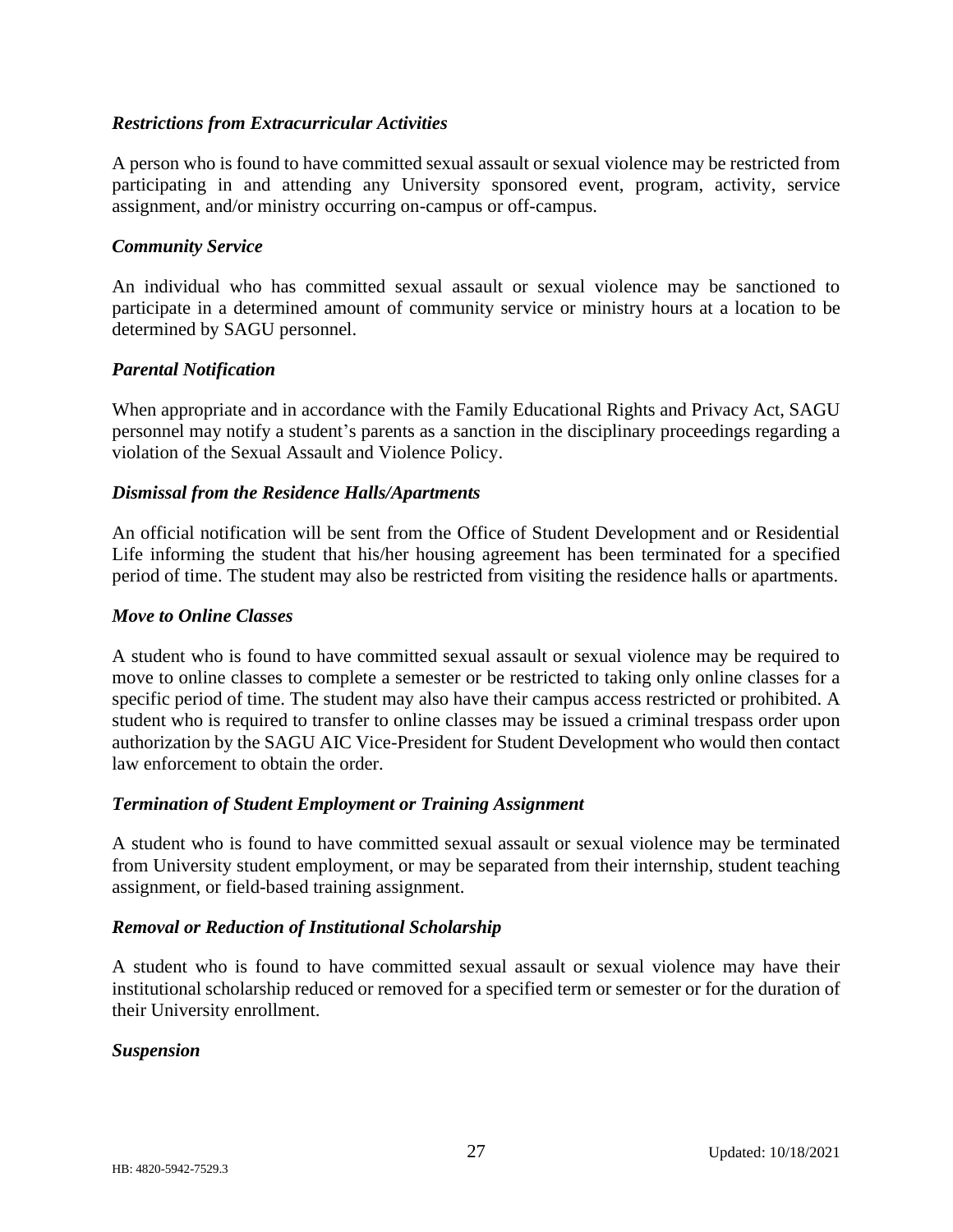An official notice will be sent from the Office of Residential Life terminating the student's status from the University for a specified or indefinite period of time during which the student may or may not be permitted on campus. During the time of suspension, the student may be issued a criminal trespass order by the SAGU AIC Vice-President for Student Development after consulting with law enforcement, thereby prohibiting the student's access to the SAGU AIC campus.

# *Expulsion*

An official notice will be sent from the Residential Life office permanently terminating an individual's student status from the University, including a possible restriction that the student will not be permitted on campus. An expelled student can be issued a criminal trespass order by the SAGU AIC Vice President for Student Development, after consulting with law enforcement, thus prohibiting their campus access.

# *Transcript Notation*

The Registrar's Office will place a notation on the official transcript of a student who is found to have committed sexual assault or sexual violence and whose individual student status is permanently terminated. If a student withdraws from classes during an investigation of sexual assault or sexual violence and the student has pending disciplinary charges, the disciplinary process will move forward even when the student withdraws. Upon request by another postsecondary education institution, SAGU AIC will provide information relating to the determination by SAGU AIC that the enrolled student violated SAGU AIC's code of conduct by committing sexual harassment, sexual assault, dating violence, or stalking.

# **Administrative Adjudication**

In lieu of the hearing process, the Parties may consent to have a Formal Complaint resolved by administrative adjudication. Administrative adjudication is voluntary and must be consented to in writing by both parties and approved by the Title IX Coordinator. At any time prior to the issuance of the administrative officer's determination, a Party has the right to withdraw from administrative adjudication and request a live hearing.

If administrative adjudication is selected, the Title IX Coordinator will appoint an administrative officer. The Title IX Coordinator will see that the administrative adjudicator is provided a copy of the investigation report and a copy of all the evidence transmitted to the parties by the investigator.

The administrative officer will promptly send written notice to the Parties notifying the parties of the administrative officer's appointment; setting a deadline for the parties to submit any written response to the investigation report; and setting a date and time for each party to meet with the administrative officer separately. The administrative officer's meetings with the parties will not be held any earlier than ten (10) days from the date of transmittal of the written notice specified in this paragraph.

A Party's written response to the investigation report must include: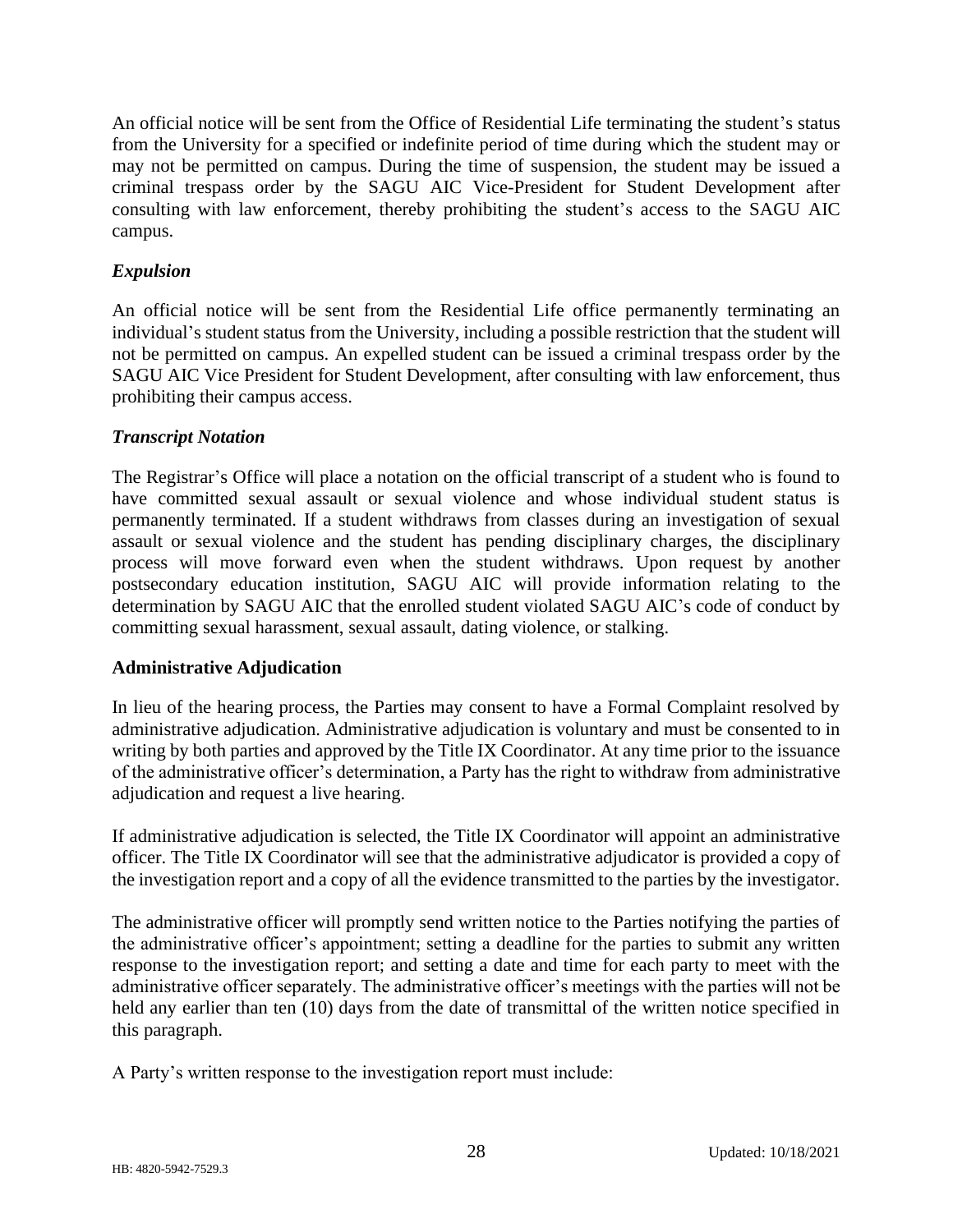- To the extent the party disagrees with the investigation report, any argument or commentary regarding such disagreement;
- Any argument that a particular piece or class of evidence should be categorically excluded from consideration at the hearing based on privilege, relevancy, the prohibition on the use of sexual history, or for any other reason;
- Argument regarding whether any of the allegations in the Formal Complaint are supported by a preponderance of the evidence;
- Argument regarding whether any of the allegations in the Formal Complaint constitute Sexual Harassment.

After reviewing the Parties' written responses, the administrative officer will meet separately with each party to provide the Party with an opportunity make any oral argument or commentary the Party wishes to make and for the administrative officer to ask questions concerning the Party's written response, the investigative report, and/or the evidence collected during the investigation.

After meeting with each Party, the administrative officer will objectively revaluate all relevant evidence, including both inculpatory and exculpatory evidence and ensure that any credibility determinations made are not based on a person's status as a Complainant, Respondent, or witness. The administrative officer will take care to exclude from consideration any evidence that the administrative officer determines should be ruled inadmissible based on the objections and arguments raised by the Parties in their respective written responses to the investigation report. The administrative officer will resolve disputed facts using a preponderance of the evidence (*i.e.*, "more likely than not") standard and reach a determination regarding whether the facts that are supported by a preponderance of the evidence constitute one or more violations of the Policy as alleged in the Formal Complaint.

Thereafter, the administrative officer will consult with any University official and the Title IX Coordinator and will prepare and transmit a written decision which shall serve as a resolution for purposes administrative adjudication. Transmittal of the administrative officer's written determination concludes the administrative adjudication, subject to any right of appeal. Although the length of each administrative adjudication will vary depending on the totality of the circumstances, the University strives to issue the administrative officer's written determination within forty-five days of the transmittal of the initiating written notice.

# *Dismissal During Investigation or Adjudication*

The University may dismiss a Formal Complaint at any point during the investigation or adjudication process if the Title IX Coordinator determines that any one or more of the following is true:

- The Complainant provides the Title IX Coordinator written notice that the Complainant wishes to withdraw the Formal Complaint or any discrete allegations therein (in which case those discrete allegations may be dismissed);
- The Respondent is no longer employed by the University; or
- Specific circumstances prevent the University from gathering evidence sufficient to reach a determination as to the Formal Complaint, or any discrete allegations therein (in which case those discrete allegations may be dismissed).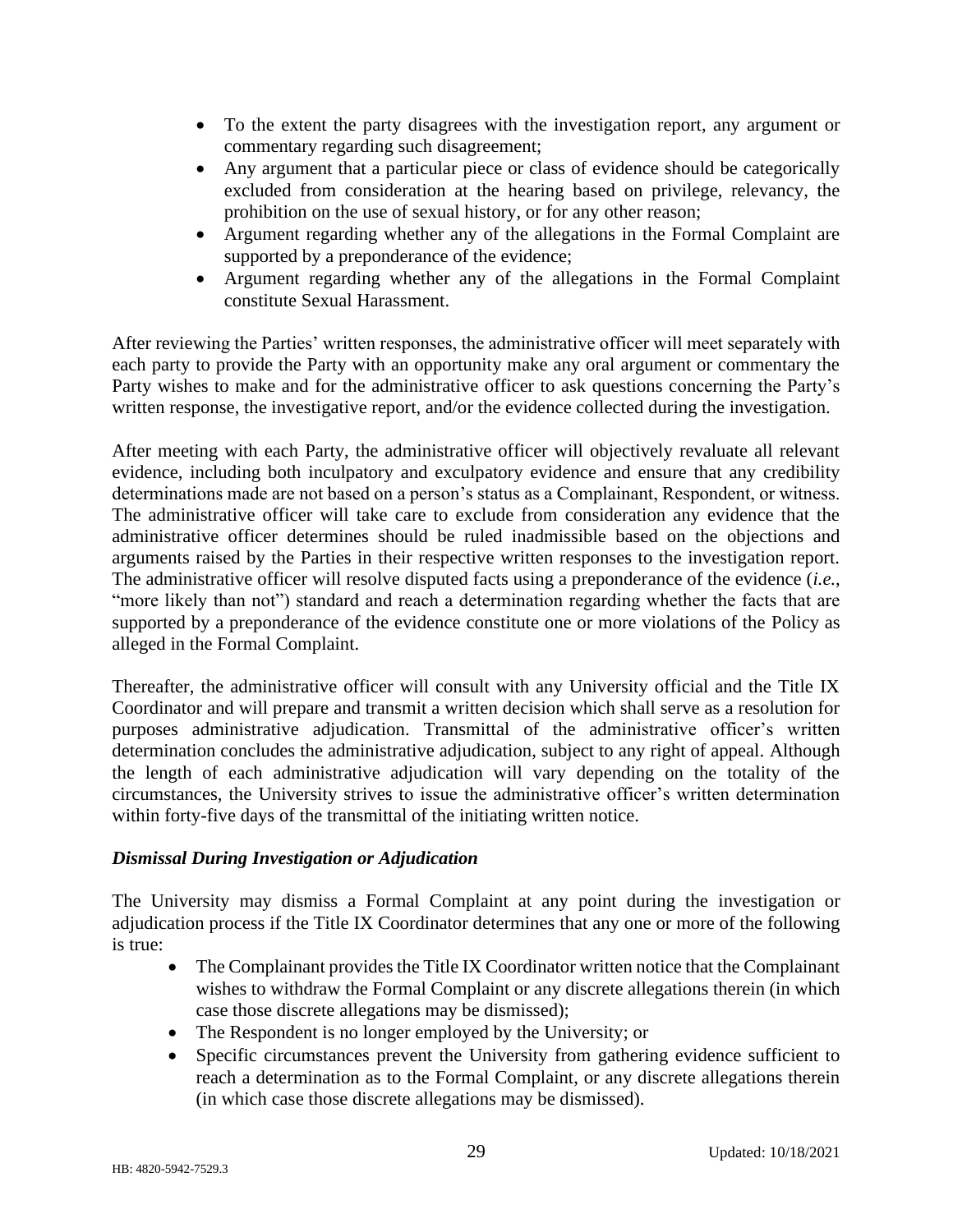In the event the Title IX Coordinator determines that a Formal Complaint should be dismissed pursuant to this Section, the Title IX Coordinator will provide written notice of dismissal to the parties and advise them of their right to appeal. The Title IX Coordinator may refer the subject matter of the Formal Complaint to other University offices, as appropriate. A dismissal pursuant to this Section is presumptively a final determination as it pertains to this Policy, unless otherwise specified in writing by the Title IX Coordinator in the written notice of dismissal.

# **Appeal**

Either Party may appeal the determination of an adjudication, or a dismissal of a Formal Complaint, on one or more of the following grounds:

- 1. A procedural irregularity affected the outcome;
- 2. There is new evidence that was not reasonably available at the time the determination or dismissal was made, that could have affected the outcome;
- 3. The Title IX Coordinator, investigator, hearing officer, or administrative officer had a conflict of interest or bias for or against complainants or respondents generally, or against the individual Complainant or Respondent, that affected the outcome.
- 4. The sanctions imposed are substantially disproportionate to the severity of the violation.

Appeals are not intended to be full re-hearings of the complaint. In most cases, appeals are confined to a review of the written documentation and evidence available at the time of the Investigation, and pertinent documentation regarding the grounds for appeal.

# *Deadline to File Appeal*

A Party must file an appeal within seven days of the date they receive notice of dismissal or determination appealed from or, if the other Party appeals, within three days of the other Party appealing, whichever is later. The appeal must be submitted in writing to the Title IX Coordinator, who will assign one or more appeal officers. The appeal must specifically identify the determination and/or dismissal appealed from, articulate which one or more of the three grounds for appeal are being asserted, explain in detail why the appealing Party believes the appeal should be granted, and articulate what specific relief the appealing Party seeks.

# *Resolution of Appeal*

Promptly upon receipt of an appeal, the appeal officer will conduct an initial evaluation to confirm that the appeal is timely filed and that it invokes at least one of the permitted grounds for appeal. If the appeal officer determines that the appeal is not timely, or that it fails to invoke a permitted ground for appeal, the appeal officer will dismiss the appeal and provide written notice to the parties.

If the appeal officer confirms that the appeal is timely and invokes at least one permitted ground for appeal, the appeal officer will provide written notice to the other Party that an appeal has been filed and that the other Party may submit a written opposition to the appeal within seven days. The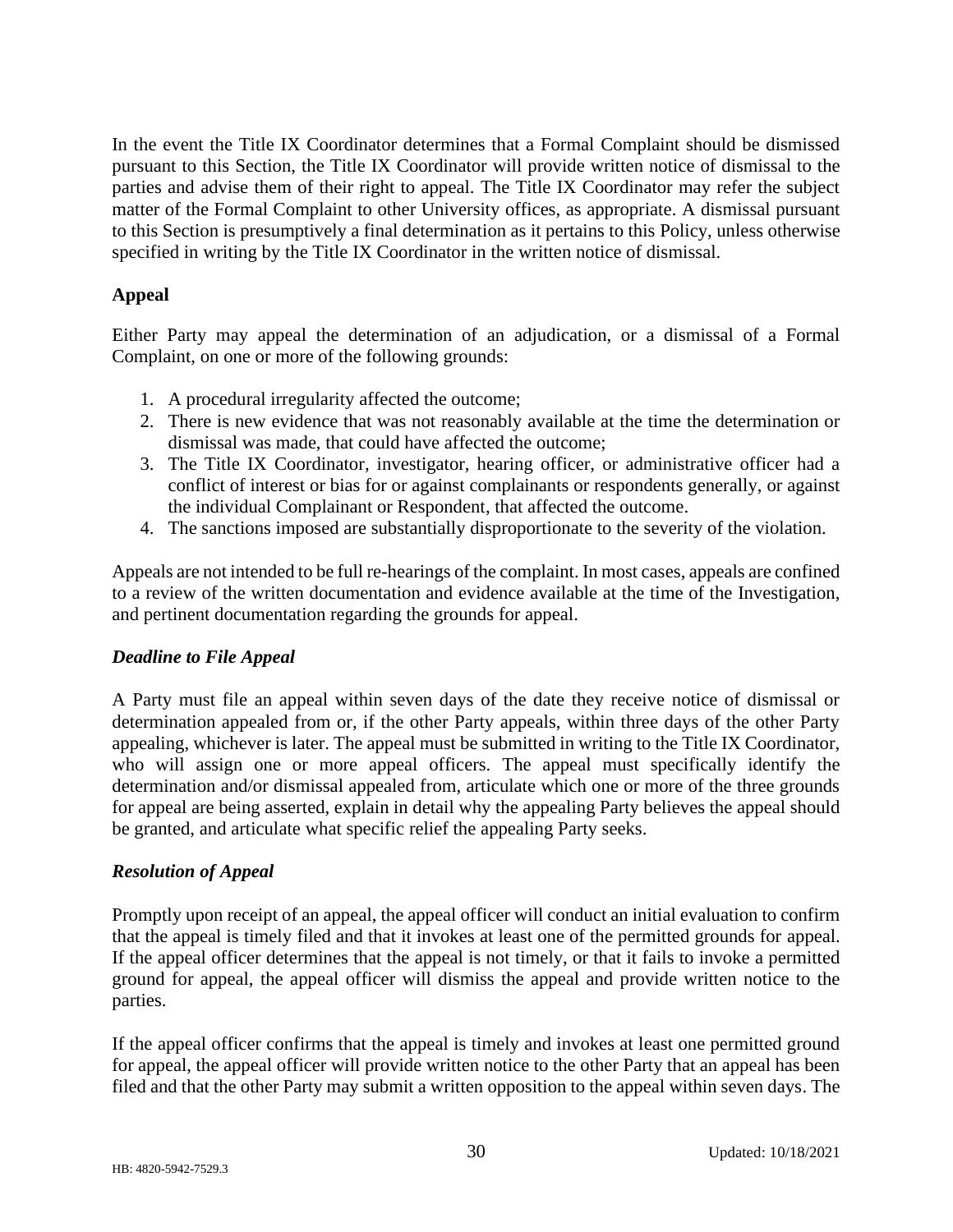appeal officer will also promptly obtain from the Title IX Coordinator any records from the investigation and adjudication necessary to resolve the grounds raised in the appeal.

Upon receipt of any opposition, or after the time period for submission of an opposition has passed without one being filed, the appeal officer will promptly decide the appeal and transmit a written decision to the parties that explains the outcome of the appeal and the rationale. The determination of a Formal Complaint, including any discipline, becomes final when the time for appeal has passed with no Party filing an appeal or, if any appeal is filed, at the point when the appeal officer has resolved all appeals, either by dismissal or by transmittal of a written decision. No further review beyond the appeal is permitted.

Although the length of each appeal will vary depending on the totality of the circumstances, the University strives to issue the appeal officer's written decision within 10 days of an appeal being filed.

# *Sanctions During Appeal*

All sanctions imposed by the original hearing body will be in effect during the appeal. A request may be made to the Title IX Coordinator for special consideration in exigent circumstances, but the presumptive stance of the institution is that the sanctions will stand. Graduation, study abroad, internships/externships, etc. do not in and of themselves constitute exigent circumstances, and the Respondent may not be able to participate in those activities during their appeal.

# **Informal Resolution**

The University may, in the Title IX Coordinator's discretion, facilitate an Informal Resolution in accordance with the protocol outlined below.

Generally, informal resolution involves a structured, supervised interaction between the Parties and/or other affected community members that seeks to identify and meet the needs of the Complainant while providing an opportunity for the Respondent and/or other affected community members to accept responsibility and repair harm (to the extent possible). Informal resolution may not include an investigation, hearing, or disciplinary action against a Respondent (including transcript notations), but may include imposing appropriate and reasonable remedies as agreed to by the Parties. All informal resolutions are facilitated by a trained administrator or outside expert.

# *Availability of Informal Resolution*

Informal resolution is available in matters in which the Title IX Coordinator, in the Title IX Coordinator's discretion, determines it is appropriate. Factors the University will consider when determining whether a report of Prohibited Conduct is suitable for Alternative Resolution include, but are not limited to:

• the nature and severity of the conduct, including whether the use of force or a weapon was involved;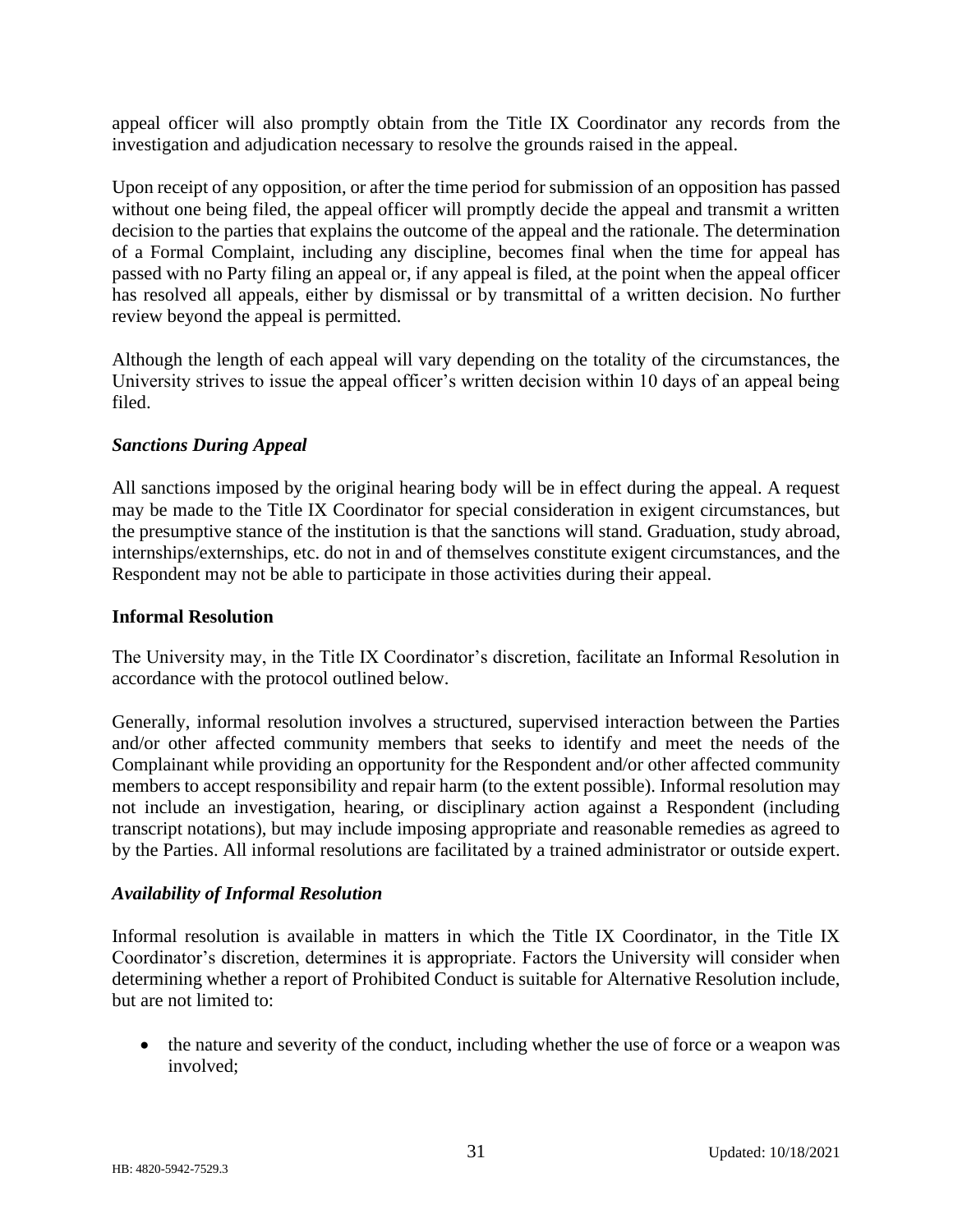- the Respondent's prior known disciplinary or criminal conduct, including whether the University has received other reports of Prohibited Conduct committed by the Respondent;
- whether the alleged incident poses a risk of harm to other individuals or the community;
- the dynamics of power or control commonly associated with the alleged conduct or the nature of the parties' relationship;
- whether multiple parties are affected or involved;
- any admissions of responsibility by the Respondent; and
- any other factor deemed relevant by the Title IX Coordinator or their designee in the interest of overall campus safety or safety of the parties involved.

Informal resolution will not be permitted if the Respondent is a non-student employee accused of committing Sexual Harassment against a student.

# *Informal Resolution Process*

At any time after the parties are provided written notice of the Formal Complaint, and before the completion of any appeal, the parties may voluntarily consent, with the Title IX Coordinator's approval, to engage in mediation, facilitated resolution, or other form of dispute resolution the goal of which is to enter into a final resolution resolving the allegations raised in the Formal Complaint by agreement of the parties.

The specific manner of any informal resolution process will be determined by the Parties and the Title IX Coordinator, in consultation together. Prior to commencing the informal resolution process agreed upon, the Title IX Coordinator will transmit a written notice to the Parties that:

- Describes the parameters and requirements of the informal resolution process to be utilized;
- Identifies the individual responsible for facilitating the informal resolution (who may be the Title IX Coordinator, another University official, or a suitable third-Party);
- Explains the effect of participating in informal resolution and/or reaching a final resolution will have on a Party's ability to resume the investigation and adjudication of the allegations at issue in the Formal Complaint; and
- Explains any other consequence resulting from participation in the informal resolution process, including a description of records that will be generated, maintained, and/or shared.

After receiving the written notice specified in this paragraph, each Party must voluntarily provide written consent to the Title IX Coordinator, before the informal resolution may commence. The University will not pressure or compel any individual to engage in mediation, to directly confront the other, or to participate in any particular form of informal resolution. Individuals may be accompanied by an adviser or support person at any meetings related to the informal resolution process.

If the Parties reach a resolution through the informal resolution process, and the Title IX Coordinator agrees that the resolution is not clearly unreasonable, the Title IX Coordinator will reduce the terms of the agreed resolution to writing and present the resolution to the parties for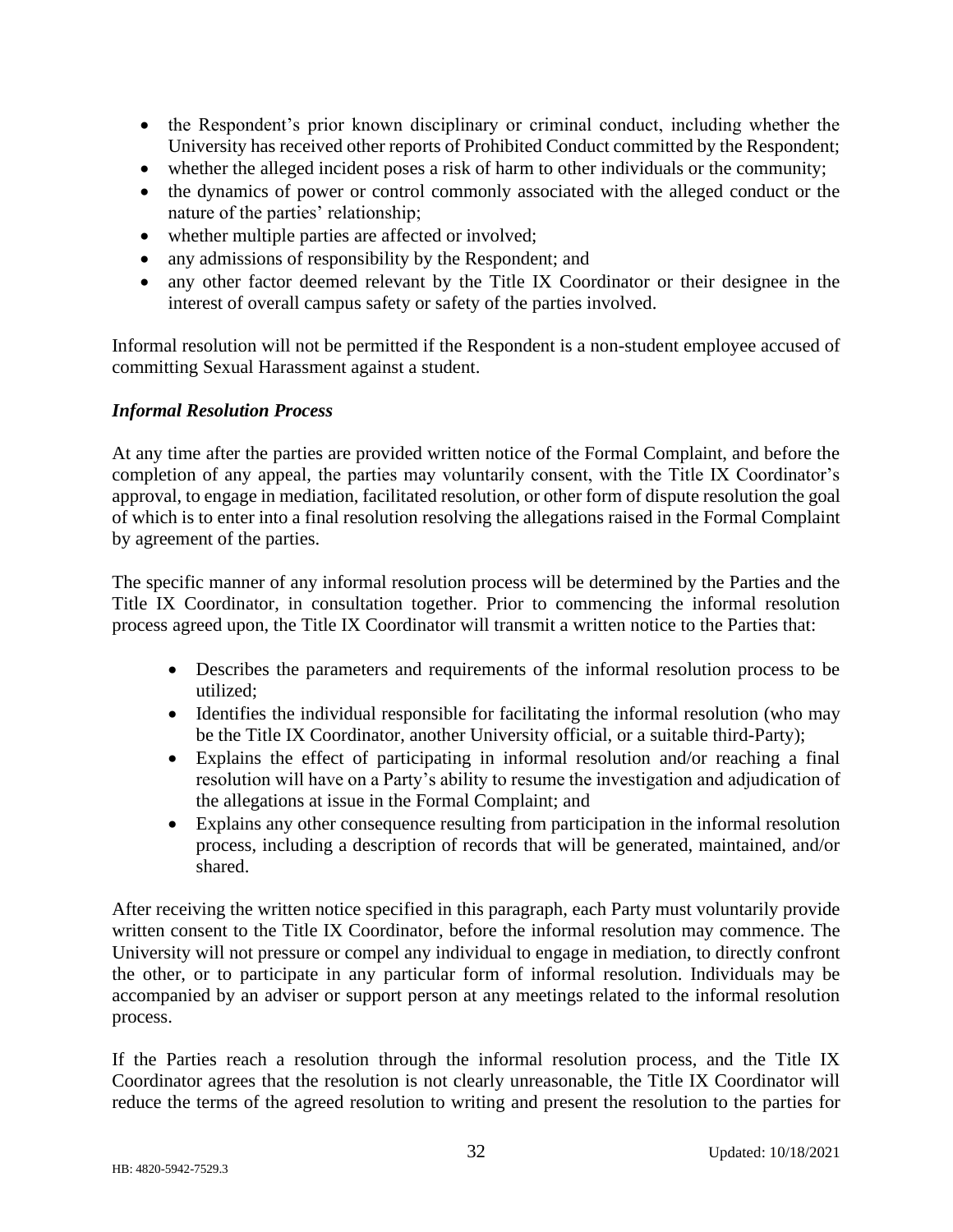their written signature. Once both parties and the Title IX Coordinator sign the resolution, the resolution is final, and the allegations addressed by the resolution are considered resolved and will not be subject to further investigation, adjudication, appeal, remediation, or discipline by the University, except as otherwise provided in the resolution itself, absent a showing that a Party induced the resolution by fraud, misrepresentation, or other misconduct or where required to avoid a manifest injustice to either Party or to the University.

Any final resolution pursuant to the informal resolution process will be documented and kept for at least seven years as required by law. However, no recording of the informal resolution process will be made and all statements made during the informal resolution process and may not be used for or against either party (and the hearing officer and appeal officer may not consider any such statement made during informal resolution) should the parties resume the grievance process. Failure to comply with an informal resolution agreement may result in disciplinary action.

# *Termination of Informal Resolution*

A Party may withdraw their consent to participate in informal resolution at any time before a resolution has been finalized.

# *Deadlines for Informal Resolution*

Absent extension by the Title IX Coordinator, any informal resolution process must be completed within 30 days. The Title IX Coordinator may adjust any time periods or deadlines in the investigation and/or adjudication process that were suspended due to the informal resolution. During the pendency of the informal resolution process, the investigation and adjudication processes that would otherwise occur are stayed and all related deadlines are suspended.

# **Other Investigation and Adjudication Considerations**

# *Advisor of Choice*

From the point a Formal Complaint is made, and until an investigation, adjudication, and appeal are complete, the Complainant and Respondent will have the right to be accompanied by an advisor of their choice to all meetings, interviews, and hearings that are part of the investigation, adjudication, and appeal process. The advisor may be, but is not required to be, an attorney. Except for the questioning of witnesses during the hearing, the advisor will play a passive role and is not permitted to communicate on behalf of a Party, insist that communication flow through the advisor, or communicate with the University about the matter without the Party being included in the communication. In the event a Party's advisor of choice engages in material violation of this Policy, the University may preclude the advisor from further participation, in which case the Party may select a new advisor of their choice.

In the event a Party is not able to secure an advisor to attend the hearing, and requests the University to provide an advisor, the University will provide the Party an advisor, without fee or charge, who will conduct questioning on behalf of the Party at the hearing. The University will have sole discretion to select the advisor it provides.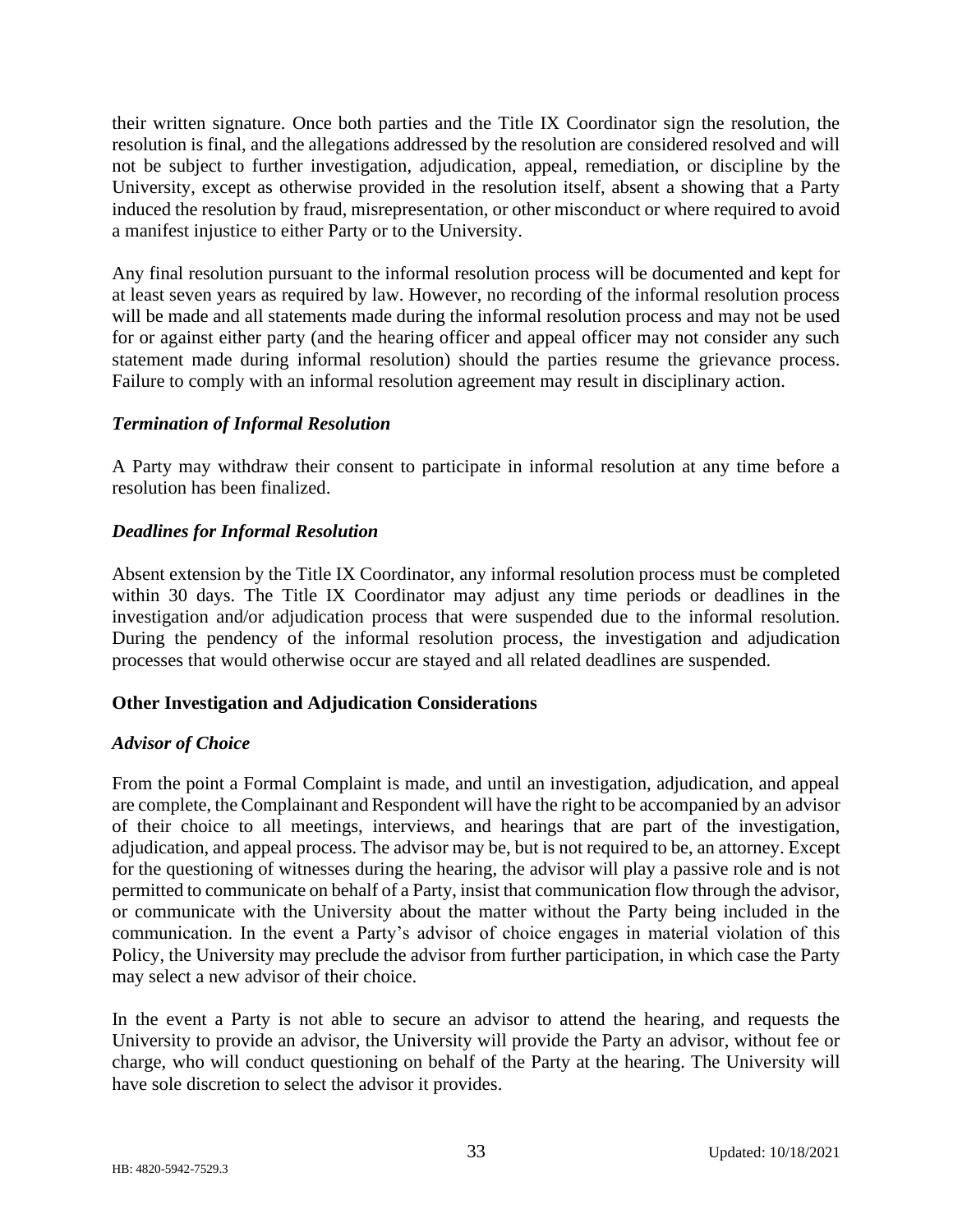# *Treatment Records and Other Privileged Information*

During the investigation and adjudication processes, the investigator and adjudicator are not permitted to access, consider, disclose, permit questioning concerning, or otherwise use:

- a Party's records that are made or maintained by a physician, psychiatrist, psychologist, or other recognized professional or paraprofessional acting in the professional or paraprofessional's capacity, or assisting in that capacity, and which are made and maintained in connection with the provision of treatment to the Party; or
- information or records protected from disclosure by any other legally-recognized privilege, such as the attorney client privilege

unless the University has obtained the Party's voluntary, written consent to do so for the purposes of the investigation and adjudication process.

Notwithstanding the foregoing, the investigator and/or adjudicator, may consider any such records or information otherwise covered by this Section XIX if the Party holding the privilege affirmatively discloses the records or information to support their allegation or defense.

# *Sexual History*

During the investigation and adjudication processes, questioning regarding a Complainant's sexual predisposition or prior sexual behavior are not relevant, unless such questions and evidence about the Complainant's prior sexual behavior are offered to prove that someone other than the Respondent committed the conduct alleged, or if the questions and evidence concern specific incidents of the Complainant's prior sexual behavior with respect to the Respondent and are offered to prove consent. Notwithstanding the foregoing, a Complainant who affirmatively uses information otherwise considered irrelevant by this Section for the purpose of supporting the Complainant's allegations, may be deemed to have waived the protections of this Section.

# *Student Withdrawal or Graduation Pending Disciplinary Charges*

If a student withdraws or graduates from the University pending an investigation of a complaint of Sexual Misconduct under this Policy, the University will expedite the disciplinary process as necessary to accommodate both the Complainant and the Respondent's interest in a speedy resolution and continue the investigation with or without the participation of the Respondent.

# **Education and Training for Sexual Assault and Sexual Violence**

SAGU AIC provides education and prevention programs related to sexual assault, sexual violence and sexual harassment.

Prevention programs are provided for new, incoming students and new employees of SAGU AIC and ongoing prevention programs for students, faculty, and staff. Primary prevention programs for new students are completed during the S3 class for new students and other training classes are led by the Dean of Students and Residential Life personnel. Prevention strategies are also discussed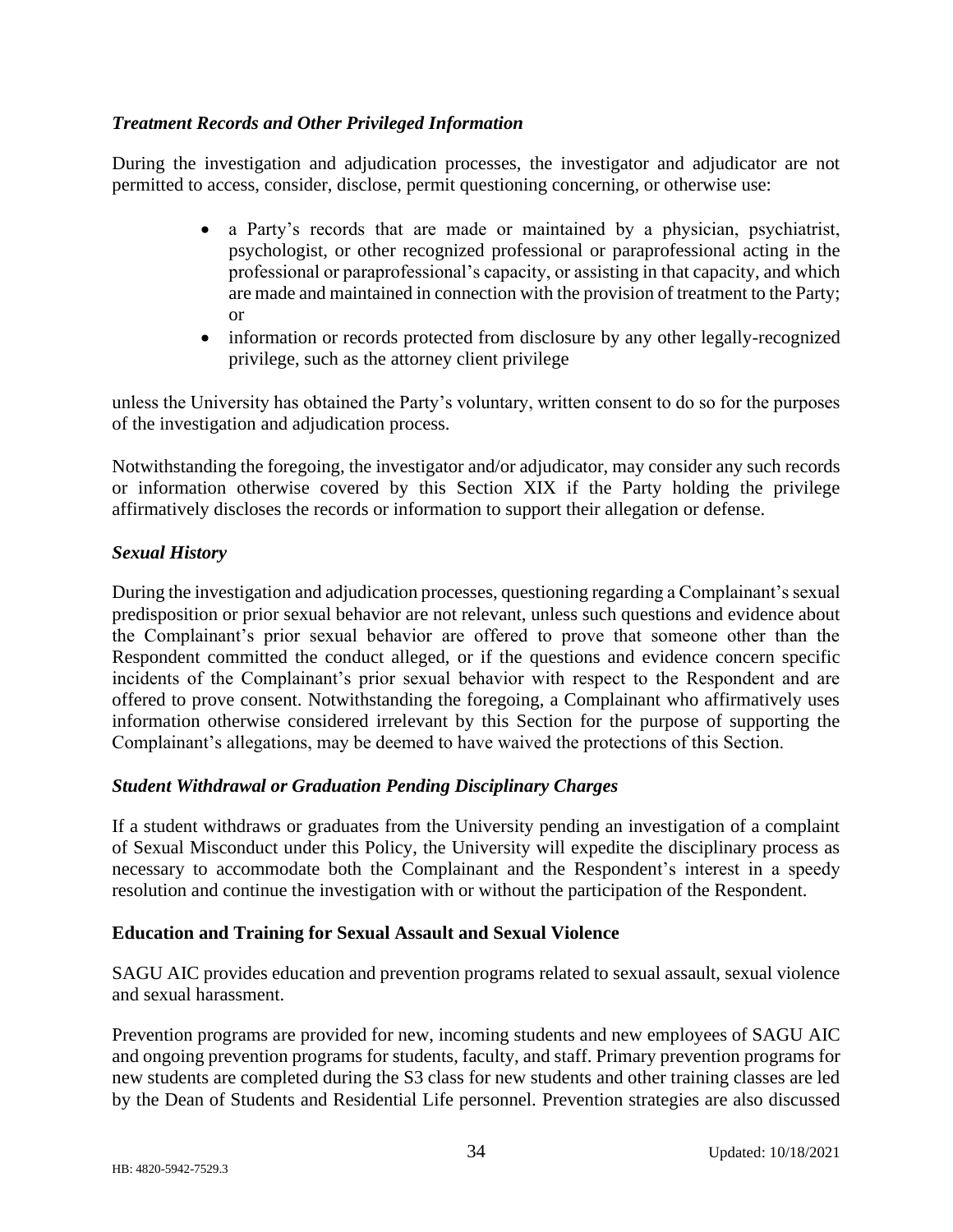at mandatory housing meetings that occur annually. These mandatory housing meetings include new and returning students. Each of these education programs include the reading of the official SAGU AIC statement prohibiting sexual assault, sexual violence and sexual harassment. The definitions of consent, domestic violence, dating violence, stalking, and sexual assault are provided to all students during each of these prevention sessions. At each of these primary prevention discussions, students are also informed of how they are able to report domestic violence, dating violence, stalking, and sexual assault to University officials and the choose whether to report or decline to report the crime to local law enforcement. The primary prevention sessions also provide students with possible warning signs of abuse in a relationship, the importance of going to a hospital for treatment and preservation of evidence, if applicable, as soon as practicable after the incident, the right of a victim to report the incident to SAGU AIC and receive a prompt and equitable resolution of the report.

The appropriate definitions of sexual assault, sexual violence and sexual harassment are also provided to all students annually in writing along with the official University statement prohibiting these offenses and the safe and confidential ways to report possible offenses.

Prevention programs for new employees occur during new faculty and staff orientation annually and are led by the University Title IX Coordinator. Special faculty and staff meetings are held each year to discuss prevention of sexual assault and the role of faculty and staff in reporting these offenses in a safe and confidential manner. Each of these employee meetings include the reading of the official SAGU AIC statement prohibiting sexual assault, sexual violence and sexual harassment. The definitions of these offenses are also provided to all faculty and staff during each of these prevention sessions. Faculty and staff are provided with possible warning signs of abuse in a relationship in order to quickly recognize potential issues among students.

Each year, the Title IX Coordinator sends a letter to all faculty and staff with the appropriate definitions of sexual assault, sexual violence and sexual harassment along with the official University statement prohibiting these offenses and the safe and confidential ways to report possible offenses.

# *Position Statement on Preventing Sexual Assault and Sexual Violence*

Sexual violence is a serious problem that can have lasting, harmful effects on victims and their family, friends, and communities. The purpose and end objective of sexual violence prevention is simple—to stop it from happening before it ever begins.

Prevention efforts should ultimately decrease the number of individuals who perpetrate sexual violence and the number of individuals who are sexual violence victims. Many prevention approaches aim to reduce risk factors and promote protective factors for sexual violence. At SAGU AIC, comprehensive prevention strategies are designed to address factors at each of the levels that influence sexual violence—the individual, relationship, community, and society.

The most common prevention strategies currently focus on the victim, the perpetrator, witnesses, or bystanders. Strategies that aim to equip the victim with knowledge, awareness, or self-defense skills are referred to as risk reduction techniques. Strategies targeting the perpetrator attempt to change risk and protective factors for sexual violence in order to reduce the likelihood that an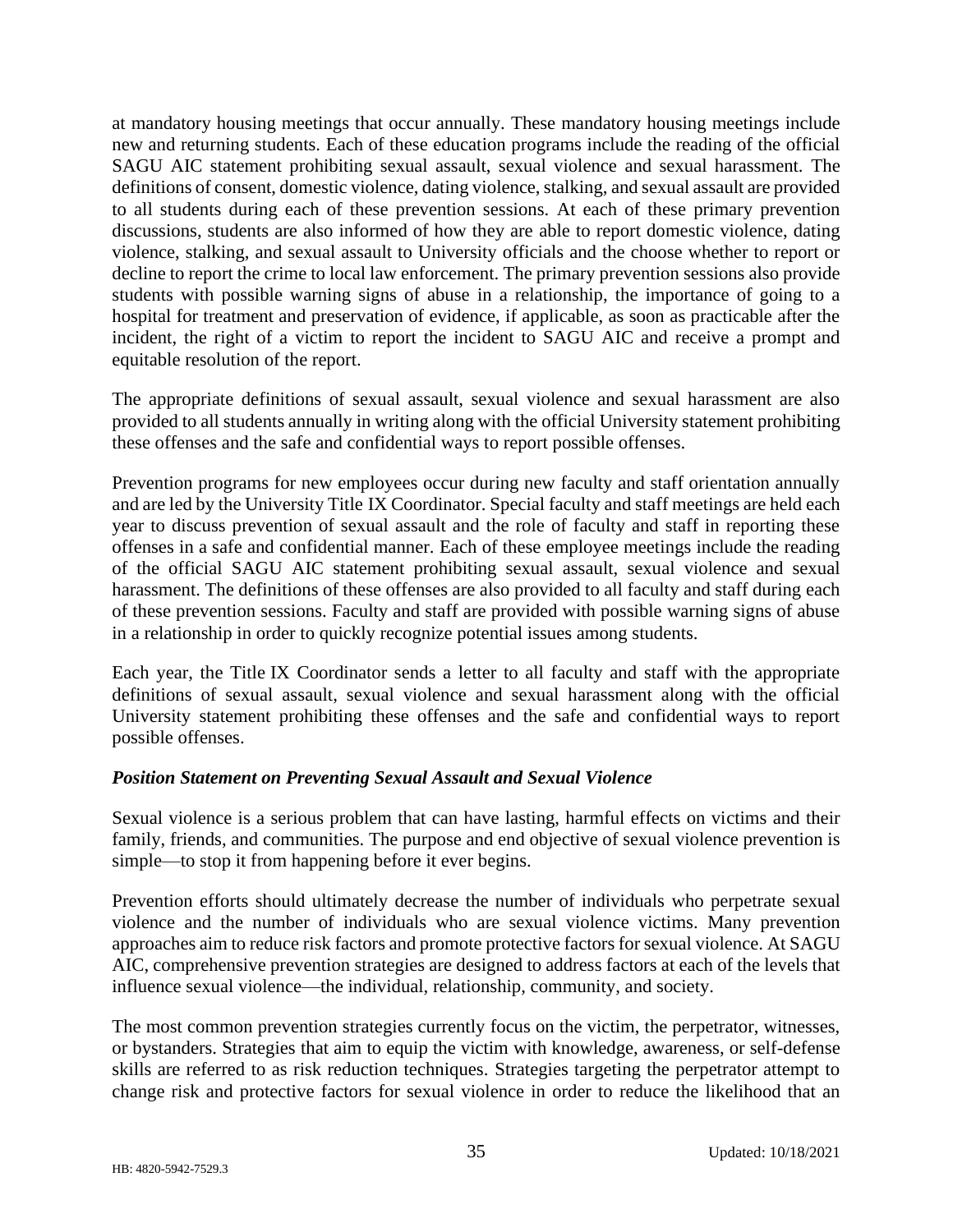individual will engage in sexually violent behavior. All levels of prevention are necessary to stop the occurrence of sexual violence and to significantly improve the health status of our SAGU AIC campus community. True primary prevention is population-based using environmental and system-level strategies, policies, and actions that prevent sexual violence from initially occurring.

Sexual violence prevention activities include those that are aimed at addressing the domains of influence of potential victims, perpetrators, and bystanders. The creation of a living and learning environment free of sexual violence is the ultimate goal. This vision requires a cultural shift that moves beyond the mere prevention of violence towards a community that adopts healthy and caring sexual attitudes and practices. Faculty, staff, administrators, and students must play key roles in the creation of a campus culture that reflects civility, honor, respect, and nonviolence.

The goal of bystander prevention strategies is to change social norms supporting sexual violence and empower men and women to intervene with peers to prevent an assault from occurring. Bystander techniques are skills that allow students, faculty, and staff to recognize the continuum of violence and empower them to intervene, prevent, or stop inappropriate comments and actions. SAGU AIC's bystander prevention measures foster a culture shift from bystander apathy to bystander intervention, thus creating a culture in which violence cannot occur.

Successful primary prevention of sexual violence requires recognition of the problem at the highest levels of campus leadership. Efforts to prevent sexual violence are multifaceted and include but not be limited to such strategies as classroom discussions, health promotion programs, publicity, peer education, and discussions during student health, mentoring, and counseling services visits.

A critical component of SAGU AIC's successful primary prevention of sexual violence is its recognition as a public health issue that involves both men and women. We encourage the commitment of men to serve as positive role models for other men to be intolerant of sexual violence. SAGU AIC promotes a campus culture with programs that provide continuous opportunities that empower women to develop self-respect, self-esteem, and assertiveness.

Alcohol and drug use and abuse are associated with the majority of incidents of campus sexual assaults. The University promotes awareness initiatives related to alcohol and drug use/abuse and their relationship to sexual violence.

This position statement on sexual assault and interpersonal violence prevention was adapted from the American College Health Association's Toolkit, Shifting the Paradigm: Primary Prevention of Sexual Violence.

# *Guiding Principles*

Prevention is the cornerstone of SAGU AIC's sexual assault and interpersonal violence prevention and education program. Program activities are guided by a set of prevention principles that include:

- Preventing first-time perpetration and victimization
- Reducing modifiable risk factors while enhancing protective factors associated with sexual violence perpetration and victimization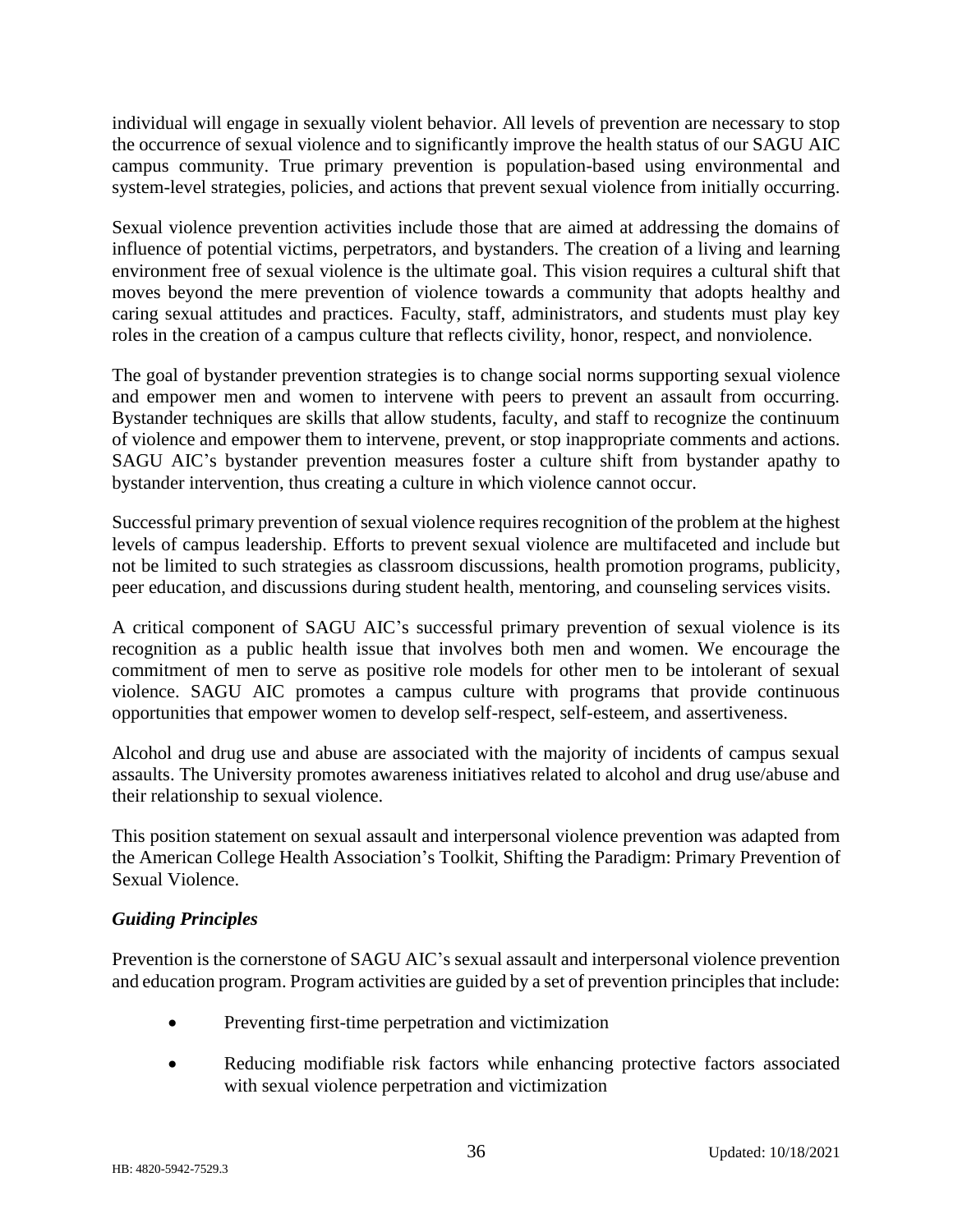- Using the best available evidence when planning, implementing, and evaluating prevention programs
- Incorporating behavior and social change theories into prevention programs
- Using population-based surveillance to inform program decisions and monitor trends;
- Evaluating prevention efforts and using the results to improve future program plans

# *Preventing Sexual Violence through Empowering Campus Bystanders*

A promising approach to preventing interpersonal violence is to teach and encourage bystanders to intervene with peers and support potential or actual victims. A "bystander" is a friend, classmate, teammate, coworker, teacher, family member, or stranger who is aware of or observes situations and interactions that could lead to sexual harassment, intimidation, coercion, or assault.

The purpose of bystander intervention education is to increase awareness and understanding of the problem, increase feelings of responsibility to solve this problem, increase commitment to act, and to empower people to act both individually and collectively. By fostering a sense of caring and community, campus cultures can be transformed and become safer.

Everyone in the campus community has a role to play, including professors, administrators, healthcare professionals, student leaders, graduate assistants, clerical staff, etc. Student behavior is greatly determined by prevailing cultural and social norms governing sexual attitudes and behaviors in society.

# *Bystander Intervention Key Components*

- Role modeling is crucial
- Entire campus community has a stake
- Support by stander intervention on campus
- Teach skills to intervene
- Obtain commitment to intervene
- Teach how to interrupt a possible sexual assault
- Reduce defensiveness to the message

Bystander interventions includes a full range of options and levels of action, from speaking to a resident assistant about an encounter in a residence hall to calling the police. Interventions can occur with friends, acquaintances, strangers, professors, crisis hotline staff, counselors, roommates, and others. Some interventions are best done by a group of friends and others are more effective in private, side conversations. Staying safe is always emphasized and balanced with